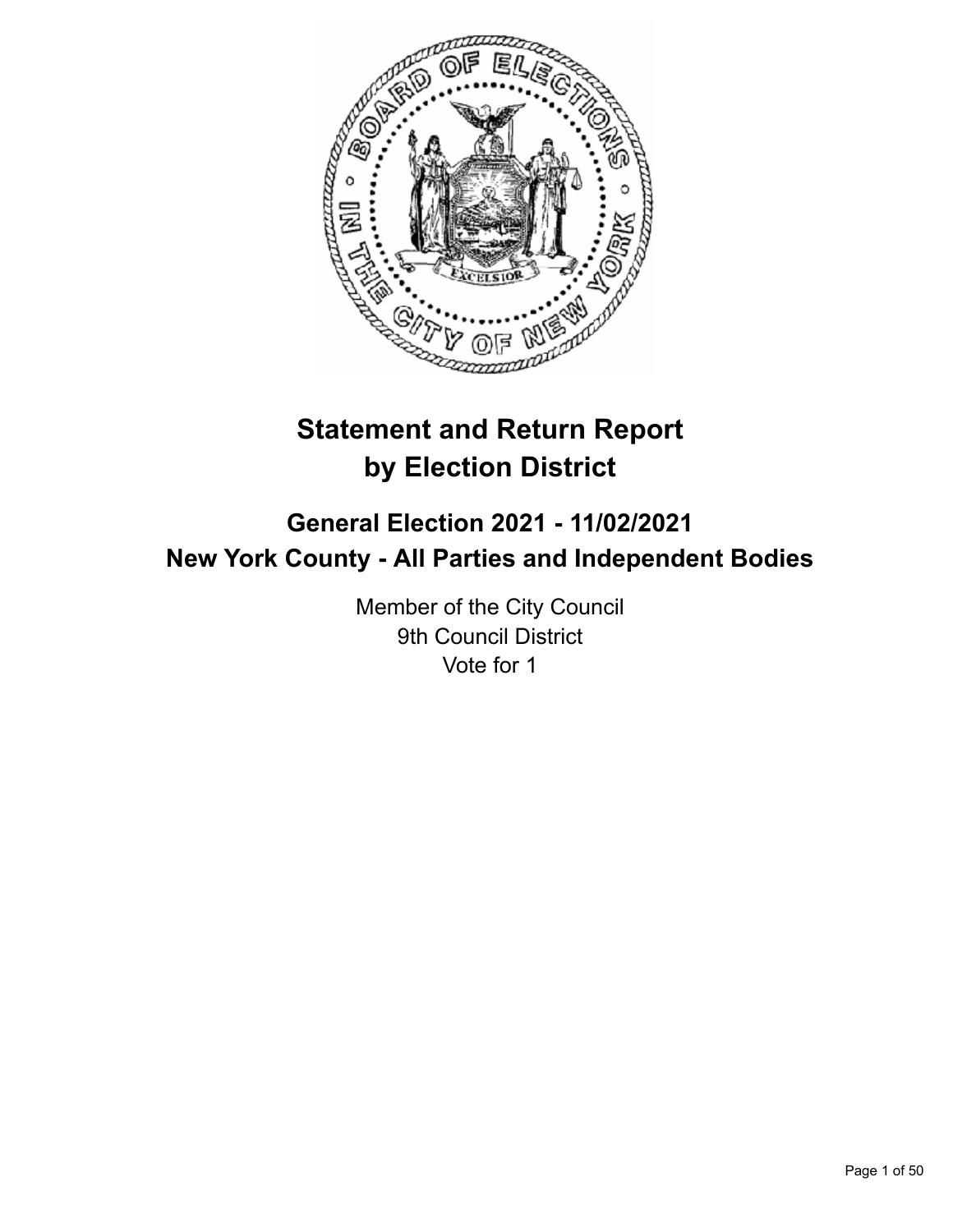

| <b>PUBLIC COUNTER</b>                                    | 234           |
|----------------------------------------------------------|---------------|
| <b>MANUALLY COUNTED EMERGENCY</b>                        | $\Omega$      |
| ABSENTEE / MILITARY                                      | 25            |
| AFFIDAVIT                                                |               |
| <b>Total Ballots</b>                                     | 260           |
| Less - Inapplicable Federal/Special Presidential Ballots | 0             |
| <b>Total Applicable Ballots</b>                          | 260           |
| KRISTIN RICHARDSON JORDAN (DEMOCRATIC)                   | 205           |
| ALPHEAUS MARCUS (REPUBLICAN)                             | 12            |
| INEZ DICKENS (WRITE-IN)                                  | $\mathcal{P}$ |
| <b>Total Votes</b>                                       | 219           |
| Unrecorded                                               | 41            |

#### **033/68**

| <b>PUBLIC COUNTER</b>                                    | 275      |
|----------------------------------------------------------|----------|
| MANUALLY COUNTED EMERGENCY                               | $\Omega$ |
| ABSENTEE / MILITARY                                      | 25       |
| <b>AFFIDAVIT</b>                                         | 4        |
| <b>Total Ballots</b>                                     | 304      |
| Less - Inapplicable Federal/Special Presidential Ballots | $\Omega$ |
| <b>Total Applicable Ballots</b>                          | 304      |
| KRISTIN RICHARDSON JORDAN (DEMOCRATIC)                   | 232      |
| ALPHEAUS MARCUS (REPUBLICAN)                             | 41       |
| <b>Total Votes</b>                                       | 273      |
| Unrecorded                                               | 31       |

| <b>PUBLIC COUNTER</b>                                    | 176            |
|----------------------------------------------------------|----------------|
| <b>MANUALLY COUNTED EMERGENCY</b>                        | 0              |
| ABSENTEE / MILITARY                                      | 44             |
| AFFIDAVIT                                                | $\overline{2}$ |
| <b>Total Ballots</b>                                     | 222            |
| Less - Inapplicable Federal/Special Presidential Ballots | $\Omega$       |
| <b>Total Applicable Ballots</b>                          | 222            |
| KRISTIN RICHARDSON JORDAN (DEMOCRATIC)                   | 170            |
| ALPHEAUS MARCUS (REPUBLICAN)                             | 6              |
| <b>KEVIN DURANT (WRITE-IN)</b>                           |                |
| <b>Total Votes</b>                                       | 177            |
| Unrecorded                                               | 45             |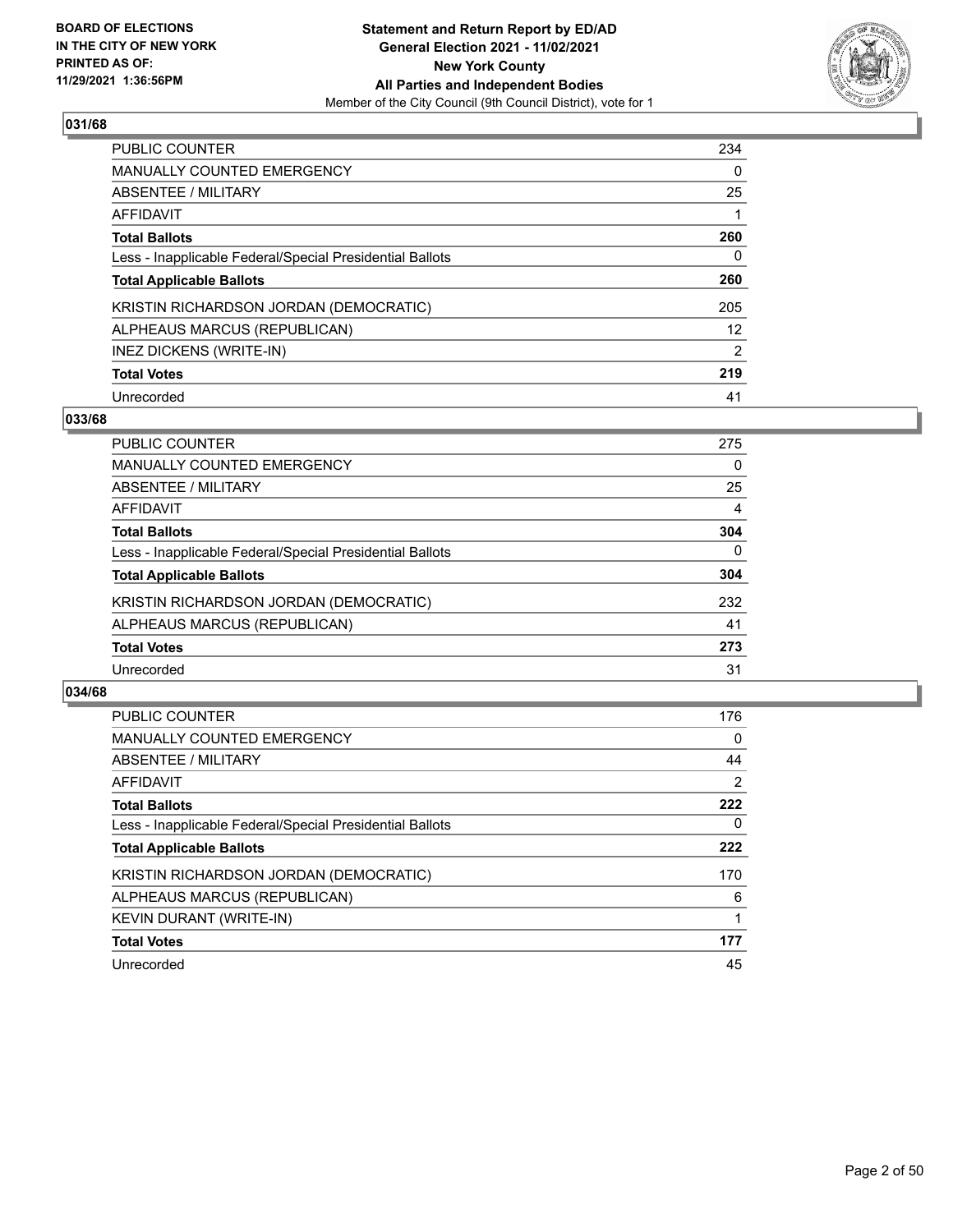

| <b>PUBLIC COUNTER</b>                                    | 148 |
|----------------------------------------------------------|-----|
| <b>MANUALLY COUNTED EMERGENCY</b>                        | 0   |
| ABSENTEE / MILITARY                                      | 9   |
| AFFIDAVIT                                                |     |
| <b>Total Ballots</b>                                     | 158 |
| Less - Inapplicable Federal/Special Presidential Ballots | 0   |
| <b>Total Applicable Ballots</b>                          | 158 |
| KRISTIN RICHARDSON JORDAN (DEMOCRATIC)                   | 130 |
| ALPHEAUS MARCUS (REPUBLICAN)                             | 9   |
| UNATTRIBUTABLE WRITE-IN (WRITE-IN)                       |     |
| <b>Total Votes</b>                                       | 140 |
| Unrecorded                                               | 18  |

#### **058/68**

| <b>PUBLIC COUNTER</b>                                    | 118          |
|----------------------------------------------------------|--------------|
| MANUALLY COUNTED EMERGENCY                               | 0            |
| ABSENTEE / MILITARY                                      | 8            |
| AFFIDAVIT                                                | 0            |
| <b>Total Ballots</b>                                     | 126          |
| Less - Inapplicable Federal/Special Presidential Ballots | $\mathbf{0}$ |
| <b>Total Applicable Ballots</b>                          | 126          |
| KRISTIN RICHARDSON JORDAN (DEMOCRATIC)                   | 98           |
| ALPHEAUS MARCUS (REPUBLICAN)                             | 12           |
| <b>Total Votes</b>                                       | 110          |
| Unrecorded                                               | 16           |

| <b>PUBLIC COUNTER</b>                                    | 123          |
|----------------------------------------------------------|--------------|
| MANUALLY COUNTED EMERGENCY                               | $\Omega$     |
| ABSENTEE / MILITARY                                      | 21           |
| AFFIDAVIT                                                | $\Omega$     |
| <b>Total Ballots</b>                                     | 144          |
| Less - Inapplicable Federal/Special Presidential Ballots | $\mathbf{0}$ |
| <b>Total Applicable Ballots</b>                          | 144          |
| KRISTIN RICHARDSON JORDAN (DEMOCRATIC)                   | 118          |
| ALPHEAUS MARCUS (REPUBLICAN)                             | 5            |
| <b>Total Votes</b>                                       | 123          |
| Unrecorded                                               | 21           |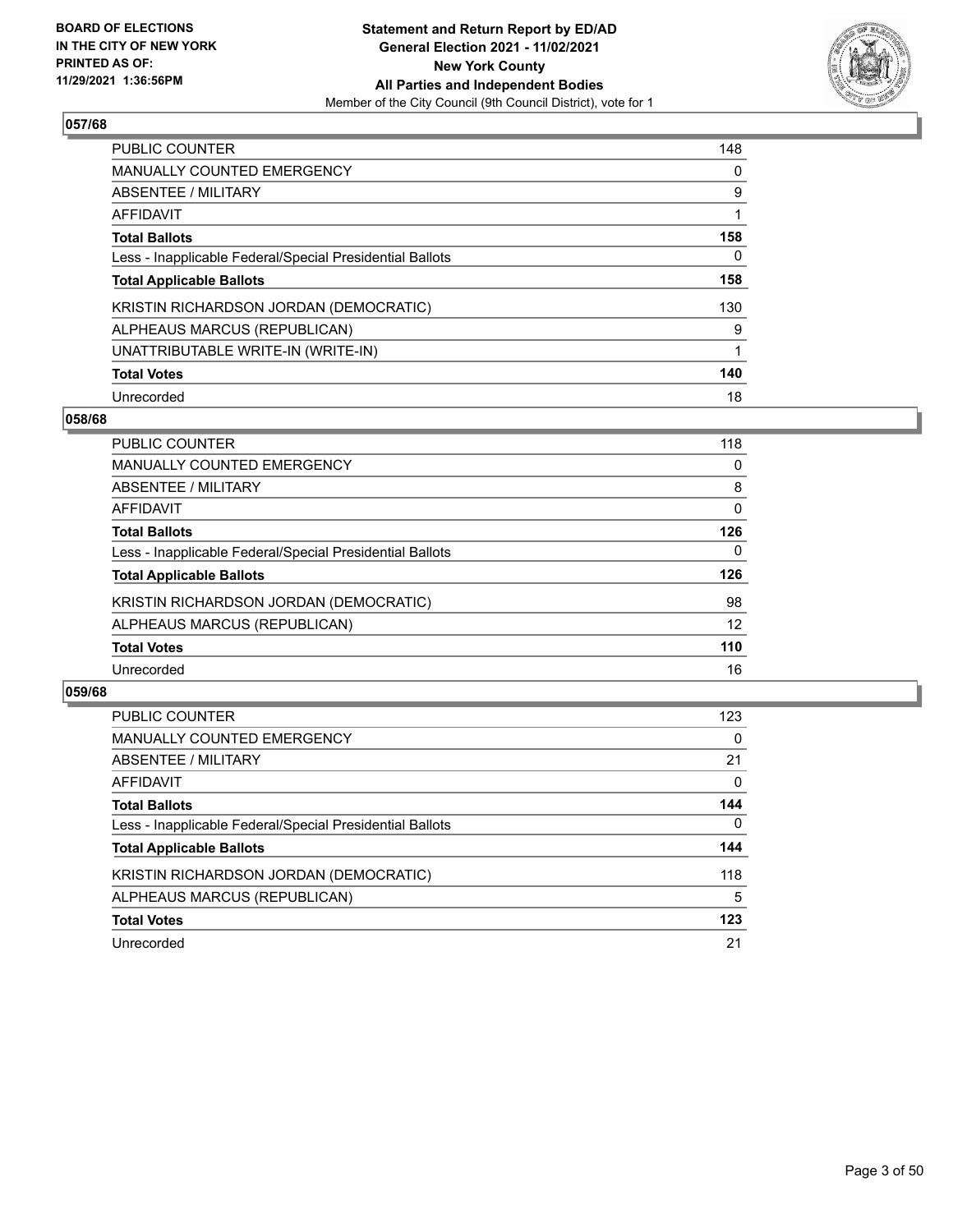

| <b>PUBLIC COUNTER</b>                                    | 166      |
|----------------------------------------------------------|----------|
| <b>MANUALLY COUNTED EMERGENCY</b>                        | $\Omega$ |
| ABSENTEE / MILITARY                                      | 12       |
| AFFIDAVIT                                                |          |
| <b>Total Ballots</b>                                     | 179      |
| Less - Inapplicable Federal/Special Presidential Ballots | 0        |
| <b>Total Applicable Ballots</b>                          | 179      |
| KRISTIN RICHARDSON JORDAN (DEMOCRATIC)                   | 133      |
| ALPHEAUS MARCUS (REPUBLICAN)                             | 16       |
| UNATTRIBUTABLE WRITE-IN (WRITE-IN)                       |          |
| <b>Total Votes</b>                                       | 150      |
| Unrecorded                                               | 29       |

#### **061/68**

| <b>PUBLIC COUNTER</b>                                    | 138      |
|----------------------------------------------------------|----------|
| MANUALLY COUNTED EMERGENCY                               | $\Omega$ |
| ABSENTEE / MILITARY                                      | 15       |
| <b>AFFIDAVIT</b>                                         | $\Omega$ |
| <b>Total Ballots</b>                                     | 153      |
| Less - Inapplicable Federal/Special Presidential Ballots | $\Omega$ |
| <b>Total Applicable Ballots</b>                          | 153      |
| KRISTIN RICHARDSON JORDAN (DEMOCRATIC)                   | 111      |
| ALPHEAUS MARCUS (REPUBLICAN)                             | 12       |
| DIANE AYALA (WRITE-IN)                                   |          |
| <b>Total Votes</b>                                       | 124      |
| Unrecorded                                               | 29       |

| PUBLIC COUNTER                                           | 125      |
|----------------------------------------------------------|----------|
| <b>MANUALLY COUNTED EMERGENCY</b>                        | $\Omega$ |
| ABSENTEE / MILITARY                                      | 12       |
| AFFIDAVIT                                                | $\Omega$ |
| <b>Total Ballots</b>                                     | 137      |
| Less - Inapplicable Federal/Special Presidential Ballots | 0        |
| <b>Total Applicable Ballots</b>                          | 137      |
| KRISTIN RICHARDSON JORDAN (DEMOCRATIC)                   | 103      |
| ALPHEAUS MARCUS (REPUBLICAN)                             | 11       |
| <b>Total Votes</b>                                       | 114      |
| Unrecorded                                               | 23       |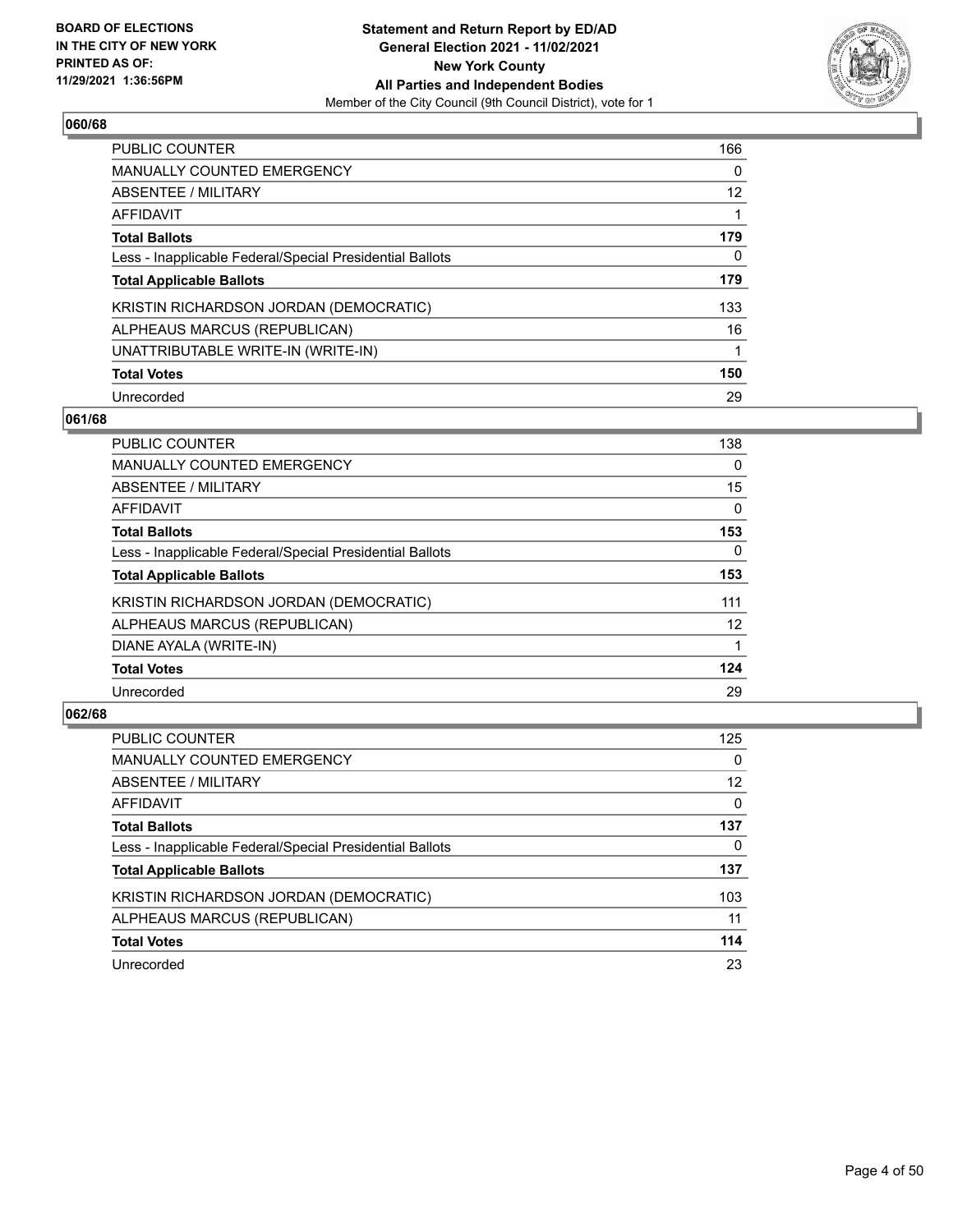

| PUBLIC COUNTER                                           | 220 |
|----------------------------------------------------------|-----|
| <b>MANUALLY COUNTED EMERGENCY</b>                        | 0   |
| ABSENTEE / MILITARY                                      | 24  |
| AFFIDAVIT                                                | 0   |
| <b>Total Ballots</b>                                     | 244 |
| Less - Inapplicable Federal/Special Presidential Ballots | 0   |
| <b>Total Applicable Ballots</b>                          | 244 |
| KRISTIN RICHARDSON JORDAN (DEMOCRATIC)                   | 187 |
| ALPHEAUS MARCUS (REPUBLICAN)                             | 28  |
| UNATTRIBUTABLE WRITE-IN (WRITE-IN)                       |     |
| <b>Total Votes</b>                                       | 216 |
| Unrecorded                                               | 28  |

#### **080/68**

| <b>PUBLIC COUNTER</b>                                    | 319      |
|----------------------------------------------------------|----------|
| <b>MANUALLY COUNTED EMERGENCY</b>                        | 0        |
| ABSENTEE / MILITARY                                      | 57       |
| <b>AFFIDAVIT</b>                                         | 2        |
| <b>Total Ballots</b>                                     | 378      |
| Less - Inapplicable Federal/Special Presidential Ballots | $\Omega$ |
| <b>Total Applicable Ballots</b>                          | 378      |
| KRISTIN RICHARDSON JORDAN (DEMOCRATIC)                   | 309      |
| ALPHEAUS MARCUS (REPUBLICAN)                             | 38       |
| <b>CORDELL CLEARE (WRITE-IN)</b>                         |          |
| <b>Total Votes</b>                                       | 348      |
| Unrecorded                                               | 30       |

| <b>PUBLIC COUNTER</b>                                    | 66 |
|----------------------------------------------------------|----|
| <b>MANUALLY COUNTED EMERGENCY</b>                        | 0  |
| ABSENTEE / MILITARY                                      | 8  |
| AFFIDAVIT                                                | 3  |
| <b>Total Ballots</b>                                     | 77 |
| Less - Inapplicable Federal/Special Presidential Ballots | 0  |
| <b>Total Applicable Ballots</b>                          | 77 |
| KRISTIN RICHARDSON JORDAN (DEMOCRATIC)                   | 67 |
| ALPHEAUS MARCUS (REPUBLICAN)                             | 4  |
| <b>Total Votes</b>                                       | 71 |
| Unrecorded                                               | 6  |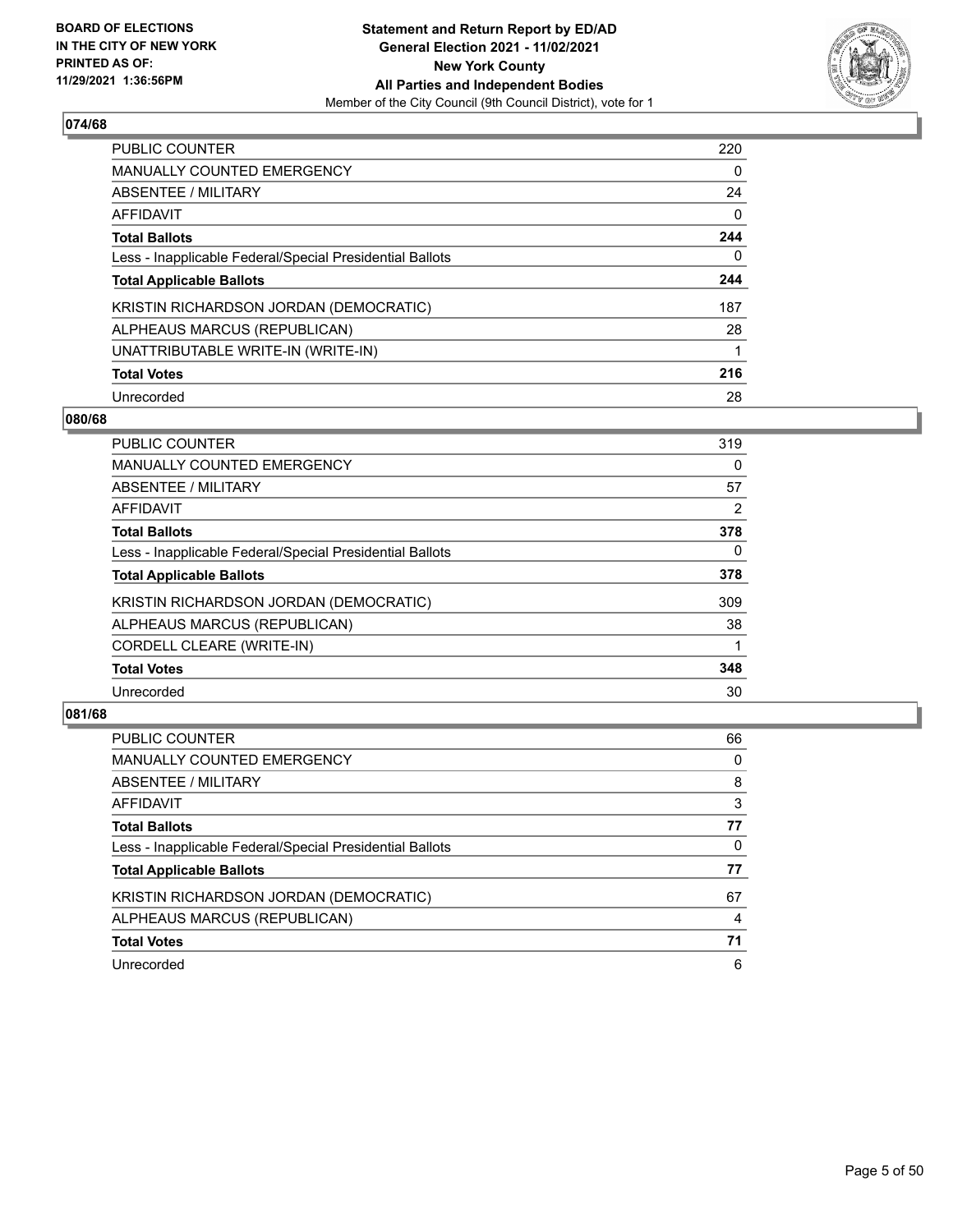

| <b>PUBLIC COUNTER</b>                                    | 291 |
|----------------------------------------------------------|-----|
| <b>MANUALLY COUNTED EMERGENCY</b>                        | 0   |
| ABSENTEE / MILITARY                                      | 38  |
| <b>AFFIDAVIT</b>                                         | 3   |
| <b>Total Ballots</b>                                     | 332 |
| Less - Inapplicable Federal/Special Presidential Ballots | 0   |
| <b>Total Applicable Ballots</b>                          | 332 |
| KRISTIN RICHARDSON JORDAN (DEMOCRATIC)                   | 272 |
| ALPHEAUS MARCUS (REPUBLICAN)                             | 11  |
| ATHENA MOORE (WRITE-IN)                                  |     |
| NY WHITAKER (WRITE-IN)                                   |     |
| <b>Total Votes</b>                                       | 285 |
| Unrecorded                                               | 47  |

# **083/68**

| PUBLIC COUNTER                                           | 216 |
|----------------------------------------------------------|-----|
| <b>MANUALLY COUNTED EMERGENCY</b>                        | 0   |
| ABSENTEE / MILITARY                                      | 25  |
| <b>AFFIDAVIT</b>                                         | 2   |
| <b>Total Ballots</b>                                     | 243 |
| Less - Inapplicable Federal/Special Presidential Ballots | 0   |
| <b>Total Applicable Ballots</b>                          | 243 |
| KRISTIN RICHARDSON JORDAN (DEMOCRATIC)                   | 186 |
| ALPHEAUS MARCUS (REPUBLICAN)                             | 19  |
| <b>Total Votes</b>                                       | 205 |
| Unrecorded                                               | 38  |
|                                                          |     |

| <b>PUBLIC COUNTER</b>                                    | 114 |
|----------------------------------------------------------|-----|
| <b>MANUALLY COUNTED EMERGENCY</b>                        | 0   |
| ABSENTEE / MILITARY                                      | 13  |
| AFFIDAVIT                                                | 0   |
| <b>Total Ballots</b>                                     | 127 |
| Less - Inapplicable Federal/Special Presidential Ballots | 0   |
| <b>Total Applicable Ballots</b>                          | 127 |
| KRISTIN RICHARDSON JORDAN (DEMOCRATIC)                   | 102 |
| ALPHEAUS MARCUS (REPUBLICAN)                             | 5   |
| <b>Total Votes</b>                                       | 107 |
| Unrecorded                                               | 20  |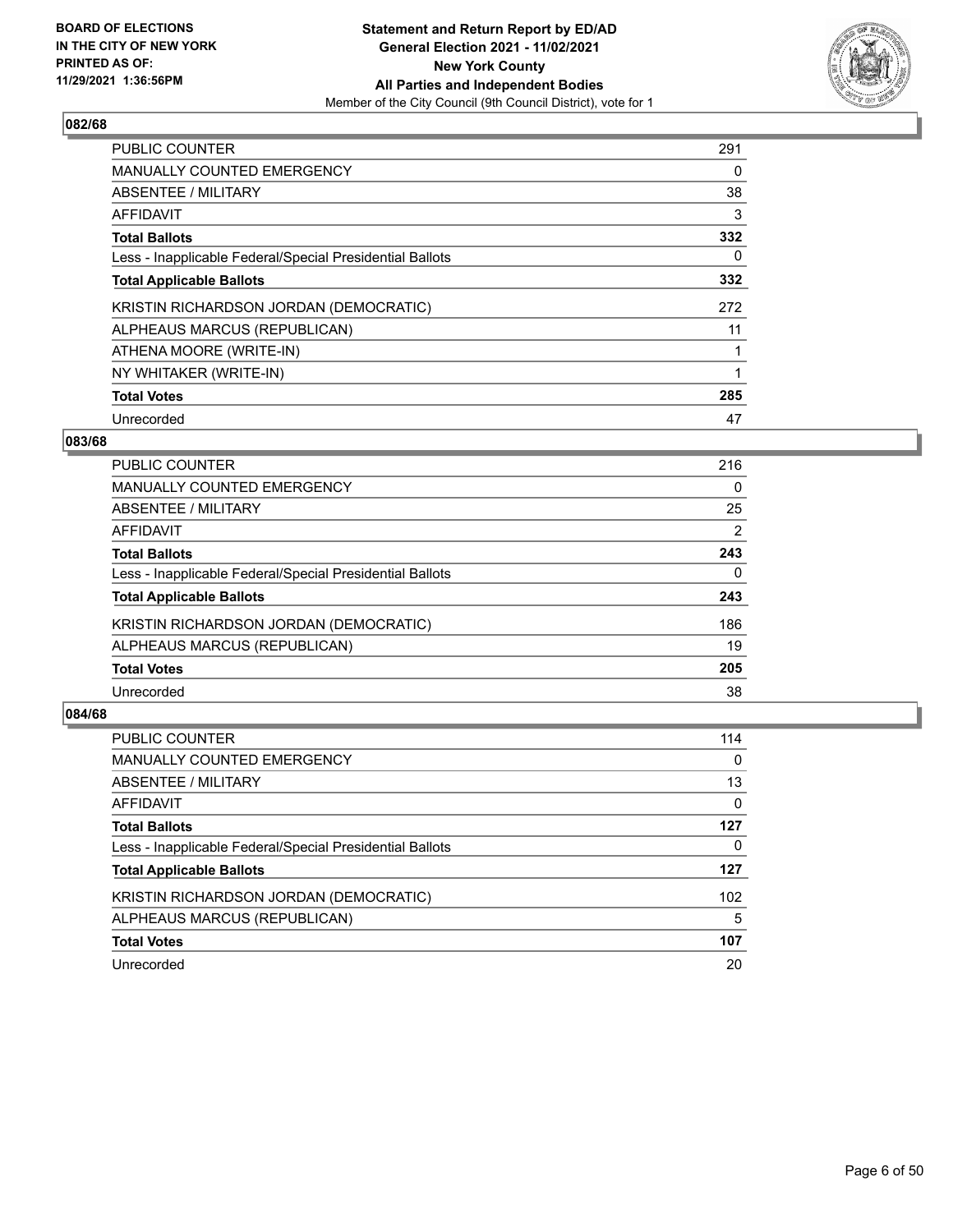

| <b>PUBLIC COUNTER</b>                                    | 147      |
|----------------------------------------------------------|----------|
| <b>MANUALLY COUNTED EMERGENCY</b>                        | 0        |
| <b>ABSENTEE / MILITARY</b>                               | 32       |
| AFFIDAVIT                                                | $\Omega$ |
| <b>Total Ballots</b>                                     | 179      |
| Less - Inapplicable Federal/Special Presidential Ballots | 0        |
| <b>Total Applicable Ballots</b>                          | 179      |
| KRISTIN RICHARDSON JORDAN (DEMOCRATIC)                   | 133      |
| ALPHEAUS MARCUS (REPUBLICAN)                             | 10       |
| <b>Total Votes</b>                                       | 143      |
| Unrecorded                                               | 36       |

## **087/68**

| <b>PUBLIC COUNTER</b>                                    | 141      |
|----------------------------------------------------------|----------|
| MANUALLY COUNTED EMERGENCY                               | 0        |
| ABSENTEE / MILITARY                                      | 5        |
| AFFIDAVIT                                                | $\Omega$ |
| <b>Total Ballots</b>                                     | 146      |
| Less - Inapplicable Federal/Special Presidential Ballots | $\Omega$ |
| <b>Total Applicable Ballots</b>                          | 146      |
| KRISTIN RICHARDSON JORDAN (DEMOCRATIC)                   | 121      |
| ALPHEAUS MARCUS (REPUBLICAN)                             | 9        |
| <b>Total Votes</b>                                       | 130      |
| Unrecorded                                               | 16       |

| PUBLIC COUNTER                                           | 59 |
|----------------------------------------------------------|----|
| <b>MANUALLY COUNTED EMERGENCY</b>                        | 0  |
| ABSENTEE / MILITARY                                      | 4  |
| AFFIDAVIT                                                | 0  |
| <b>Total Ballots</b>                                     | 63 |
| Less - Inapplicable Federal/Special Presidential Ballots | 0  |
| <b>Total Applicable Ballots</b>                          | 63 |
| KRISTIN RICHARDSON JORDAN (DEMOCRATIC)                   | 53 |
| ALPHEAUS MARCUS (REPUBLICAN)                             | 5  |
| <b>Total Votes</b>                                       | 58 |
| Unrecorded                                               |    |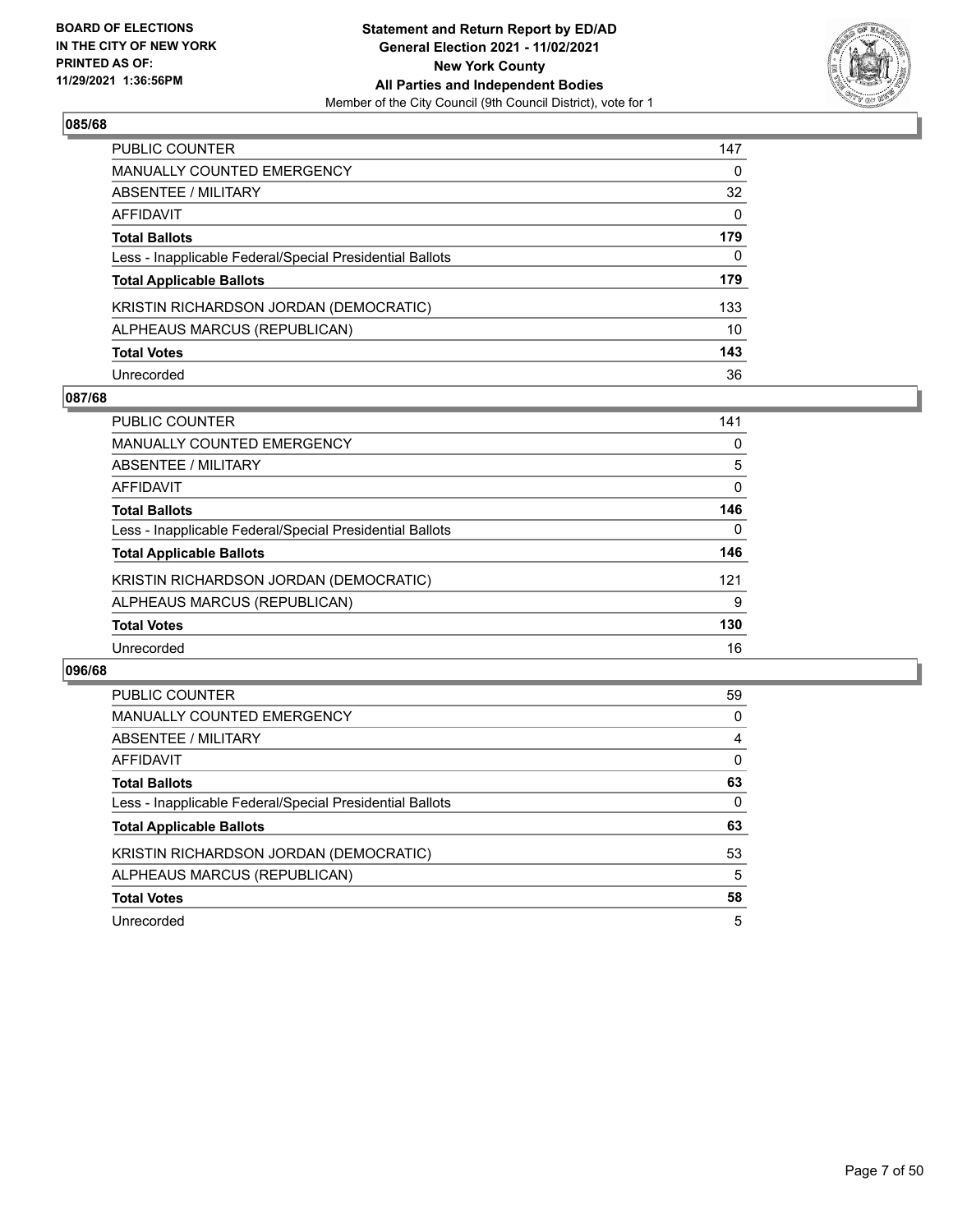

| PUBLIC COUNTER                                           | 169      |
|----------------------------------------------------------|----------|
| <b>MANUALLY COUNTED EMERGENCY</b>                        | 0        |
| <b>ABSENTEE / MILITARY</b>                               | 21       |
| AFFIDAVIT                                                | $\Omega$ |
| <b>Total Ballots</b>                                     | 190      |
| Less - Inapplicable Federal/Special Presidential Ballots | 0        |
| <b>Total Applicable Ballots</b>                          | 190      |
| KRISTIN RICHARDSON JORDAN (DEMOCRATIC)                   | 133      |
| ALPHEAUS MARCUS (REPUBLICAN)                             | 13       |
| <b>Total Votes</b>                                       | 146      |
| Unrecorded                                               | 44       |

#### **098/68**

| <b>PUBLIC COUNTER</b>                                    | 82             |
|----------------------------------------------------------|----------------|
| <b>MANUALLY COUNTED EMERGENCY</b>                        | 0              |
| ABSENTEE / MILITARY                                      | 27             |
| AFFIDAVIT                                                | $\overline{2}$ |
| <b>Total Ballots</b>                                     | 111            |
| Less - Inapplicable Federal/Special Presidential Ballots | 0              |
| <b>Total Applicable Ballots</b>                          | 111            |
| KRISTIN RICHARDSON JORDAN (DEMOCRATIC)                   | 75             |
| ALPHEAUS MARCUS (REPUBLICAN)                             | 10             |
| DIANA ALYA (WRITE-IN)                                    |                |
| <b>Total Votes</b>                                       | 86             |
| Unrecorded                                               | 25             |
| $\sim$                                                   |                |

# **100/68 COMBINED into: 113/68**

## **105/68 COMBINED into: 113/68**

#### **106/68 COMBINED into: 113/68**

| <b>PUBLIC COUNTER</b>                                    | 107 |
|----------------------------------------------------------|-----|
| MANUALLY COUNTED EMERGENCY                               | 0   |
| ABSENTEE / MILITARY                                      |     |
| AFFIDAVIT                                                | 0   |
| <b>Total Ballots</b>                                     | 114 |
| Less - Inapplicable Federal/Special Presidential Ballots | 0   |
| <b>Total Applicable Ballots</b>                          | 114 |
| KRISTIN RICHARDSON JORDAN (DEMOCRATIC)                   | 92  |
| ALPHEAUS MARCUS (REPUBLICAN)                             | 10  |
| <b>Total Votes</b>                                       | 102 |
| Unrecorded                                               | 12  |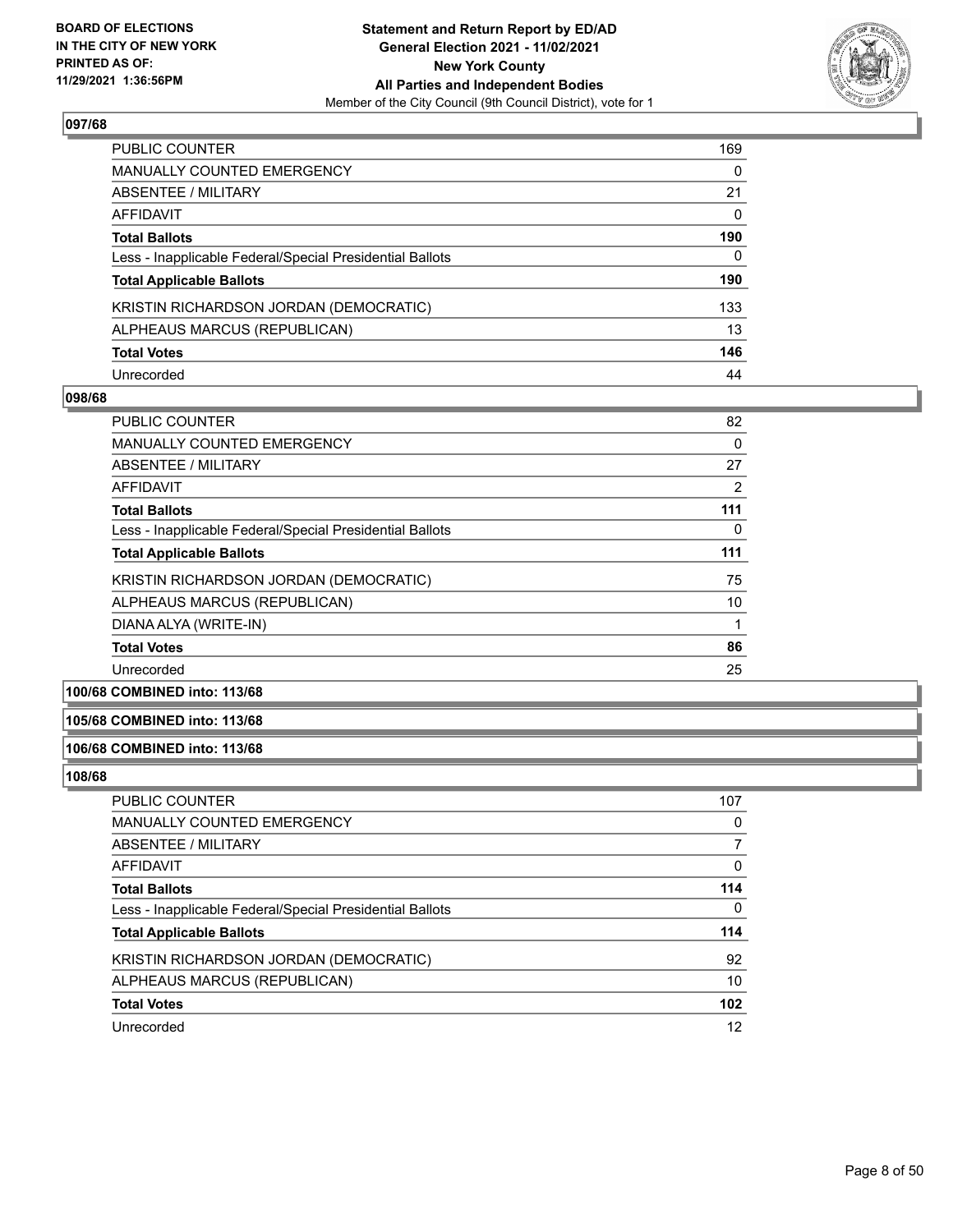

| <b>PUBLIC COUNTER</b>                                    | 154      |
|----------------------------------------------------------|----------|
| <b>MANUALLY COUNTED EMERGENCY</b>                        | $\Omega$ |
| ABSENTEE / MILITARY                                      | 4        |
| <b>AFFIDAVIT</b>                                         | 0        |
| <b>Total Ballots</b>                                     | 158      |
| Less - Inapplicable Federal/Special Presidential Ballots | 0        |
| <b>Total Applicable Ballots</b>                          | 158      |
| KRISTIN RICHARDSON JORDAN (DEMOCRATIC)                   | 128      |
| ALPHEAUS MARCUS (REPUBLICAN)                             | 8        |
| BILL PERKINS (WRITE-IN)                                  |          |
| <b>Total Votes</b>                                       | 137      |
| Unrecorded                                               | 21       |

| PUBLIC COUNTER                                           | 59 |
|----------------------------------------------------------|----|
| <b>MANUALLY COUNTED EMERGENCY</b>                        | 0  |
| <b>ABSENTEE / MILITARY</b>                               | 4  |
| AFFIDAVIT                                                | 0  |
| <b>Total Ballots</b>                                     | 63 |
| Less - Inapplicable Federal/Special Presidential Ballots | 0  |
| <b>Total Applicable Ballots</b>                          | 63 |
| KRISTIN RICHARDSON JORDAN (DEMOCRATIC)                   | 48 |
| ALPHEAUS MARCUS (REPUBLICAN)                             | 3  |
| <b>Total Votes</b>                                       | 51 |
| Unrecorded                                               | 12 |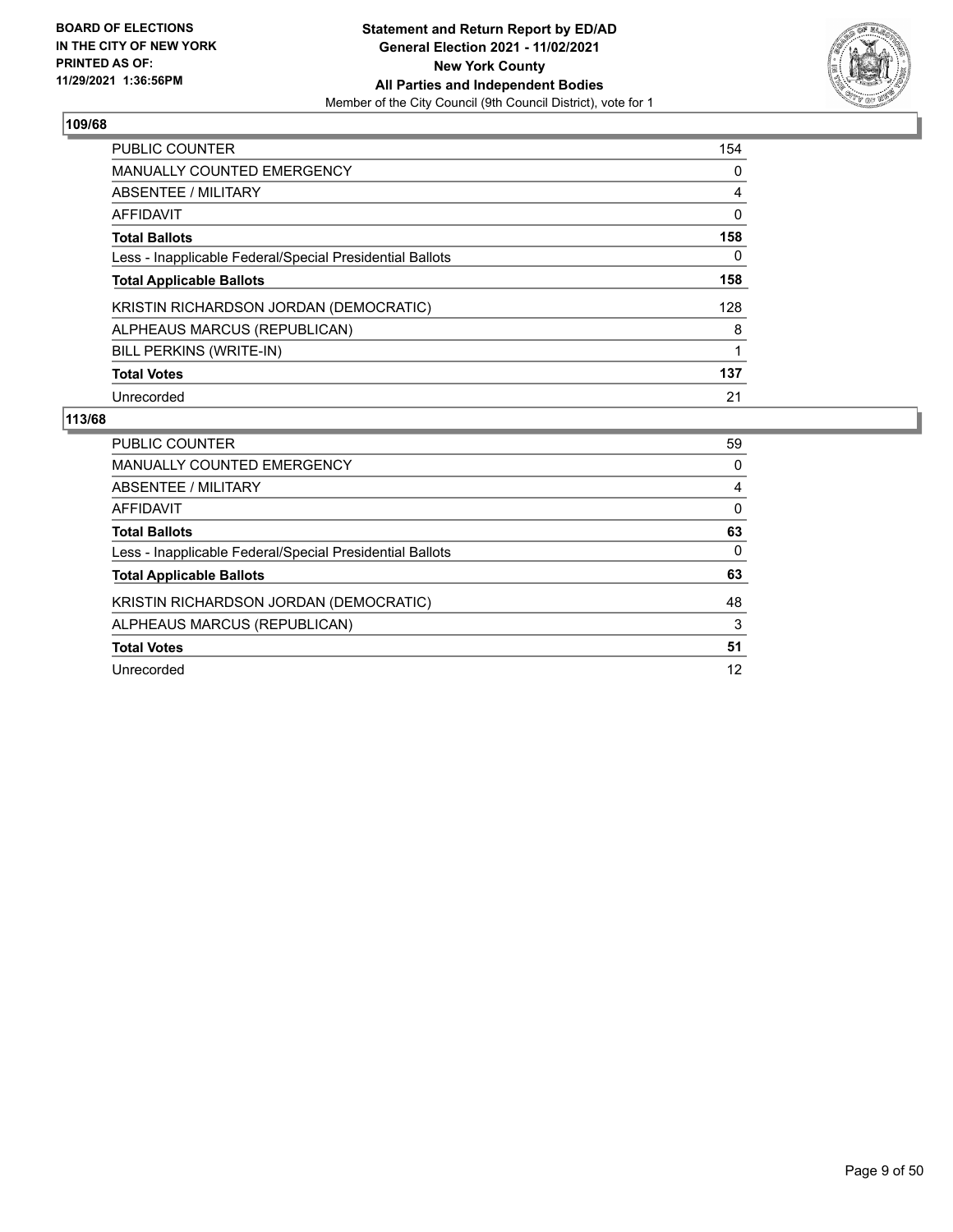

| <b>PUBLIC COUNTER</b>                                    | 193 |
|----------------------------------------------------------|-----|
| <b>MANUALLY COUNTED EMERGENCY</b>                        | 0   |
| ABSENTEE / MILITARY                                      | 41  |
| <b>AFFIDAVIT</b>                                         | 4   |
| <b>Total Ballots</b>                                     | 238 |
| Less - Inapplicable Federal/Special Presidential Ballots | 0   |
| <b>Total Applicable Ballots</b>                          | 238 |
| KRISTIN RICHARDSON JORDAN (DEMOCRATIC)                   | 179 |
| ALPHEAUS MARCUS (REPUBLICAN)                             | 29  |
| ELISHERA GOLDBERG (WRITE-IN)                             |     |
| <b>Total Votes</b>                                       | 209 |
| Unrecorded                                               | 29  |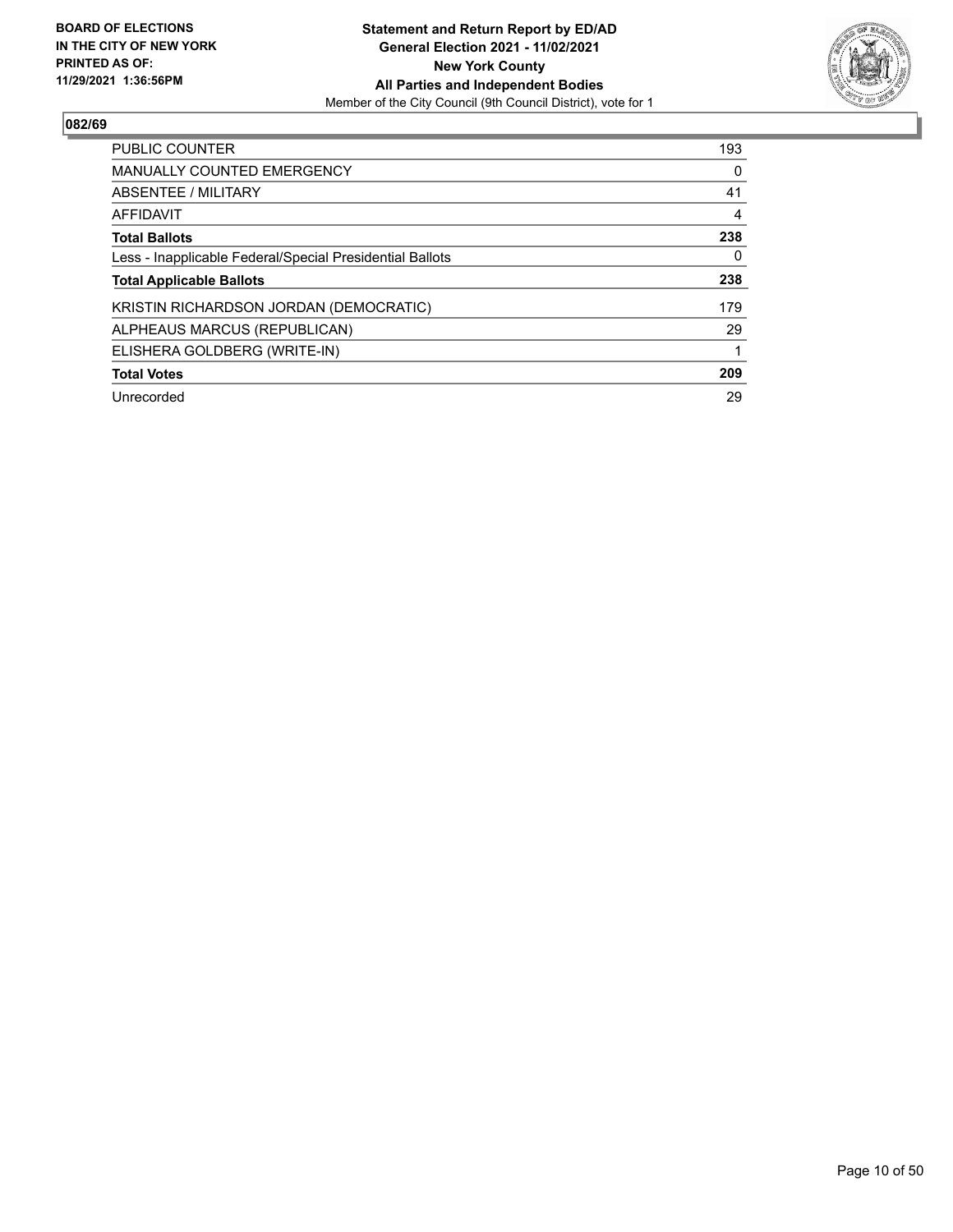

| <b>PUBLIC COUNTER</b>                                    | 130               |
|----------------------------------------------------------|-------------------|
| <b>MANUALLY COUNTED EMERGENCY</b>                        | 0                 |
| ABSENTEE / MILITARY                                      | 13                |
| AFFIDAVIT                                                | 0                 |
| <b>Total Ballots</b>                                     | 143               |
| Less - Inapplicable Federal/Special Presidential Ballots | 0                 |
| <b>Total Applicable Ballots</b>                          | 143               |
| KRISTIN RICHARDSON JORDAN (DEMOCRATIC)                   | 119               |
| ALPHEAUS MARCUS (REPUBLICAN)                             | $12 \overline{ }$ |
| UNCOUNTED WRITE-IN PER STATUTE (WRITE-IN)                | 1                 |
| <b>Total Votes</b>                                       | 132               |
| Unrecorded                                               | 11                |

#### **002/70**

| <b>PUBLIC COUNTER</b>                                    | 202      |
|----------------------------------------------------------|----------|
| MANUALLY COUNTED EMERGENCY                               | $\Omega$ |
| ABSENTEE / MILITARY                                      | 17       |
| AFFIDAVIT                                                | 2        |
| <b>Total Ballots</b>                                     | 221      |
| Less - Inapplicable Federal/Special Presidential Ballots | 0        |
| <b>Total Applicable Ballots</b>                          | 221      |
| KRISTIN RICHARDSON JORDAN (DEMOCRATIC)                   | 192      |
| ALPHEAUS MARCUS (REPUBLICAN)                             | 11       |
| <b>Total Votes</b>                                       | 203      |
| Unrecorded                                               | 18       |

| <b>PUBLIC COUNTER</b>                                    | 177      |
|----------------------------------------------------------|----------|
| MANUALLY COUNTED EMERGENCY                               | $\Omega$ |
| ABSENTEE / MILITARY                                      | 18       |
| AFFIDAVIT                                                |          |
| <b>Total Ballots</b>                                     | 196      |
| Less - Inapplicable Federal/Special Presidential Ballots | 0        |
| <b>Total Applicable Ballots</b>                          | 196      |
| KRISTIN RICHARDSON JORDAN (DEMOCRATIC)                   | 160      |
| ALPHEAUS MARCUS (REPUBLICAN)                             | 8        |
| PIERRE GOODING (WRITE-IN)                                |          |
| <b>Total Votes</b>                                       | 169      |
| Unrecorded                                               | 27       |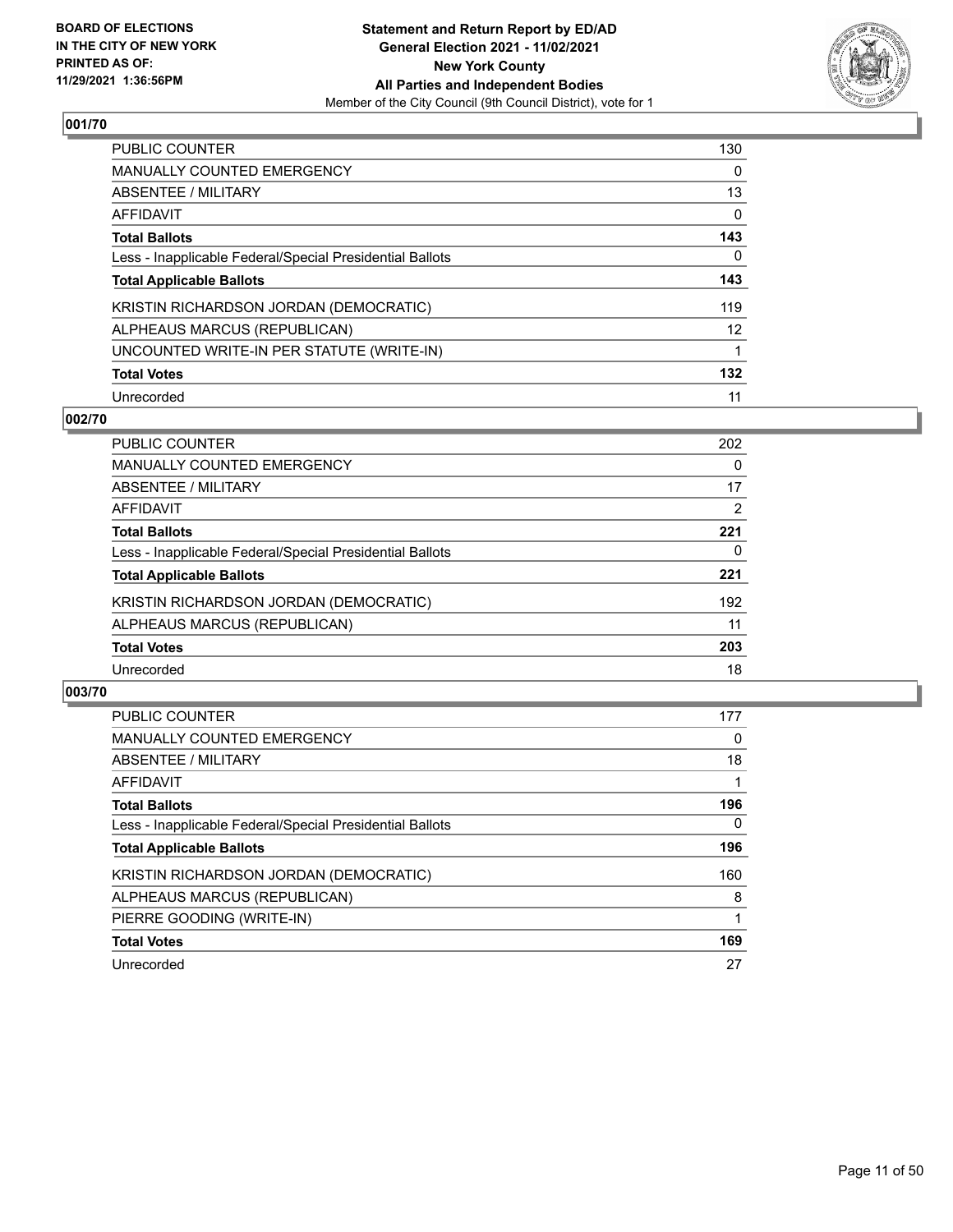

| PUBLIC COUNTER                                           | 188      |
|----------------------------------------------------------|----------|
| <b>MANUALLY COUNTED EMERGENCY</b>                        | $\Omega$ |
| <b>ABSENTEE / MILITARY</b>                               | 27       |
| AFFIDAVIT                                                |          |
| <b>Total Ballots</b>                                     | 216      |
| Less - Inapplicable Federal/Special Presidential Ballots | 0        |
| <b>Total Applicable Ballots</b>                          | 216      |
| KRISTIN RICHARDSON JORDAN (DEMOCRATIC)                   | 179      |
| ALPHEAUS MARCUS (REPUBLICAN)                             | 11       |
| <b>Total Votes</b>                                       | 190      |
| Unrecorded                                               | 26       |

# **005/70**

| <b>PUBLIC COUNTER</b>                                    | 182      |
|----------------------------------------------------------|----------|
| MANUALLY COUNTED EMERGENCY                               | $\Omega$ |
| ABSENTEE / MILITARY                                      | 16       |
| AFFIDAVIT                                                | $\Omega$ |
| <b>Total Ballots</b>                                     | 198      |
| Less - Inapplicable Federal/Special Presidential Ballots | 0        |
| <b>Total Applicable Ballots</b>                          | 198      |
| KRISTIN RICHARDSON JORDAN (DEMOCRATIC)                   | 166      |
| ALPHEAUS MARCUS (REPUBLICAN)                             | 17       |
| <b>Total Votes</b>                                       | 183      |
| Unrecorded                                               | 15       |

| <b>PUBLIC COUNTER</b>                                    | 256 |
|----------------------------------------------------------|-----|
| MANUALLY COUNTED EMERGENCY                               | 0   |
| ABSENTEE / MILITARY                                      | 27  |
| AFFIDAVIT                                                | 7   |
| <b>Total Ballots</b>                                     | 290 |
| Less - Inapplicable Federal/Special Presidential Ballots | 0   |
| <b>Total Applicable Ballots</b>                          | 290 |
| KRISTIN RICHARDSON JORDAN (DEMOCRATIC)                   | 249 |
| ALPHEAUS MARCUS (REPUBLICAN)                             | 18  |
| <b>Total Votes</b>                                       | 267 |
| Unrecorded                                               | 23  |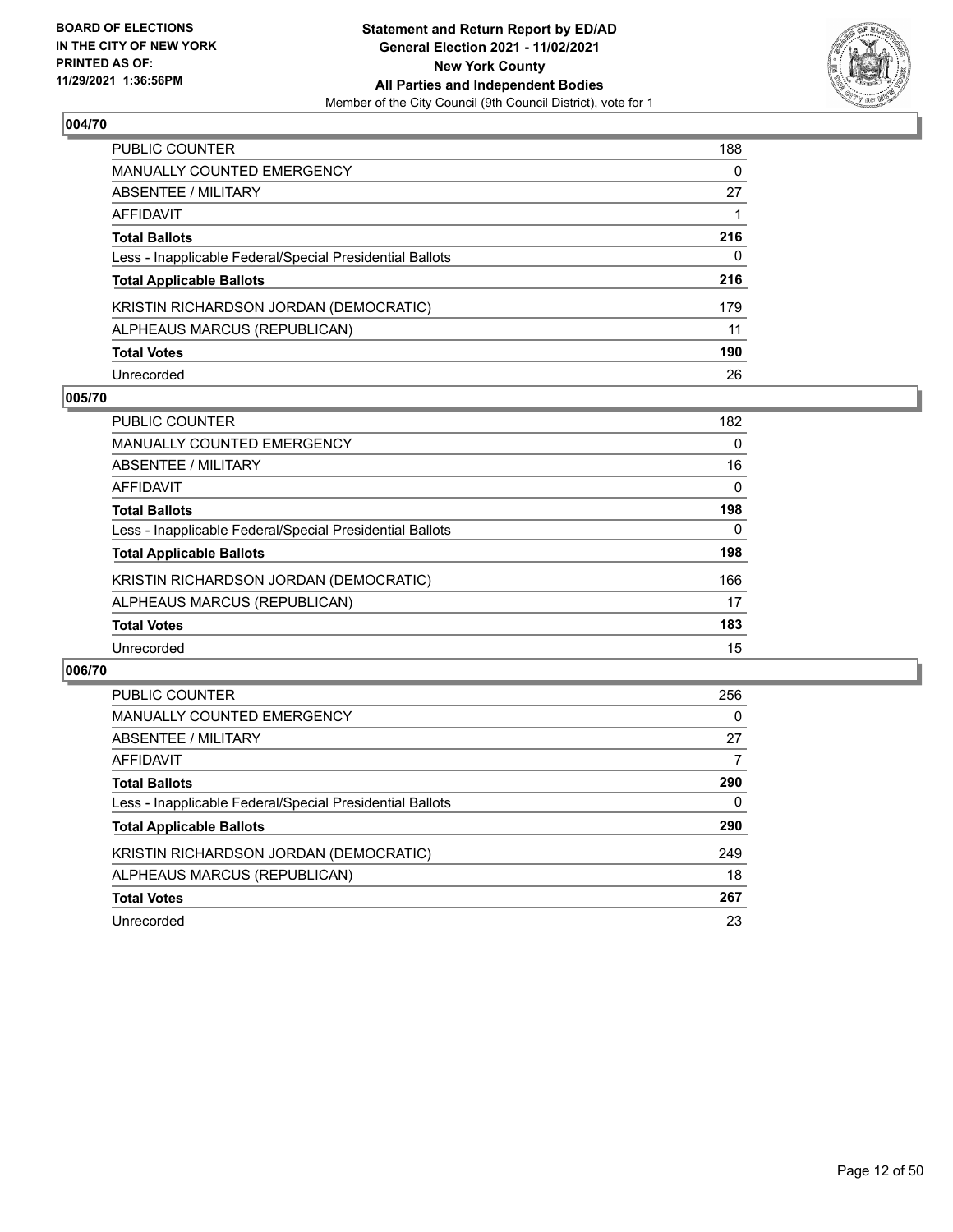

| <b>PUBLIC COUNTER</b>                                    | 284      |
|----------------------------------------------------------|----------|
| <b>MANUALLY COUNTED EMERGENCY</b>                        | $\Omega$ |
| ABSENTEE / MILITARY                                      | 22       |
| AFFIDAVIT                                                |          |
| <b>Total Ballots</b>                                     | 307      |
| Less - Inapplicable Federal/Special Presidential Ballots | 0        |
| <b>Total Applicable Ballots</b>                          | 307      |
| KRISTIN RICHARDSON JORDAN (DEMOCRATIC)                   | 265      |
| ALPHEAUS MARCUS (REPUBLICAN)                             | 11       |
| SIRAH SOW (WRITE-IN)                                     | 2        |
| <b>Total Votes</b>                                       | 278      |
| Unrecorded                                               | 29       |

#### **008/70**

| <b>PUBLIC COUNTER</b>                                    | 234      |
|----------------------------------------------------------|----------|
| MANUALLY COUNTED EMERGENCY                               | $\Omega$ |
| ABSENTEE / MILITARY                                      | 26       |
| AFFIDAVIT                                                |          |
| <b>Total Ballots</b>                                     | 261      |
| Less - Inapplicable Federal/Special Presidential Ballots | 0        |
| <b>Total Applicable Ballots</b>                          | 261      |
| KRISTIN RICHARDSON JORDAN (DEMOCRATIC)                   | 223      |
| ALPHEAUS MARCUS (REPUBLICAN)                             | 5        |
| <b>Total Votes</b>                                       | 228      |
| Unrecorded                                               | 33       |

| <b>PUBLIC COUNTER</b>                                    | 289 |
|----------------------------------------------------------|-----|
| <b>MANUALLY COUNTED EMERGENCY</b>                        | 0   |
| <b>ABSENTEE / MILITARY</b>                               | 27  |
| AFFIDAVIT                                                | 2   |
| <b>Total Ballots</b>                                     | 318 |
| Less - Inapplicable Federal/Special Presidential Ballots | 0   |
| <b>Total Applicable Ballots</b>                          | 318 |
| KRISTIN RICHARDSON JORDAN (DEMOCRATIC)                   | 270 |
| ALPHEAUS MARCUS (REPUBLICAN)                             | 23  |
| ATHENA MOORE (WRITE-IN)                                  |     |
| INEZ E. DICKENS (WRITE-IN)                               |     |
| WILLIAM ALLEN (WRITE-IN)                                 |     |
| <b>Total Votes</b>                                       | 296 |
| Unrecorded                                               | 22  |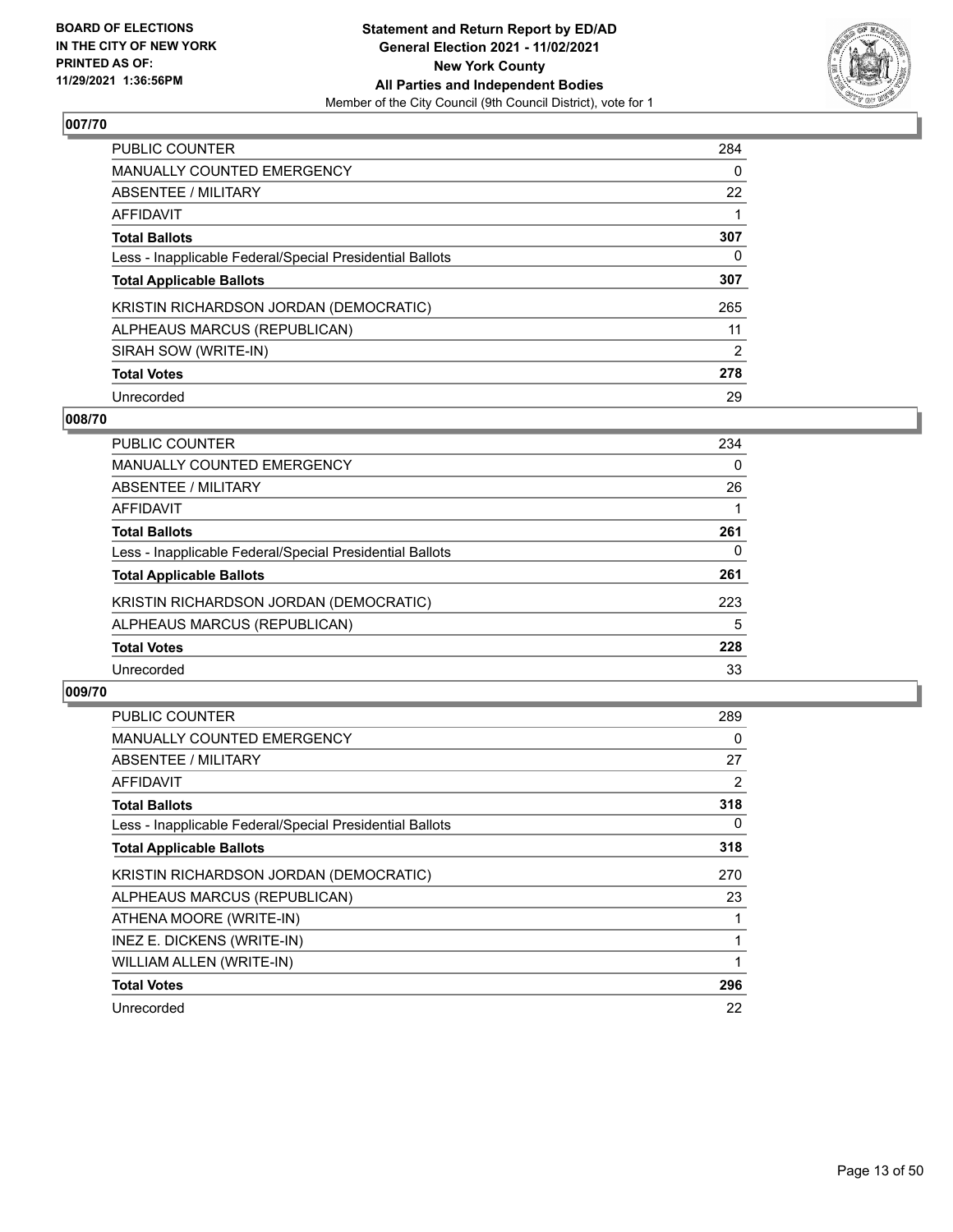

| PUBLIC COUNTER                                           | 208      |
|----------------------------------------------------------|----------|
| MANUALLY COUNTED EMERGENCY                               | $\Omega$ |
| ABSENTEE / MILITARY                                      | 13       |
| AFFIDAVIT                                                | 4        |
| <b>Total Ballots</b>                                     | 225      |
| Less - Inapplicable Federal/Special Presidential Ballots | 0        |
| <b>Total Applicable Ballots</b>                          | 225      |
| KRISTIN RICHARDSON JORDAN (DEMOCRATIC)                   | 186      |
| ALPHEAUS MARCUS (REPUBLICAN)                             | 15       |
| DAVIS WILLIAMS (WRITE-IN)                                | 1        |
| <b>Total Votes</b>                                       | 202      |
| Unrecorded                                               | 23       |

# **011/70**

| <b>PUBLIC COUNTER</b>                                    | 280      |
|----------------------------------------------------------|----------|
| <b>MANUALLY COUNTED EMERGENCY</b>                        | 0        |
| ABSENTEE / MILITARY                                      | 35       |
| <b>AFFIDAVIT</b>                                         | 4        |
| <b>Total Ballots</b>                                     | 319      |
| Less - Inapplicable Federal/Special Presidential Ballots | $\Omega$ |
| <b>Total Applicable Ballots</b>                          | 319      |
| KRISTIN RICHARDSON JORDAN (DEMOCRATIC)                   | 267      |
| ALPHEAUS MARCUS (REPUBLICAN)                             | 18       |
| ATHENA MOORE (WRITE-IN)                                  |          |
| <b>Total Votes</b>                                       | 286      |
| Unrecorded                                               | 33       |

| <b>PUBLIC COUNTER</b>                                    | 250 |
|----------------------------------------------------------|-----|
| <b>MANUALLY COUNTED EMERGENCY</b>                        | 0   |
| ABSENTEE / MILITARY                                      | 31  |
| AFFIDAVIT                                                |     |
| <b>Total Ballots</b>                                     | 282 |
| Less - Inapplicable Federal/Special Presidential Ballots | 0   |
| <b>Total Applicable Ballots</b>                          | 282 |
| KRISTIN RICHARDSON JORDAN (DEMOCRATIC)                   | 227 |
| ALPHEAUS MARCUS (REPUBLICAN)                             | 24  |
| ATHENA MOORE (WRITE-IN)                                  |     |
| <b>Total Votes</b>                                       | 252 |
| Unrecorded                                               | 30  |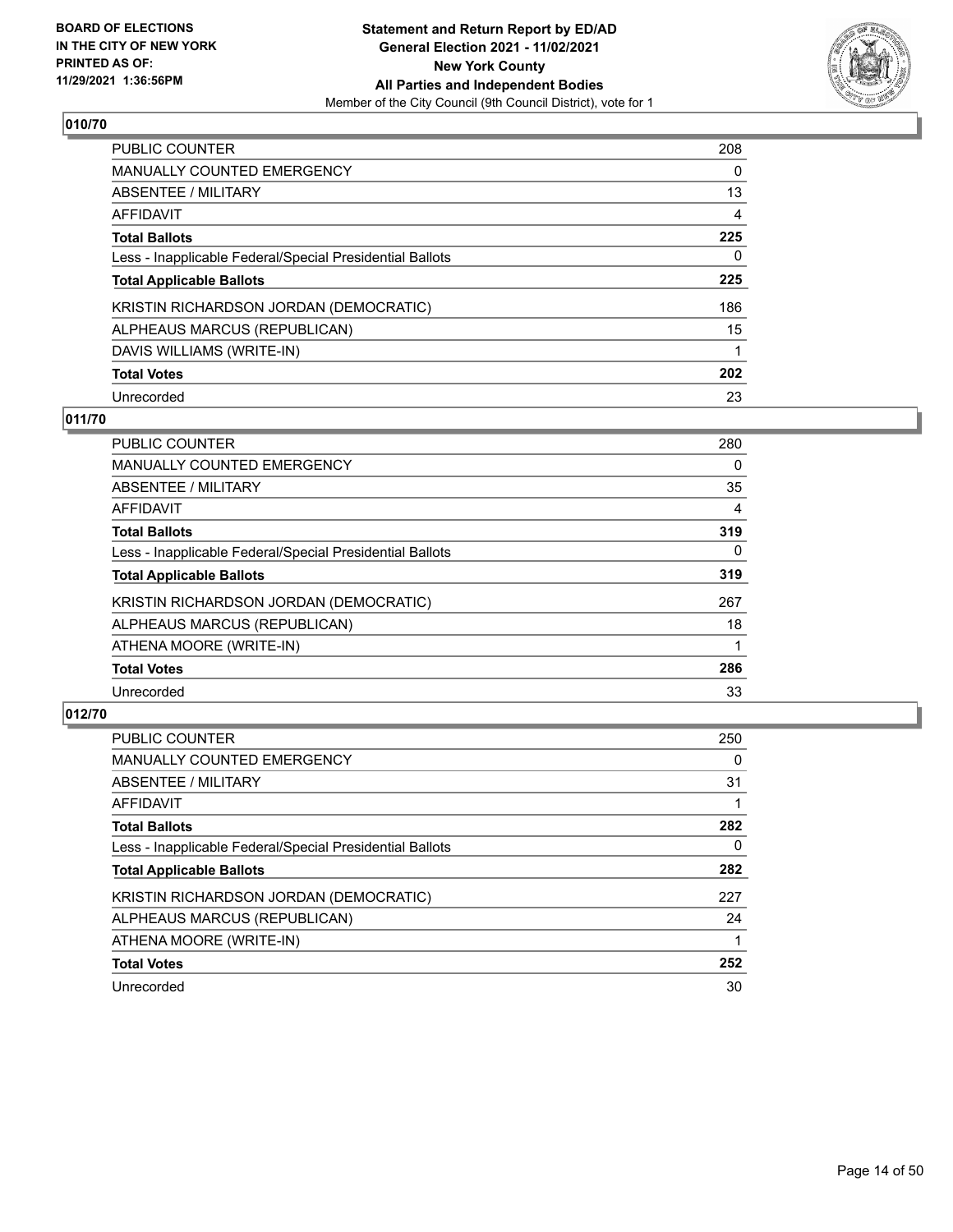

| <b>PUBLIC COUNTER</b>                                    | 202      |
|----------------------------------------------------------|----------|
| MANUALLY COUNTED EMERGENCY                               | $\Omega$ |
| ABSENTEE / MILITARY                                      | 11       |
| AFFIDAVIT                                                |          |
| <b>Total Ballots</b>                                     | 214      |
| Less - Inapplicable Federal/Special Presidential Ballots | 0        |
| <b>Total Applicable Ballots</b>                          | 214      |
| KRISTIN RICHARDSON JORDAN (DEMOCRATIC)                   | 171      |
| ALPHEAUS MARCUS (REPUBLICAN)                             | 8        |
| ATHENA MOORE (WRITE-IN)                                  | 1        |
| <b>Total Votes</b>                                       | 180      |
| Unrecorded                                               | 34       |

# **014/70**

| <b>PUBLIC COUNTER</b>                                    | 265 |
|----------------------------------------------------------|-----|
| <b>MANUALLY COUNTED EMERGENCY</b>                        | 0   |
| ABSENTEE / MILITARY                                      | 26  |
| AFFIDAVIT                                                | 0   |
| <b>Total Ballots</b>                                     | 291 |
| Less - Inapplicable Federal/Special Presidential Ballots | 0   |
| <b>Total Applicable Ballots</b>                          | 291 |
| KRISTIN RICHARDSON JORDAN (DEMOCRATIC)                   | 242 |
| ALPHEAUS MARCUS (REPUBLICAN)                             | 16  |
| JAMES ANDRUS (WRITE-IN)                                  |     |
| SHARON EKSTROM (WRITE-IN)                                | 1   |
| WILLIAM ALLEN (WRITE-IN)                                 | 1   |
| <b>Total Votes</b>                                       | 261 |
| Unrecorded                                               | 30  |

| <b>PUBLIC COUNTER</b>                                    | 210 |
|----------------------------------------------------------|-----|
| <b>MANUALLY COUNTED EMERGENCY</b>                        | 0   |
| ABSENTEE / MILITARY                                      | 17  |
| AFFIDAVIT                                                | 2   |
| <b>Total Ballots</b>                                     | 229 |
| Less - Inapplicable Federal/Special Presidential Ballots | 0   |
| <b>Total Applicable Ballots</b>                          | 229 |
| KRISTIN RICHARDSON JORDAN (DEMOCRATIC)                   | 202 |
| ALPHEAUS MARCUS (REPUBLICAN)                             | 10  |
| <b>Total Votes</b>                                       | 212 |
| Unrecorded                                               | 17  |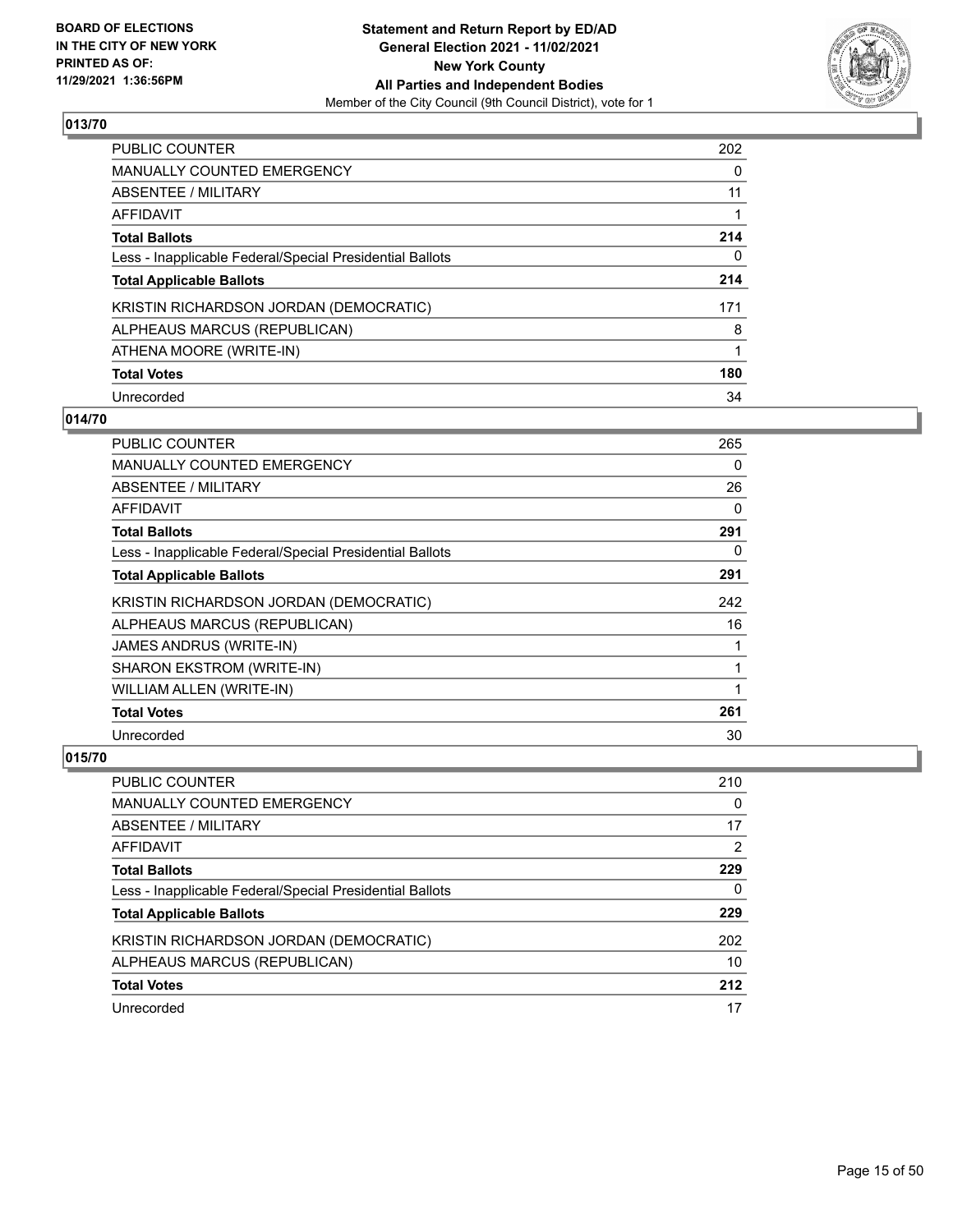

| PUBLIC COUNTER                                           | 215 |
|----------------------------------------------------------|-----|
| <b>MANUALLY COUNTED EMERGENCY</b>                        | 0   |
| ABSENTEE / MILITARY                                      | 23  |
| AFFIDAVIT                                                | 3   |
| <b>Total Ballots</b>                                     | 241 |
| Less - Inapplicable Federal/Special Presidential Ballots | 0   |
| <b>Total Applicable Ballots</b>                          | 241 |
| KRISTIN RICHARDSON JORDAN (DEMOCRATIC)                   | 198 |
| ALPHEAUS MARCUS (REPUBLICAN)                             | 19  |
| <b>Total Votes</b>                                       | 217 |
| Unrecorded                                               | 24  |

# **017/70**

| PUBLIC COUNTER                                           | 105      |
|----------------------------------------------------------|----------|
| <b>MANUALLY COUNTED EMERGENCY</b>                        | $\Omega$ |
| ABSENTEE / MILITARY                                      | 12       |
| AFFIDAVIT                                                | 2        |
| <b>Total Ballots</b>                                     | 119      |
| Less - Inapplicable Federal/Special Presidential Ballots | 0        |
| <b>Total Applicable Ballots</b>                          | 119      |
| KRISTIN RICHARDSON JORDAN (DEMOCRATIC)                   | 99       |
| ALPHEAUS MARCUS (REPUBLICAN)                             | 7        |
| ANDREW BYFORD (WRITE-IN)                                 |          |
| WOLFGANG SCHULZE (WRITE-IN)                              |          |
| <b>Total Votes</b>                                       | 108      |
| Unrecorded                                               | 11       |

| <b>PUBLIC COUNTER</b>                                    | 136      |
|----------------------------------------------------------|----------|
| <b>MANUALLY COUNTED EMERGENCY</b>                        | $\Omega$ |
| ABSENTEE / MILITARY                                      | 12       |
| <b>AFFIDAVIT</b>                                         | 4        |
| <b>Total Ballots</b>                                     | 152      |
| Less - Inapplicable Federal/Special Presidential Ballots | 0        |
| <b>Total Applicable Ballots</b>                          | 152      |
| KRISTIN RICHARDSON JORDAN (DEMOCRATIC)                   | 128      |
| ALPHEAUS MARCUS (REPUBLICAN)                             | 6        |
| FORREST TAYLOR (WRITE-IN)                                |          |
| <b>Total Votes</b>                                       | 135      |
| Unrecorded                                               | 17       |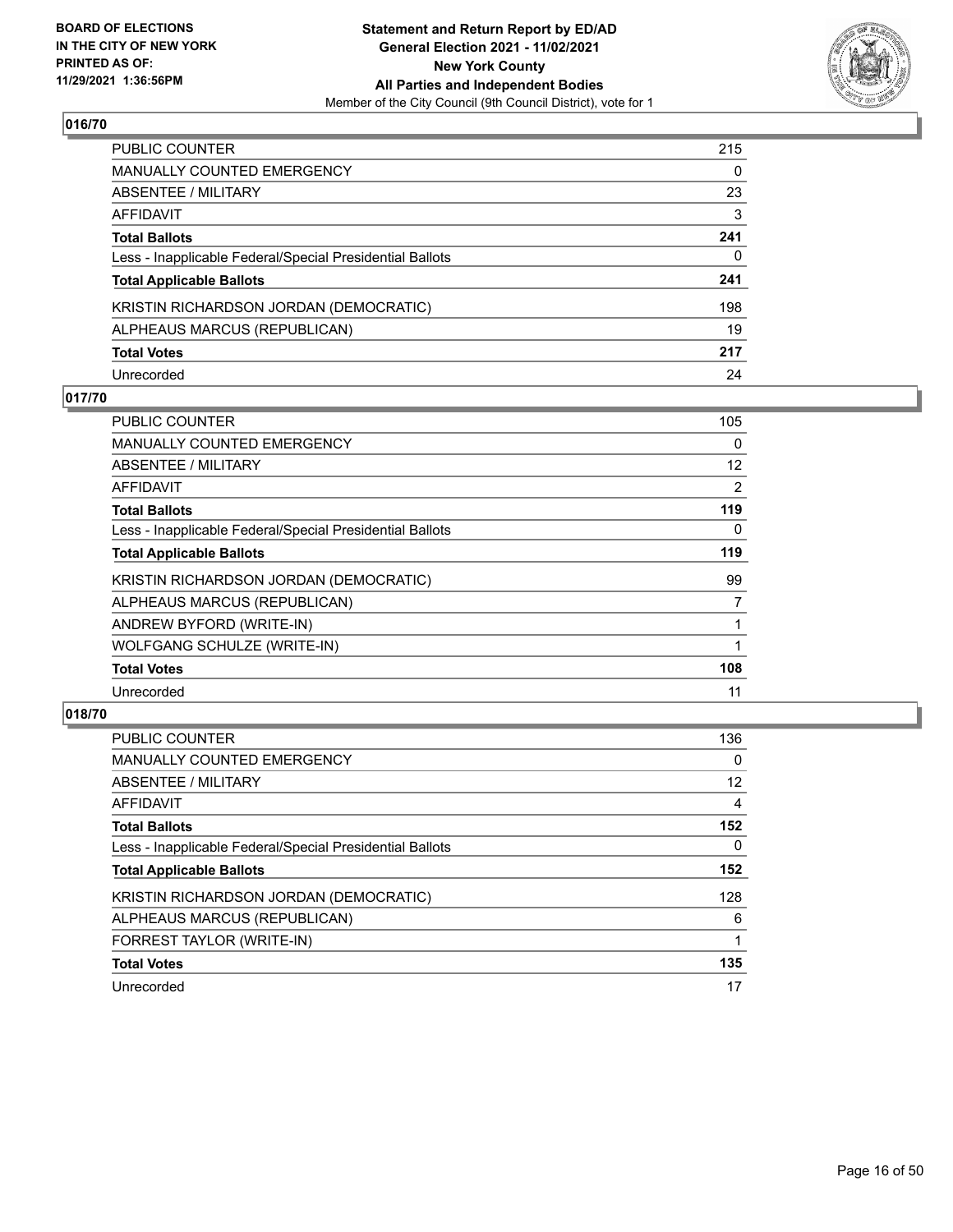

| PUBLIC COUNTER                                           | 373 |
|----------------------------------------------------------|-----|
| <b>MANUALLY COUNTED EMERGENCY</b>                        | 0   |
| ABSENTEE / MILITARY                                      | 23  |
| AFFIDAVIT                                                | 3   |
| <b>Total Ballots</b>                                     | 399 |
| Less - Inapplicable Federal/Special Presidential Ballots | 0   |
| <b>Total Applicable Ballots</b>                          | 399 |
| KRISTIN RICHARDSON JORDAN (DEMOCRATIC)                   | 348 |
| ALPHEAUS MARCUS (REPUBLICAN)                             | 24  |
| MARIO ROSSER (WRITE-IN)                                  |     |
| <b>Total Votes</b>                                       | 373 |
| Unrecorded                                               | 26  |

#### **020/70**

| <b>PUBLIC COUNTER</b>                                    | 227 |
|----------------------------------------------------------|-----|
| <b>MANUALLY COUNTED EMERGENCY</b>                        | 0   |
| ABSENTEE / MILITARY                                      | 15  |
| <b>AFFIDAVIT</b>                                         |     |
| <b>Total Ballots</b>                                     | 243 |
| Less - Inapplicable Federal/Special Presidential Ballots | 0   |
| <b>Total Applicable Ballots</b>                          | 243 |
| KRISTIN RICHARDSON JORDAN (DEMOCRATIC)                   | 212 |
| ALPHEAUS MARCUS (REPUBLICAN)                             | 10  |
| HENRY GEOGRE (WRITE-IN)                                  |     |
| <b>Total Votes</b>                                       | 223 |
| Unrecorded                                               | 20  |

| <b>PUBLIC COUNTER</b>                                    | 219 |
|----------------------------------------------------------|-----|
| <b>MANUALLY COUNTED EMERGENCY</b>                        | 0   |
| ABSENTEE / MILITARY                                      | 25  |
| AFFIDAVIT                                                | 6   |
| <b>Total Ballots</b>                                     | 250 |
| Less - Inapplicable Federal/Special Presidential Ballots | 0   |
| <b>Total Applicable Ballots</b>                          | 250 |
| KRISTIN RICHARDSON JORDAN (DEMOCRATIC)                   | 212 |
| ALPHEAUS MARCUS (REPUBLICAN)                             | 11  |
| <b>JOSHUA CLENNON (WRITE-IN)</b>                         | 2   |
| OZ SULTAN (WRITE-IN)                                     |     |
| <b>Total Votes</b>                                       | 226 |
| Unrecorded                                               | 24  |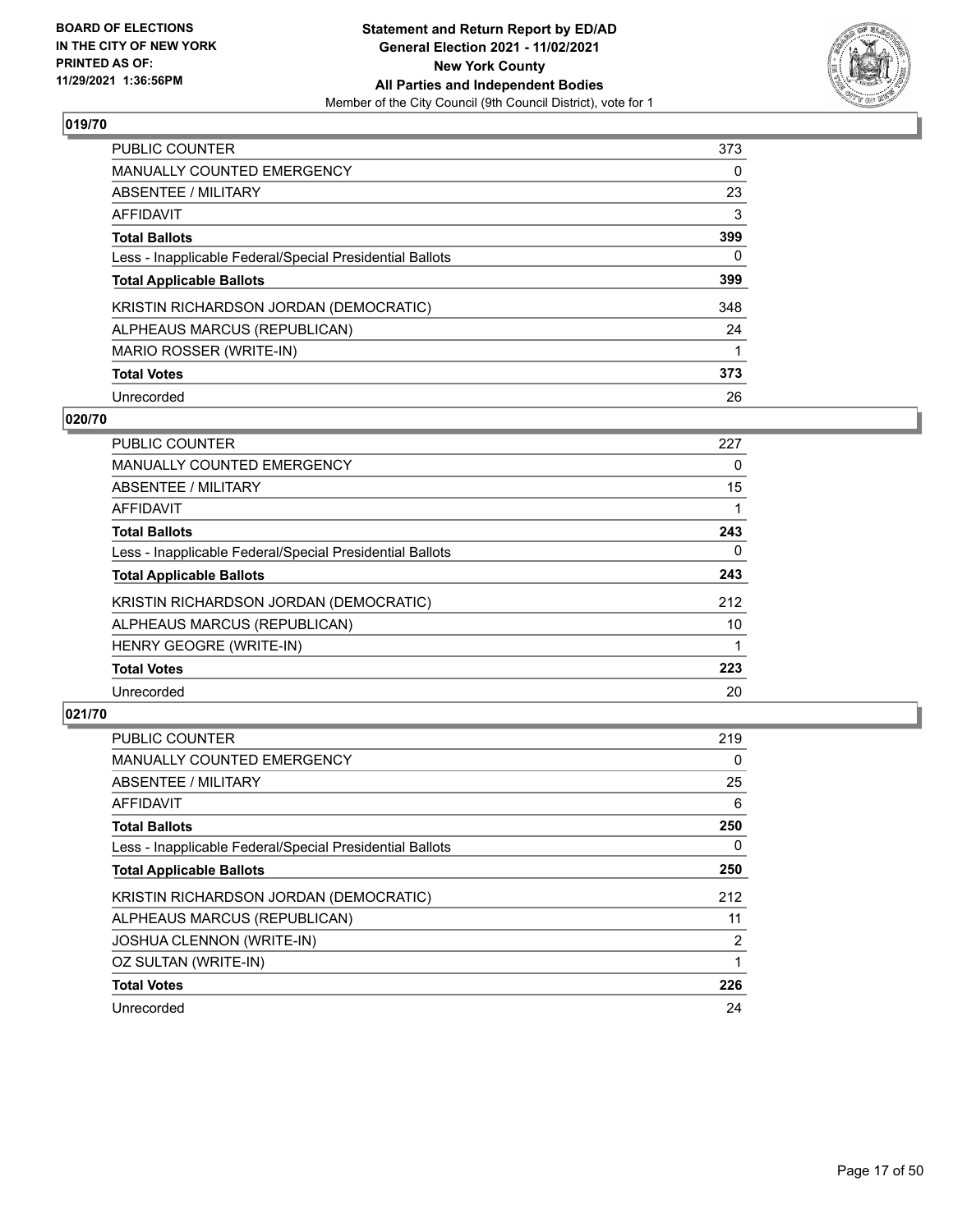

| PUBLIC COUNTER                                           | 236 |
|----------------------------------------------------------|-----|
| <b>MANUALLY COUNTED EMERGENCY</b>                        | 0   |
| ABSENTEE / MILITARY                                      | 39  |
| AFFIDAVIT                                                | 2   |
| <b>Total Ballots</b>                                     | 277 |
| Less - Inapplicable Federal/Special Presidential Ballots | 0   |
| <b>Total Applicable Ballots</b>                          | 277 |
| KRISTIN RICHARDSON JORDAN (DEMOCRATIC)                   | 233 |
| ALPHEAUS MARCUS (REPUBLICAN)                             | 16  |
| ATHENA MOORE (WRITE-IN)                                  |     |
| KEITH LILLY (WRITE-IN)                                   | 1   |
| KEITH TAYLOR (WRITE-IN)                                  | 2   |
| <b>Total Votes</b>                                       | 253 |
| Unrecorded                                               | 24  |

#### **023/70**

| PUBLIC COUNTER                                           | 281 |
|----------------------------------------------------------|-----|
| <b>MANUALLY COUNTED EMERGENCY</b>                        | 0   |
| ABSENTEE / MILITARY                                      | 45  |
| AFFIDAVIT                                                | 5   |
| <b>Total Ballots</b>                                     | 331 |
| Less - Inapplicable Federal/Special Presidential Ballots | 0   |
| <b>Total Applicable Ballots</b>                          | 331 |
| KRISTIN RICHARDSON JORDAN (DEMOCRATIC)                   | 290 |
| ALPHEAUS MARCUS (REPUBLICAN)                             | 9   |
| KALIRIS SALAS-RAMIREZ (WRITE-IN)                         |     |
| <b>Total Votes</b>                                       | 300 |
| Unrecorded                                               | 31  |

| <b>PUBLIC COUNTER</b>                                    | 224 |
|----------------------------------------------------------|-----|
| <b>MANUALLY COUNTED EMERGENCY</b>                        | 0   |
| ABSENTEE / MILITARY                                      | 14  |
| AFFIDAVIT                                                |     |
| <b>Total Ballots</b>                                     | 239 |
| Less - Inapplicable Federal/Special Presidential Ballots | 0   |
| <b>Total Applicable Ballots</b>                          | 239 |
| KRISTIN RICHARDSON JORDAN (DEMOCRATIC)                   | 203 |
| ALPHEAUS MARCUS (REPUBLICAN)                             | 10  |
| DEMETRIUS NAPOLITANO (WRITE-IN)                          | 1   |
| <b>Total Votes</b>                                       | 214 |
|                                                          |     |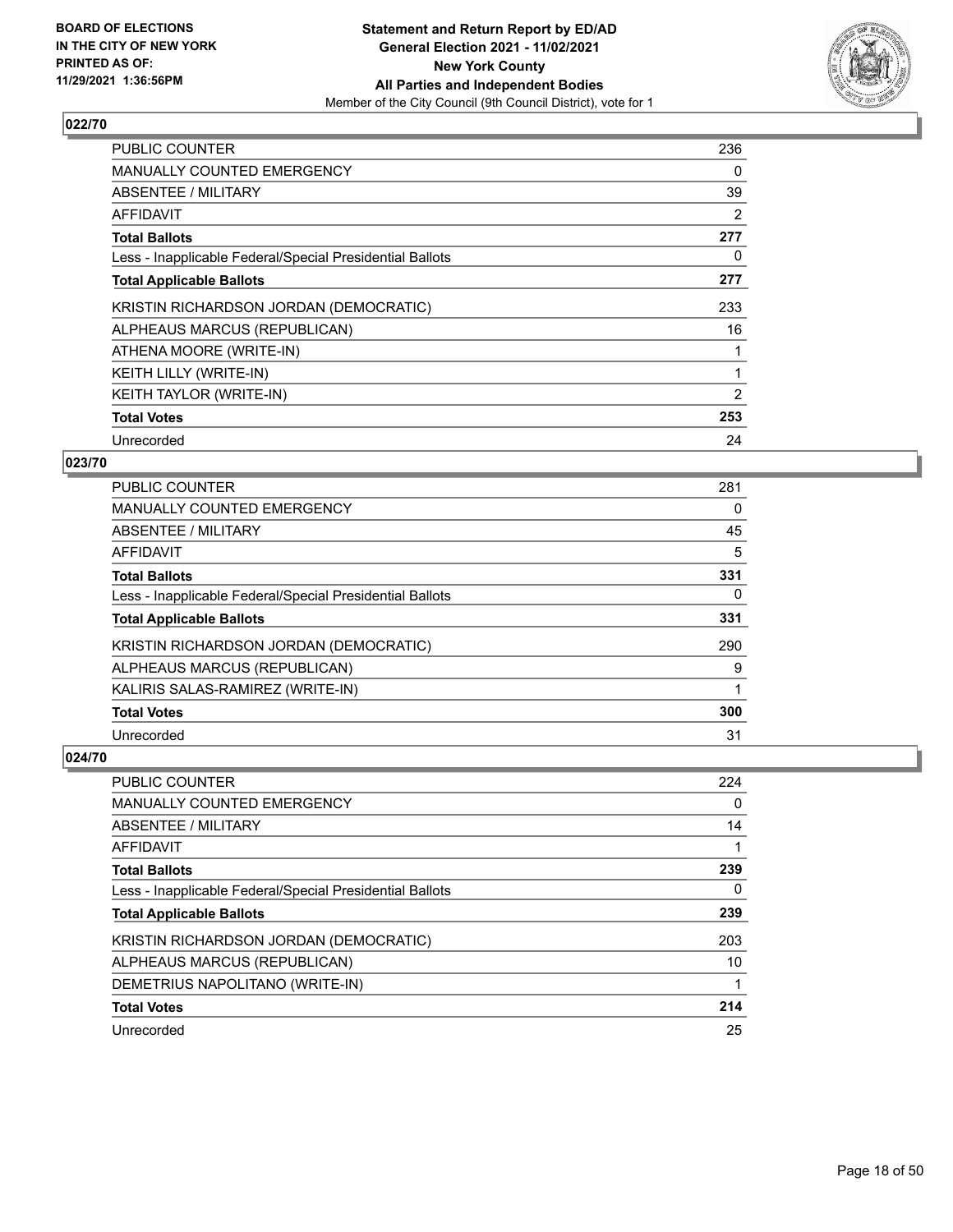

| PUBLIC COUNTER                                           | 155               |
|----------------------------------------------------------|-------------------|
| <b>MANUALLY COUNTED EMERGENCY</b>                        | 0                 |
| <b>ABSENTEE / MILITARY</b>                               | $12 \overline{ }$ |
| AFFIDAVIT                                                |                   |
| <b>Total Ballots</b>                                     | 168               |
| Less - Inapplicable Federal/Special Presidential Ballots | 0                 |
| <b>Total Applicable Ballots</b>                          | 168               |
| KRISTIN RICHARDSON JORDAN (DEMOCRATIC)                   | 134               |
| ALPHEAUS MARCUS (REPUBLICAN)                             | 8                 |
| <b>Total Votes</b>                                       | 142               |
| Unrecorded                                               | 26                |

## **026/70**

| PUBLIC COUNTER                                           | 278 |
|----------------------------------------------------------|-----|
| <b>MANUALLY COUNTED EMERGENCY</b>                        | 0   |
| ABSENTEE / MILITARY                                      | 38  |
| AFFIDAVIT                                                |     |
| <b>Total Ballots</b>                                     | 317 |
| Less - Inapplicable Federal/Special Presidential Ballots | 0   |
| <b>Total Applicable Ballots</b>                          | 317 |
| KRISTIN RICHARDSON JORDAN (DEMOCRATIC)                   | 270 |
| ALPHEAUS MARCUS (REPUBLICAN)                             | 12  |
| <b>Total Votes</b>                                       | 282 |
| Unrecorded                                               | 35  |

| PUBLIC COUNTER                                           | 198      |
|----------------------------------------------------------|----------|
| <b>MANUALLY COUNTED EMERGENCY</b>                        | $\Omega$ |
| ABSENTEE / MILITARY                                      | 9        |
| AFFIDAVIT                                                | 2        |
| <b>Total Ballots</b>                                     | 209      |
| Less - Inapplicable Federal/Special Presidential Ballots | 0        |
| <b>Total Applicable Ballots</b>                          | 209      |
| KRISTIN RICHARDSON JORDAN (DEMOCRATIC)                   | 170      |
| ALPHEAUS MARCUS (REPUBLICAN)                             | 15       |
|                                                          |          |
| <b>Total Votes</b>                                       | 185      |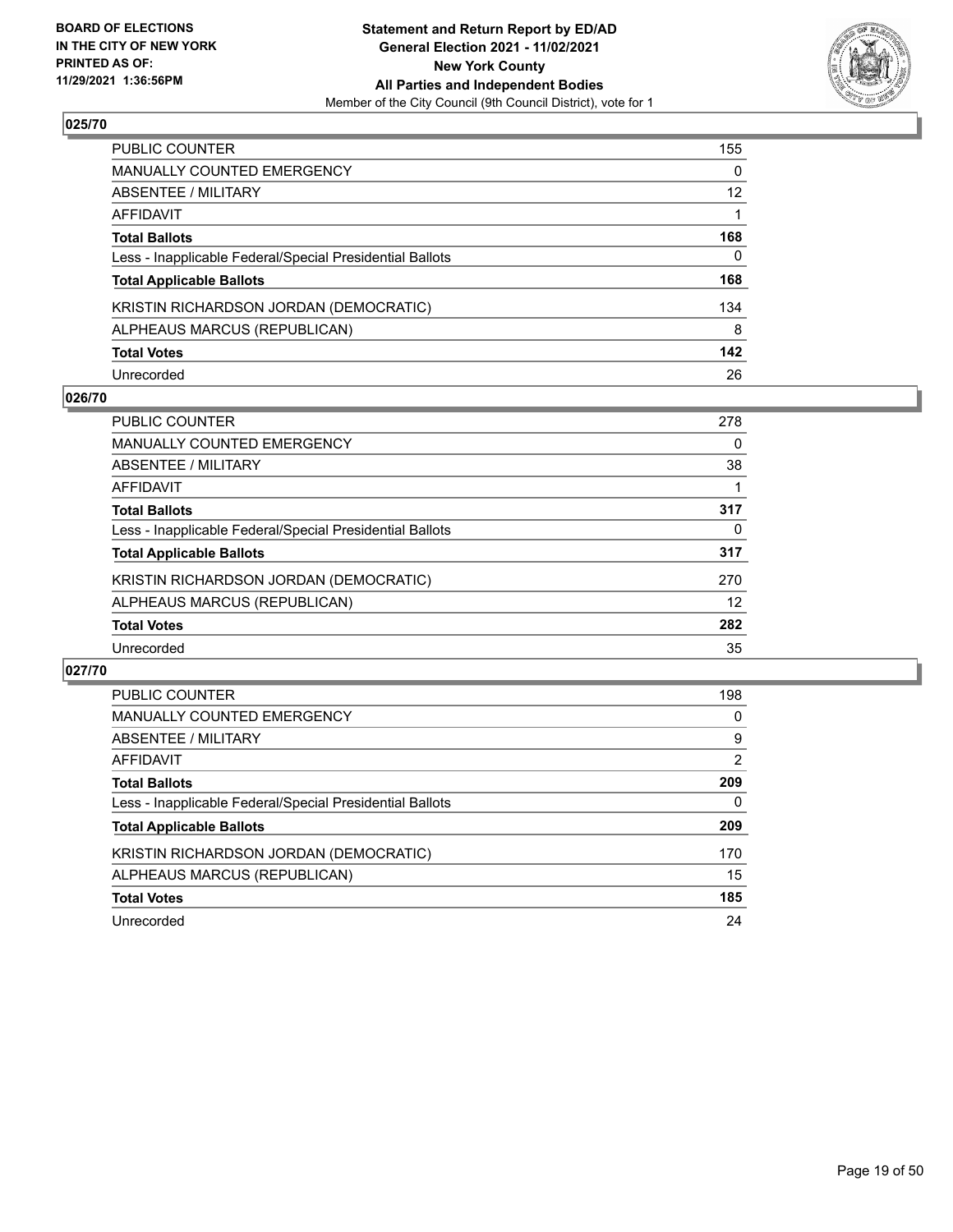

| <b>PUBLIC COUNTER</b>                                    | 146      |
|----------------------------------------------------------|----------|
| MANUALLY COUNTED EMERGENCY                               | $\Omega$ |
| ABSENTEE / MILITARY                                      | 20       |
| AFFIDAVIT                                                |          |
| <b>Total Ballots</b>                                     | 167      |
| Less - Inapplicable Federal/Special Presidential Ballots | 0        |
| <b>Total Applicable Ballots</b>                          | 167      |
| KRISTIN RICHARDSON JORDAN (DEMOCRATIC)                   | 134      |
| ALPHEAUS MARCUS (REPUBLICAN)                             | 11       |
| JONELA RUKA (WRITE-IN)                                   | 1        |
| <b>Total Votes</b>                                       | 146      |
| Unrecorded                                               | 21       |

#### **029/70**

| <b>PUBLIC COUNTER</b>                                    | 207      |
|----------------------------------------------------------|----------|
| MANUALLY COUNTED EMERGENCY                               | 0        |
| ABSENTEE / MILITARY                                      | 11       |
| <b>AFFIDAVIT</b>                                         | 5        |
| <b>Total Ballots</b>                                     | 223      |
| Less - Inapplicable Federal/Special Presidential Ballots | $\Omega$ |
| <b>Total Applicable Ballots</b>                          | 223      |
| KRISTIN RICHARDSON JORDAN (DEMOCRATIC)                   | 187      |
| ALPHEAUS MARCUS (REPUBLICAN)                             | 12       |
| <b>Total Votes</b>                                       | 199      |
| Unrecorded                                               | 24       |

| <b>PUBLIC COUNTER</b>                                    | 122      |
|----------------------------------------------------------|----------|
| <b>MANUALLY COUNTED EMERGENCY</b>                        | $\Omega$ |
| ABSENTEE / MILITARY                                      | 23       |
| AFFIDAVIT                                                | 0        |
| <b>Total Ballots</b>                                     | 145      |
| Less - Inapplicable Federal/Special Presidential Ballots | $\Omega$ |
| <b>Total Applicable Ballots</b>                          | 145      |
| KRISTIN RICHARDSON JORDAN (DEMOCRATIC)                   | 109      |
| ALPHEAUS MARCUS (REPUBLICAN)                             | 10       |
| <b>Total Votes</b>                                       | 119      |
| Unrecorded                                               | 26       |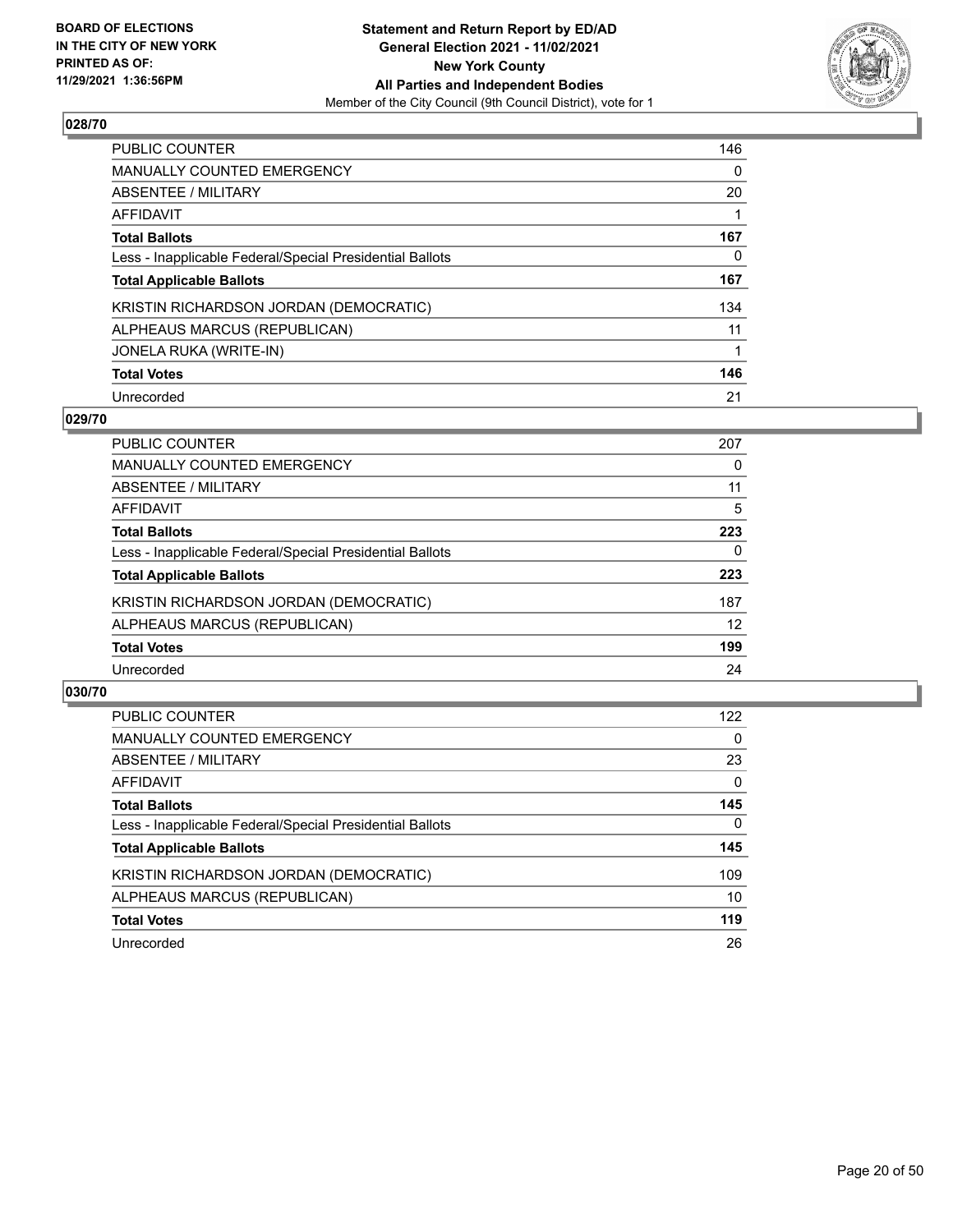

| PUBLIC COUNTER                                           | 141 |
|----------------------------------------------------------|-----|
| <b>MANUALLY COUNTED EMERGENCY</b>                        | 0   |
| ABSENTEE / MILITARY                                      | 4   |
| AFFIDAVIT                                                |     |
| <b>Total Ballots</b>                                     | 146 |
| Less - Inapplicable Federal/Special Presidential Ballots | 0   |
| <b>Total Applicable Ballots</b>                          | 146 |
| KRISTIN RICHARDSON JORDAN (DEMOCRATIC)                   | 108 |
| ALPHEAUS MARCUS (REPUBLICAN)                             | 11  |
| <b>RUTH MCDANIELS (WRITE-IN)</b>                         |     |
| <b>Total Votes</b>                                       | 120 |
| Unrecorded                                               | 26  |

#### **032/70**

| <b>PUBLIC COUNTER</b>                                    | 114      |
|----------------------------------------------------------|----------|
| <b>MANUALLY COUNTED EMERGENCY</b>                        | $\Omega$ |
| <b>ABSENTEE / MILITARY</b>                               | 10       |
| <b>AFFIDAVIT</b>                                         | $\Omega$ |
| <b>Total Ballots</b>                                     | 124      |
| Less - Inapplicable Federal/Special Presidential Ballots | 0        |
| <b>Total Applicable Ballots</b>                          | 124      |
| KRISTIN RICHARDSON JORDAN (DEMOCRATIC)                   | 105      |
| ALPHEAUS MARCUS (REPUBLICAN)                             | 6        |
| CORDELL CLEARE (WRITE-IN)                                |          |
| <b>Total Votes</b>                                       | $112$    |
| Unrecorded                                               | 12       |

| <b>PUBLIC COUNTER</b>                                    | 216      |
|----------------------------------------------------------|----------|
| <b>MANUALLY COUNTED EMERGENCY</b>                        | $\Omega$ |
| ABSENTEE / MILITARY                                      | 17       |
| <b>AFFIDAVIT</b>                                         | $\Omega$ |
| <b>Total Ballots</b>                                     | 233      |
| Less - Inapplicable Federal/Special Presidential Ballots | 0        |
| <b>Total Applicable Ballots</b>                          | 233      |
| KRISTIN RICHARDSON JORDAN (DEMOCRATIC)                   | 199      |
| ALPHEAUS MARCUS (REPUBLICAN)                             | 6        |
| <b>MALIK WRIGHT (WRITE-IN)</b>                           |          |
| <b>Total Votes</b>                                       | 206      |
| Unrecorded                                               | 27       |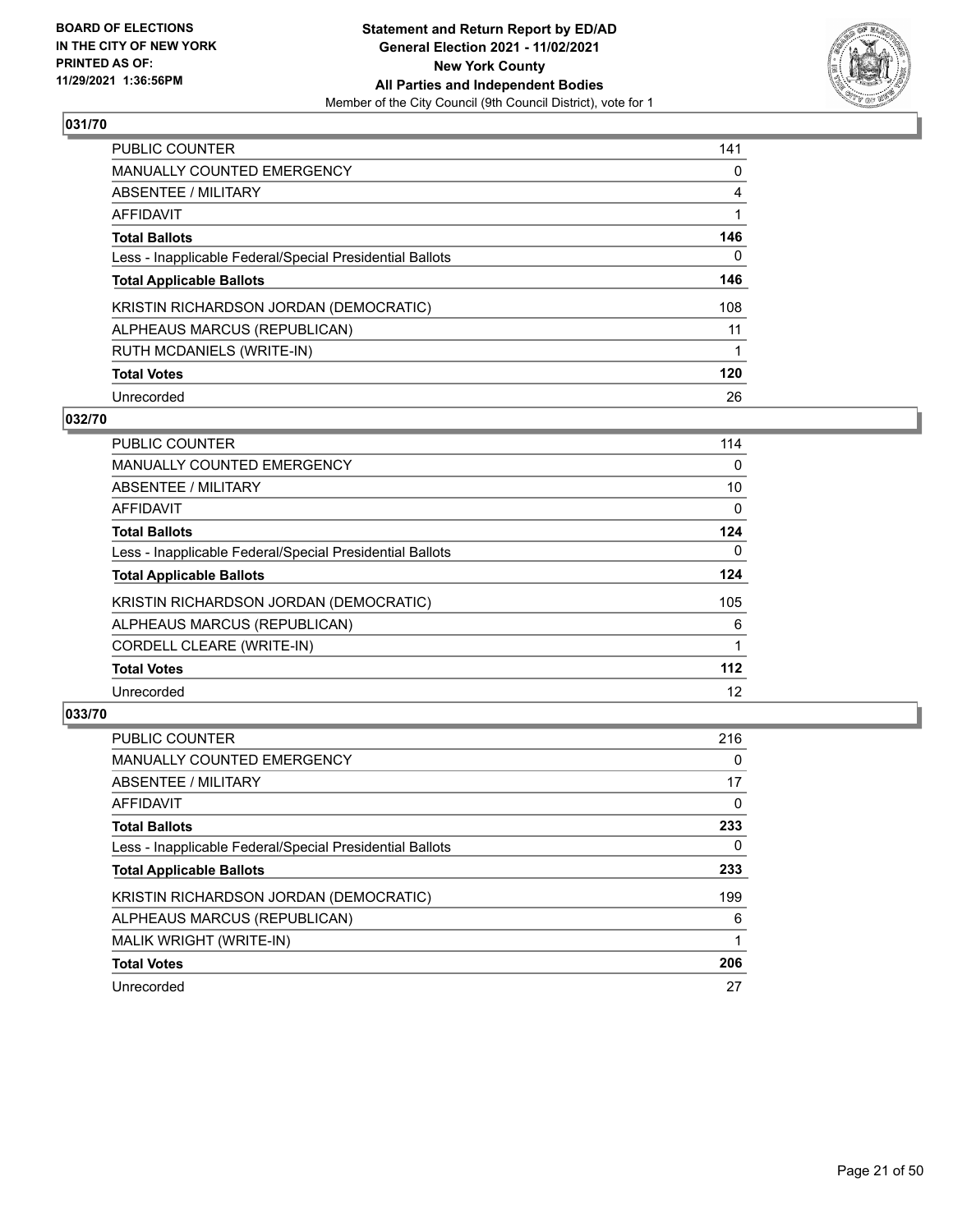

| PUBLIC COUNTER                                           | 225 |
|----------------------------------------------------------|-----|
| <b>MANUALLY COUNTED EMERGENCY</b>                        | 0   |
| ABSENTEE / MILITARY                                      | 29  |
| AFFIDAVIT                                                | 5   |
| <b>Total Ballots</b>                                     | 259 |
| Less - Inapplicable Federal/Special Presidential Ballots | 0   |
| <b>Total Applicable Ballots</b>                          | 259 |
| KRISTIN RICHARDSON JORDAN (DEMOCRATIC)                   | 219 |
| ALPHEAUS MARCUS (REPUBLICAN)                             | 15  |
| <b>Total Votes</b>                                       | 234 |
| Unrecorded                                               | 25  |

## **035/70**

| PUBLIC COUNTER                                           | 287 |
|----------------------------------------------------------|-----|
| <b>MANUALLY COUNTED EMERGENCY</b>                        | 0   |
| ABSENTEE / MILITARY                                      | 31  |
| <b>AFFIDAVIT</b>                                         | 6   |
| <b>Total Ballots</b>                                     | 324 |
| Less - Inapplicable Federal/Special Presidential Ballots | 0   |
| <b>Total Applicable Ballots</b>                          | 324 |
| KRISTIN RICHARDSON JORDAN (DEMOCRATIC)                   | 275 |
| ALPHEAUS MARCUS (REPUBLICAN)                             | 19  |
| ATHENA MOORE (WRITE-IN)                                  |     |
| BILL PERKINS (WRITE-IN)                                  |     |
| RONALD MONROE (WRITE-IN)                                 |     |
| <b>Total Votes</b>                                       | 297 |
| Unrecorded                                               | 27  |

| <b>PUBLIC COUNTER</b>                                    | 268 |
|----------------------------------------------------------|-----|
| <b>MANUALLY COUNTED EMERGENCY</b>                        | 0   |
| ABSENTEE / MILITARY                                      | 38  |
| AFFIDAVIT                                                | 2   |
| <b>Total Ballots</b>                                     | 308 |
| Less - Inapplicable Federal/Special Presidential Ballots | 0   |
| <b>Total Applicable Ballots</b>                          | 308 |
| KRISTIN RICHARDSON JORDAN (DEMOCRATIC)                   | 248 |
| ALPHEAUS MARCUS (REPUBLICAN)                             | 15  |
| MAURICE FRANKLIN (WRITE-IN)                              |     |
| <b>Total Votes</b>                                       | 264 |
| Unrecorded                                               | 44  |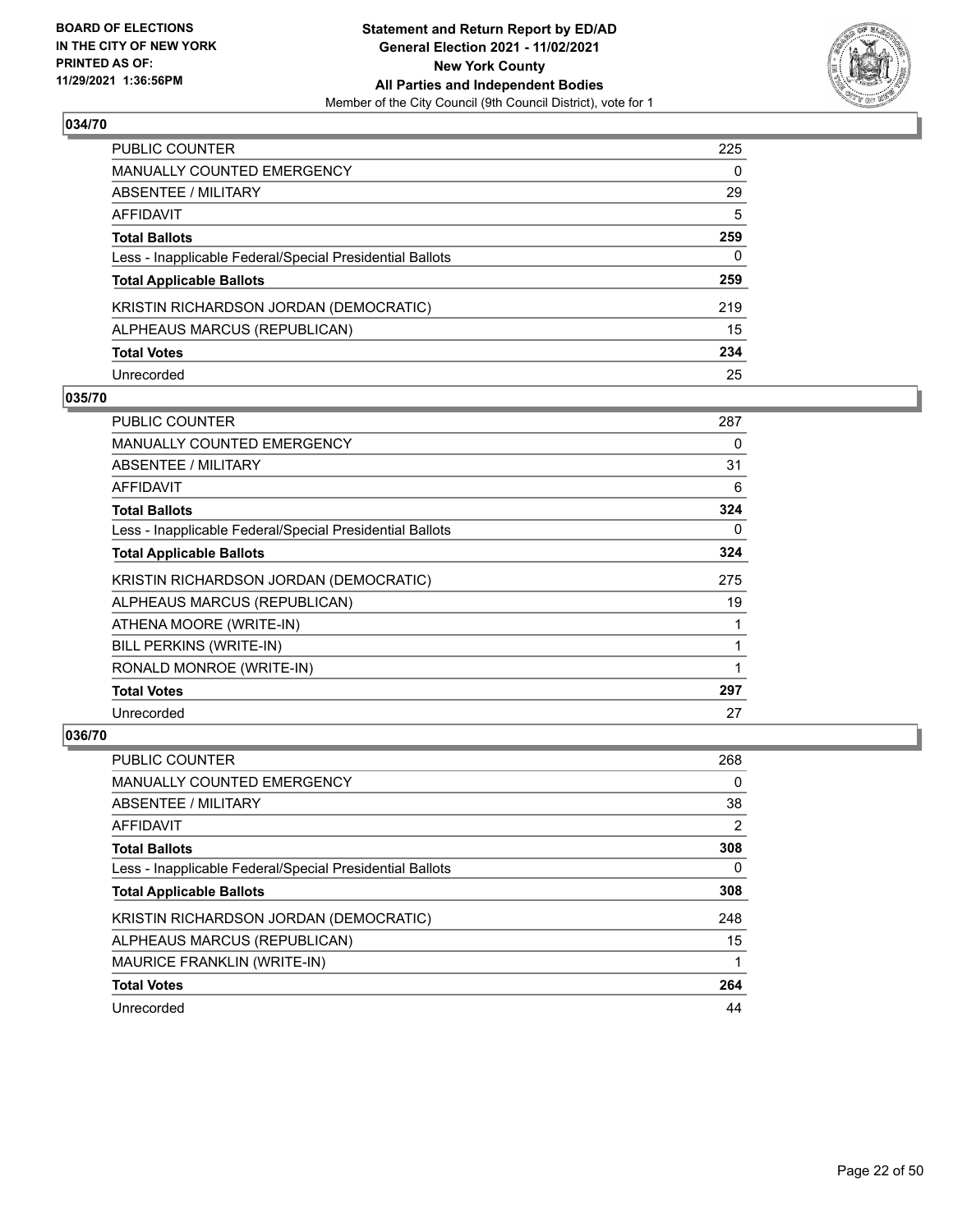

| <b>PUBLIC COUNTER</b>                                    | 140      |
|----------------------------------------------------------|----------|
| <b>MANUALLY COUNTED EMERGENCY</b>                        | $\Omega$ |
| ABSENTEE / MILITARY                                      | 15       |
| <b>AFFIDAVIT</b>                                         | 0        |
| <b>Total Ballots</b>                                     | 155      |
| Less - Inapplicable Federal/Special Presidential Ballots | 0        |
| <b>Total Applicable Ballots</b>                          | 155      |
| KRISTIN RICHARDSON JORDAN (DEMOCRATIC)                   | 129      |
| ALPHEAUS MARCUS (REPUBLICAN)                             | 8        |
| CARMEN QUINONES (WRITE-IN)                               | 1        |
| <b>Total Votes</b>                                       | 138      |
| Unrecorded                                               | 17       |

#### **038/70**

| <b>PUBLIC COUNTER</b>                                    | 121 |
|----------------------------------------------------------|-----|
| <b>MANUALLY COUNTED EMERGENCY</b>                        | 0   |
| ABSENTEE / MILITARY                                      | 17  |
| AFFIDAVIT                                                | 0   |
| <b>Total Ballots</b>                                     | 138 |
| Less - Inapplicable Federal/Special Presidential Ballots | 0   |
| <b>Total Applicable Ballots</b>                          | 138 |
| KRISTIN RICHARDSON JORDAN (DEMOCRATIC)                   | 108 |
| ALPHEAUS MARCUS (REPUBLICAN)                             | 4   |
| <b>Total Votes</b>                                       | 112 |
| Unrecorded                                               | 26  |

| PUBLIC COUNTER                                           | 106          |
|----------------------------------------------------------|--------------|
| <b>MANUALLY COUNTED EMERGENCY</b>                        | $\Omega$     |
| ABSENTEE / MILITARY                                      | 3            |
| AFFIDAVIT                                                | $\Omega$     |
| <b>Total Ballots</b>                                     | 109          |
| Less - Inapplicable Federal/Special Presidential Ballots | $\mathbf{0}$ |
| <b>Total Applicable Ballots</b>                          | 109          |
| KRISTIN RICHARDSON JORDAN (DEMOCRATIC)                   | 87           |
| ALPHEAUS MARCUS (REPUBLICAN)                             | 9            |
| <b>Total Votes</b>                                       | 96           |
| Unrecorded                                               | 13           |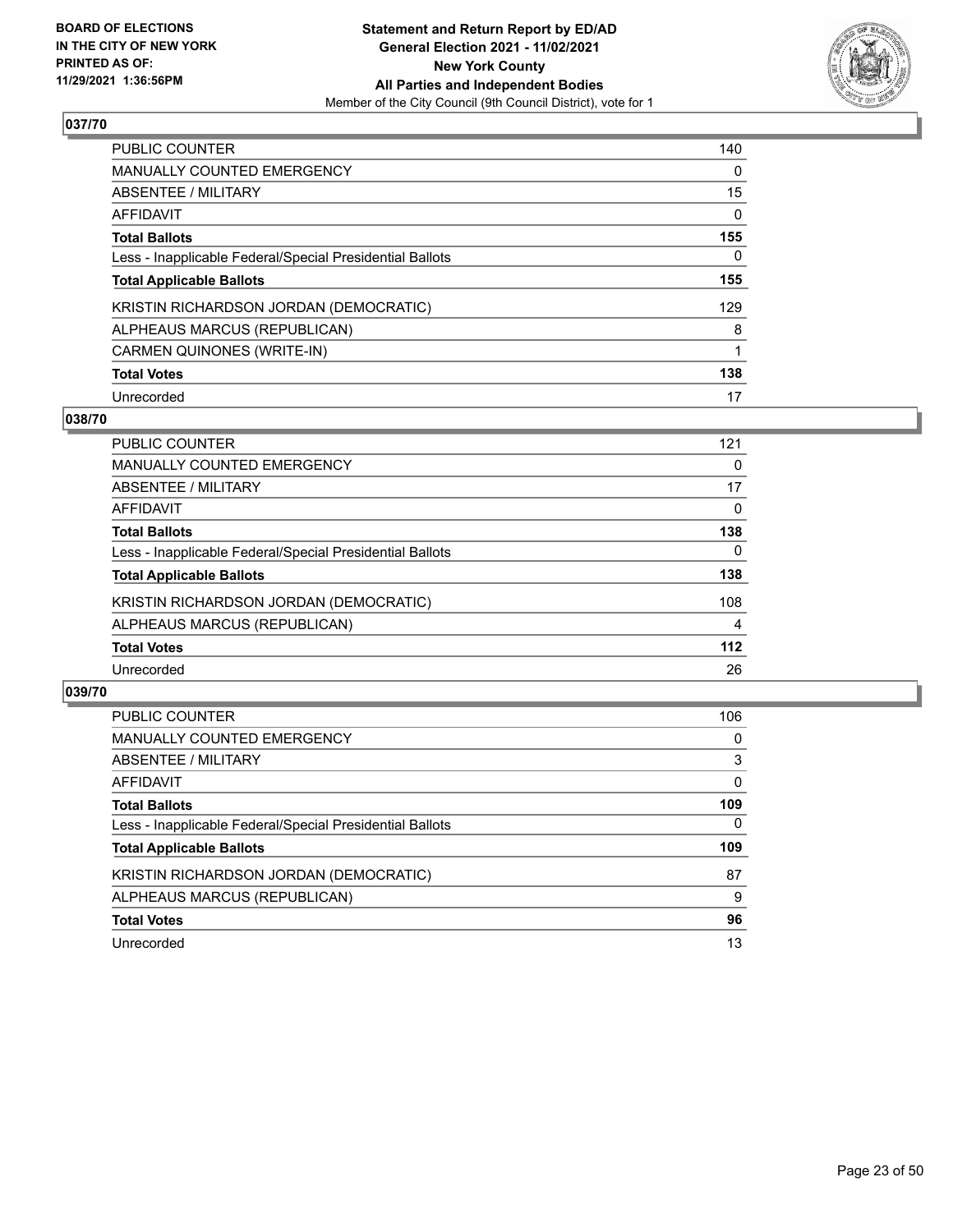

| PUBLIC COUNTER                                           | 352      |
|----------------------------------------------------------|----------|
| <b>MANUALLY COUNTED EMERGENCY</b>                        | $\Omega$ |
| ABSENTEE / MILITARY                                      | 22       |
| AFFIDAVIT                                                | 4        |
| <b>Total Ballots</b>                                     | 378      |
| Less - Inapplicable Federal/Special Presidential Ballots | 0        |
| <b>Total Applicable Ballots</b>                          | 378      |
| KRISTIN RICHARDSON JORDAN (DEMOCRATIC)                   | 334      |
| ALPHEAUS MARCUS (REPUBLICAN)                             | 12       |
| ATHENA MOORE (WRITE-IN)                                  |          |
| <b>Total Votes</b>                                       | 347      |
| Unrecorded                                               | 31       |

#### **041/70**

| <b>PUBLIC COUNTER</b>                                    | 374 |
|----------------------------------------------------------|-----|
| <b>MANUALLY COUNTED EMERGENCY</b>                        | 0   |
| ABSENTEE / MILITARY                                      | 51  |
| <b>AFFIDAVIT</b>                                         | 1   |
| <b>Total Ballots</b>                                     | 426 |
| Less - Inapplicable Federal/Special Presidential Ballots | 0   |
| <b>Total Applicable Ballots</b>                          | 426 |
| KRISTIN RICHARDSON JORDAN (DEMOCRATIC)                   | 357 |
| ALPHEAUS MARCUS (REPUBLICAN)                             | 12  |
| ATHENA MOORE (WRITE-IN)                                  | 2   |
| CALVIN BUTTS III (WRITE-IN)                              | 1   |
| JANAY SHABAZZ (WRITE-IN)                                 | 1   |
| RAMIK WILLIAMS (WRITE-IN)                                | 1   |
| WILLIAM ALLEN (WRITE-IN)                                 | 1   |
| <b>Total Votes</b>                                       | 375 |
| Unrecorded                                               | 51  |

| 267 |
|-----|
| 0   |
| 25  |
| 3   |
| 295 |
| 0   |
| 295 |
| 245 |
| 15  |
|     |
| 261 |
| 34  |
|     |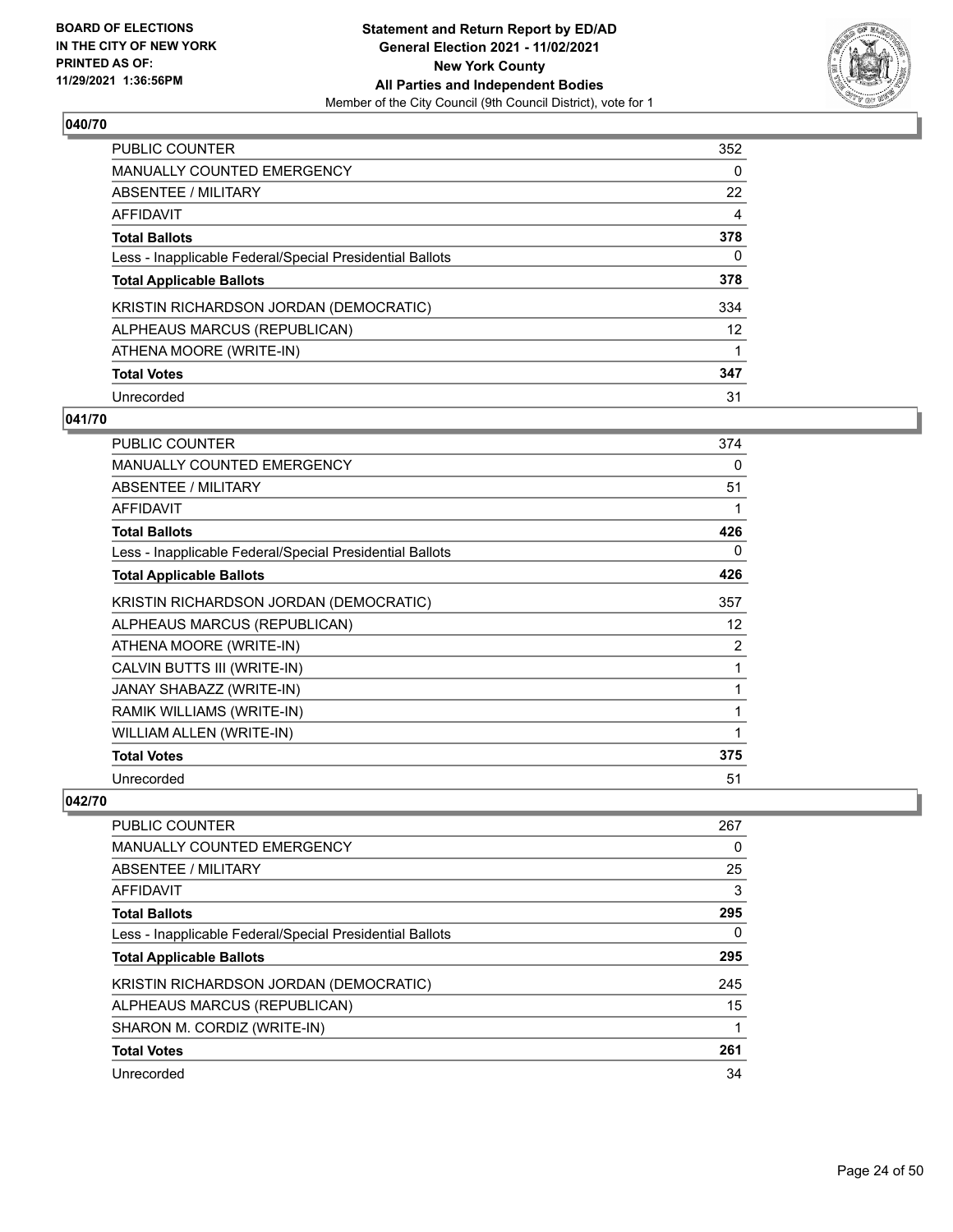

| PUBLIC COUNTER                                           | 262 |
|----------------------------------------------------------|-----|
| <b>MANUALLY COUNTED EMERGENCY</b>                        | 0   |
| <b>ABSENTEE / MILITARY</b>                               | 30  |
| AFFIDAVIT                                                |     |
| <b>Total Ballots</b>                                     | 293 |
| Less - Inapplicable Federal/Special Presidential Ballots | 0   |
| <b>Total Applicable Ballots</b>                          | 293 |
| KRISTIN RICHARDSON JORDAN (DEMOCRATIC)                   | 258 |
| ALPHEAUS MARCUS (REPUBLICAN)                             | 15  |
| <b>Total Votes</b>                                       | 273 |
| Unrecorded                                               | 20  |

#### **044/70**

| <b>PUBLIC COUNTER</b>                                    | 312 |
|----------------------------------------------------------|-----|
| <b>MANUALLY COUNTED EMERGENCY</b>                        | 0   |
| ABSENTEE / MILITARY                                      | 26  |
| <b>AFFIDAVIT</b>                                         | 4   |
| <b>Total Ballots</b>                                     | 342 |
| Less - Inapplicable Federal/Special Presidential Ballots | 0   |
| <b>Total Applicable Ballots</b>                          | 342 |
| KRISTIN RICHARDSON JORDAN (DEMOCRATIC)                   | 284 |
| ALPHEAUS MARCUS (REPUBLICAN)                             | 13  |
| ATHENA MOORE (WRITE-IN)                                  | 1   |
| CURTIS A. SLIWA (WRITE-IN)                               | 1   |
| KEITH TAYLOR (WRITE-IN)                                  | 1   |
| TEMECCA SERIL (WRITE-IN)                                 | 1   |
| UNATTRIBUTABLE WRITE-IN (WRITE-IN)                       | 1   |
| <b>Total Votes</b>                                       | 302 |
| Unrecorded                                               | 40  |

| PUBLIC COUNTER                                           | 235      |
|----------------------------------------------------------|----------|
| MANUALLY COUNTED EMERGENCY                               | $\Omega$ |
| ABSENTEE / MILITARY                                      | 10       |
| AFFIDAVIT                                                | 2        |
| <b>Total Ballots</b>                                     | 247      |
| Less - Inapplicable Federal/Special Presidential Ballots | 0        |
| <b>Total Applicable Ballots</b>                          | 247      |
| KRISTIN RICHARDSON JORDAN (DEMOCRATIC)                   | 217      |
| ALPHEAUS MARCUS (REPUBLICAN)                             | 9        |
| <b>Total Votes</b>                                       | 226      |
| Unrecorded                                               | 21       |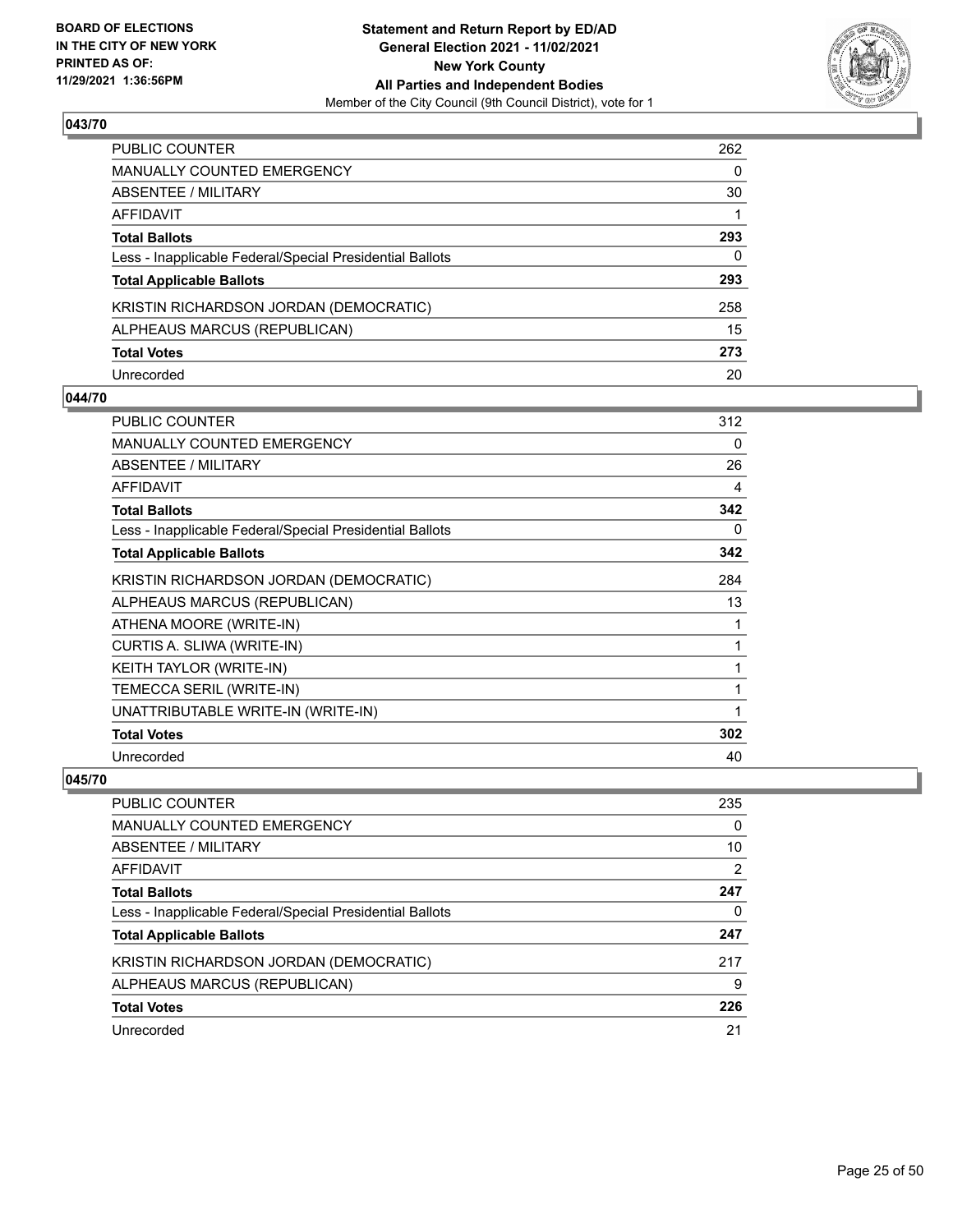

| PUBLIC COUNTER                                           | 307 |
|----------------------------------------------------------|-----|
| <b>MANUALLY COUNTED EMERGENCY</b>                        | 0   |
| ABSENTEE / MILITARY                                      | 40  |
| <b>AFFIDAVIT</b>                                         | 2   |
| <b>Total Ballots</b>                                     | 349 |
| Less - Inapplicable Federal/Special Presidential Ballots | 0   |
| <b>Total Applicable Ballots</b>                          | 349 |
| KRISTIN RICHARDSON JORDAN (DEMOCRATIC)                   | 303 |
| ALPHEAUS MARCUS (REPUBLICAN)                             | 6   |
| THOMAS G. DIMERY (WRITE-IN)                              |     |
| UNATTRIBUTABLE WRITE-IN (WRITE-IN)                       |     |
| <b>Total Votes</b>                                       | 311 |
| Unrecorded                                               | 38  |

# **047/70**

| PUBLIC COUNTER                                           | 263 |
|----------------------------------------------------------|-----|
| <b>MANUALLY COUNTED EMERGENCY</b>                        | 0   |
| ABSENTEE / MILITARY                                      | 23  |
| AFFIDAVIT                                                |     |
| <b>Total Ballots</b>                                     | 287 |
| Less - Inapplicable Federal/Special Presidential Ballots | 0   |
| <b>Total Applicable Ballots</b>                          | 287 |
| KRISTIN RICHARDSON JORDAN (DEMOCRATIC)                   | 244 |
| ALPHEAUS MARCUS (REPUBLICAN)                             | 11  |
| <b>Total Votes</b>                                       | 255 |
| Unrecorded                                               | 32  |
|                                                          |     |

| <b>PUBLIC COUNTER</b>                                    | 157 |
|----------------------------------------------------------|-----|
| <b>MANUALLY COUNTED EMERGENCY</b>                        | 0   |
| ABSENTEE / MILITARY                                      | 10  |
| AFFIDAVIT                                                |     |
| <b>Total Ballots</b>                                     | 168 |
| Less - Inapplicable Federal/Special Presidential Ballots | 0   |
| <b>Total Applicable Ballots</b>                          | 168 |
| KRISTIN RICHARDSON JORDAN (DEMOCRATIC)                   | 128 |
| ALPHEAUS MARCUS (REPUBLICAN)                             | 15  |
| UNATTRIBUTABLE WRITE-IN (WRITE-IN)                       |     |
| WILLIAM COUNCIL (WRITE-IN)                               |     |
| <b>Total Votes</b>                                       | 145 |
| Unrecorded                                               | 23  |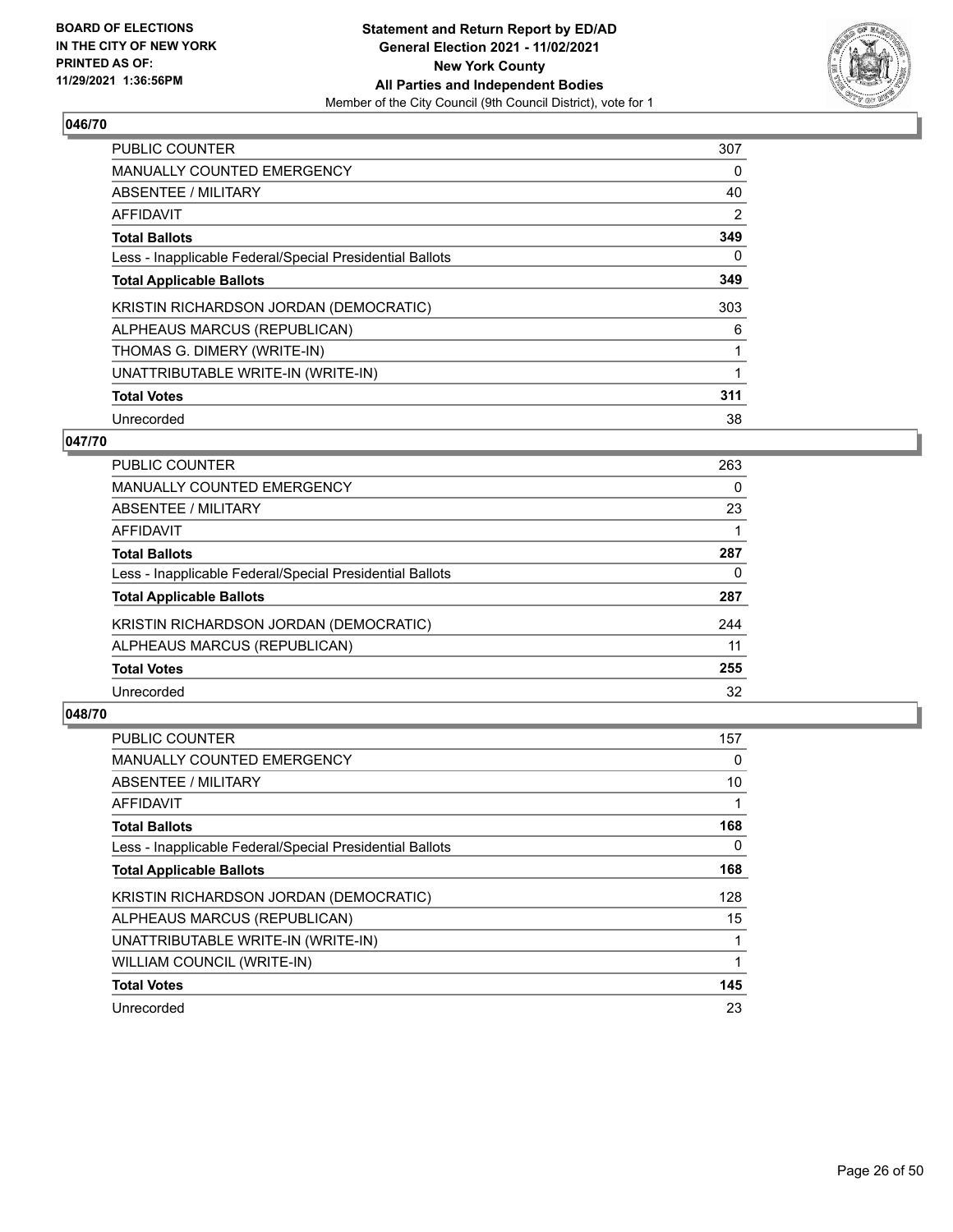

| <b>PUBLIC COUNTER</b>                                    | 132      |
|----------------------------------------------------------|----------|
| <b>MANUALLY COUNTED EMERGENCY</b>                        | $\Omega$ |
| ABSENTEE / MILITARY                                      | 20       |
| AFFIDAVIT                                                | 2        |
| <b>Total Ballots</b>                                     | 154      |
| Less - Inapplicable Federal/Special Presidential Ballots | 0        |
| <b>Total Applicable Ballots</b>                          | 154      |
| KRISTIN RICHARDSON JORDAN (DEMOCRATIC)                   | 128      |
| ALPHEAUS MARCUS (REPUBLICAN)                             | 10       |
| KEITH TAYLOR (WRITE-IN)                                  | 2        |
| <b>Total Votes</b>                                       | 140      |
| Unrecorded                                               | 14       |

#### **050/70**

| <b>PUBLIC COUNTER</b>                                    | 288 |
|----------------------------------------------------------|-----|
| MANUALLY COUNTED EMERGENCY                               | 0   |
| ABSENTEE / MILITARY                                      | 29  |
| AFFIDAVIT                                                | 0   |
| <b>Total Ballots</b>                                     | 317 |
| Less - Inapplicable Federal/Special Presidential Ballots | 0   |
| <b>Total Applicable Ballots</b>                          | 317 |
| KRISTIN RICHARDSON JORDAN (DEMOCRATIC)                   | 274 |
| ALPHEAUS MARCUS (REPUBLICAN)                             | 11  |
| <b>Total Votes</b>                                       | 285 |
| Unrecorded                                               | 32  |

| <b>PUBLIC COUNTER</b>                                    | 130 |
|----------------------------------------------------------|-----|
| MANUALLY COUNTED EMERGENCY                               | 0   |
| ABSENTEE / MILITARY                                      | 18  |
| <b>AFFIDAVIT</b>                                         | 0   |
| <b>Total Ballots</b>                                     | 148 |
| Less - Inapplicable Federal/Special Presidential Ballots | 0   |
| <b>Total Applicable Ballots</b>                          | 148 |
| KRISTIN RICHARDSON JORDAN (DEMOCRATIC)                   | 118 |
| ALPHEAUS MARCUS (REPUBLICAN)                             | 7   |
| <b>CLARENCE PARKER (WRITE-IN)</b>                        |     |
| CORDELL CLEARE (WRITE-IN)                                |     |
| <b>Total Votes</b>                                       | 127 |
| Unrecorded                                               | 21  |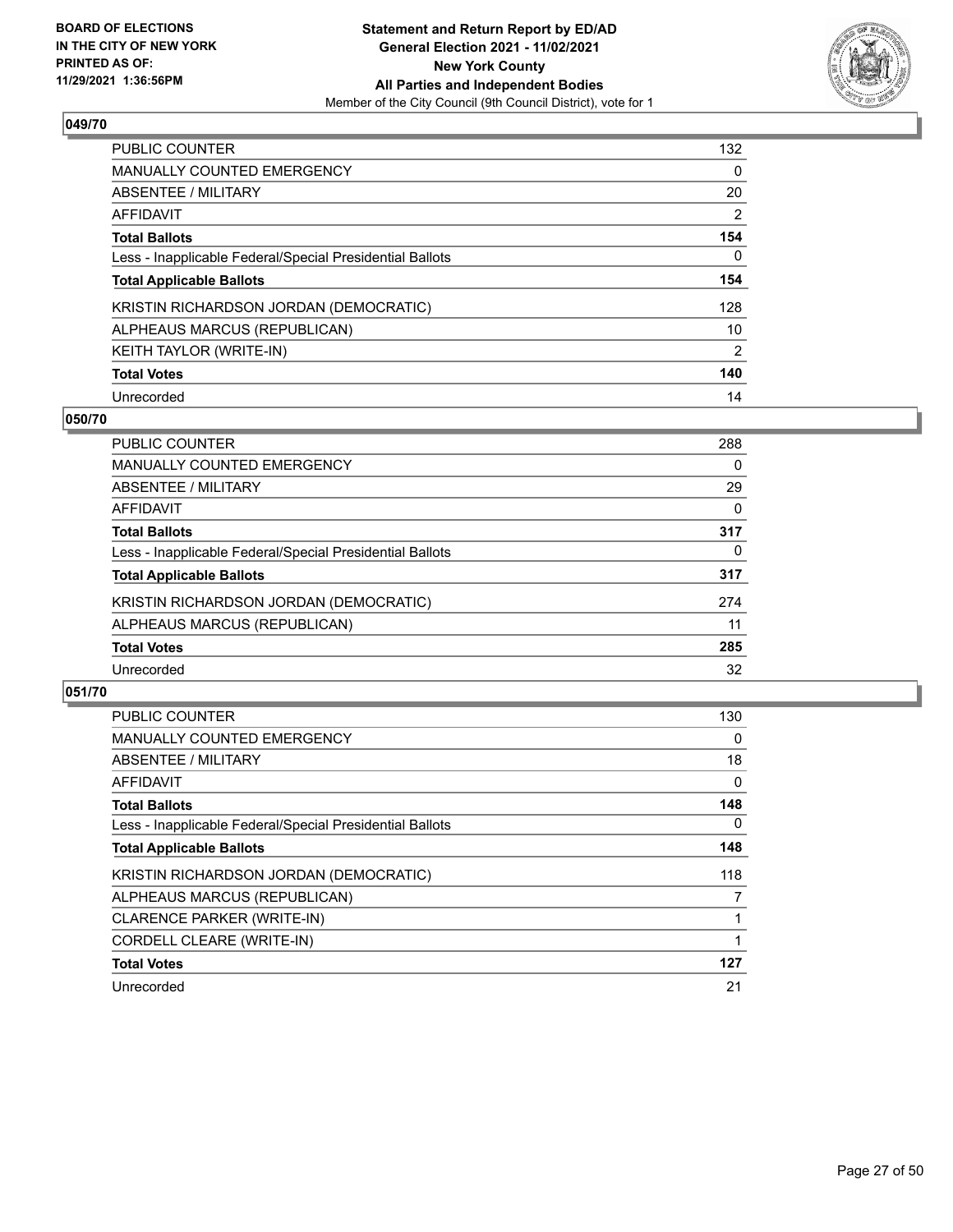

| <b>PUBLIC COUNTER</b>                                    | 238      |
|----------------------------------------------------------|----------|
| <b>MANUALLY COUNTED EMERGENCY</b>                        | $\Omega$ |
| ABSENTEE / MILITARY                                      | 19       |
| AFFIDAVIT                                                | $\Omega$ |
| <b>Total Ballots</b>                                     | 257      |
| Less - Inapplicable Federal/Special Presidential Ballots | 0        |
| <b>Total Applicable Ballots</b>                          | 257      |
| KRISTIN RICHARDSON JORDAN (DEMOCRATIC)                   | 216      |
| ALPHEAUS MARCUS (REPUBLICAN)                             | 11       |
| LONDELL DAVIS JR. (WRITE-IN)                             | 1        |
| <b>Total Votes</b>                                       | 228      |
| Unrecorded                                               | 29       |

#### **053/70**

| <b>PUBLIC COUNTER</b>                                    | 240      |
|----------------------------------------------------------|----------|
| MANUALLY COUNTED EMERGENCY                               | $\Omega$ |
| ABSENTEE / MILITARY                                      | 25       |
| AFFIDAVIT                                                |          |
| <b>Total Ballots</b>                                     | 266      |
| Less - Inapplicable Federal/Special Presidential Ballots | 0        |
| <b>Total Applicable Ballots</b>                          | 266      |
| KRISTIN RICHARDSON JORDAN (DEMOCRATIC)                   | 222      |
| ALPHEAUS MARCUS (REPUBLICAN)                             | 8        |
| <b>Total Votes</b>                                       | 230      |
| Unrecorded                                               | 36       |

| <b>PUBLIC COUNTER</b>                                    | 386               |
|----------------------------------------------------------|-------------------|
| <b>MANUALLY COUNTED EMERGENCY</b>                        | 0                 |
| ABSENTEE / MILITARY                                      | 52                |
| AFFIDAVIT                                                | $\Omega$          |
| <b>Total Ballots</b>                                     | 438               |
| Less - Inapplicable Federal/Special Presidential Ballots | $\Omega$          |
| <b>Total Applicable Ballots</b>                          | 438               |
| KRISTIN RICHARDSON JORDAN (DEMOCRATIC)                   | 353               |
| ALPHEAUS MARCUS (REPUBLICAN)                             | $12 \overline{ }$ |
| UNATTRIBUTABLE WRITE-IN (WRITE-IN)                       |                   |
| <b>Total Votes</b>                                       | 366               |
| Unrecorded                                               | 72                |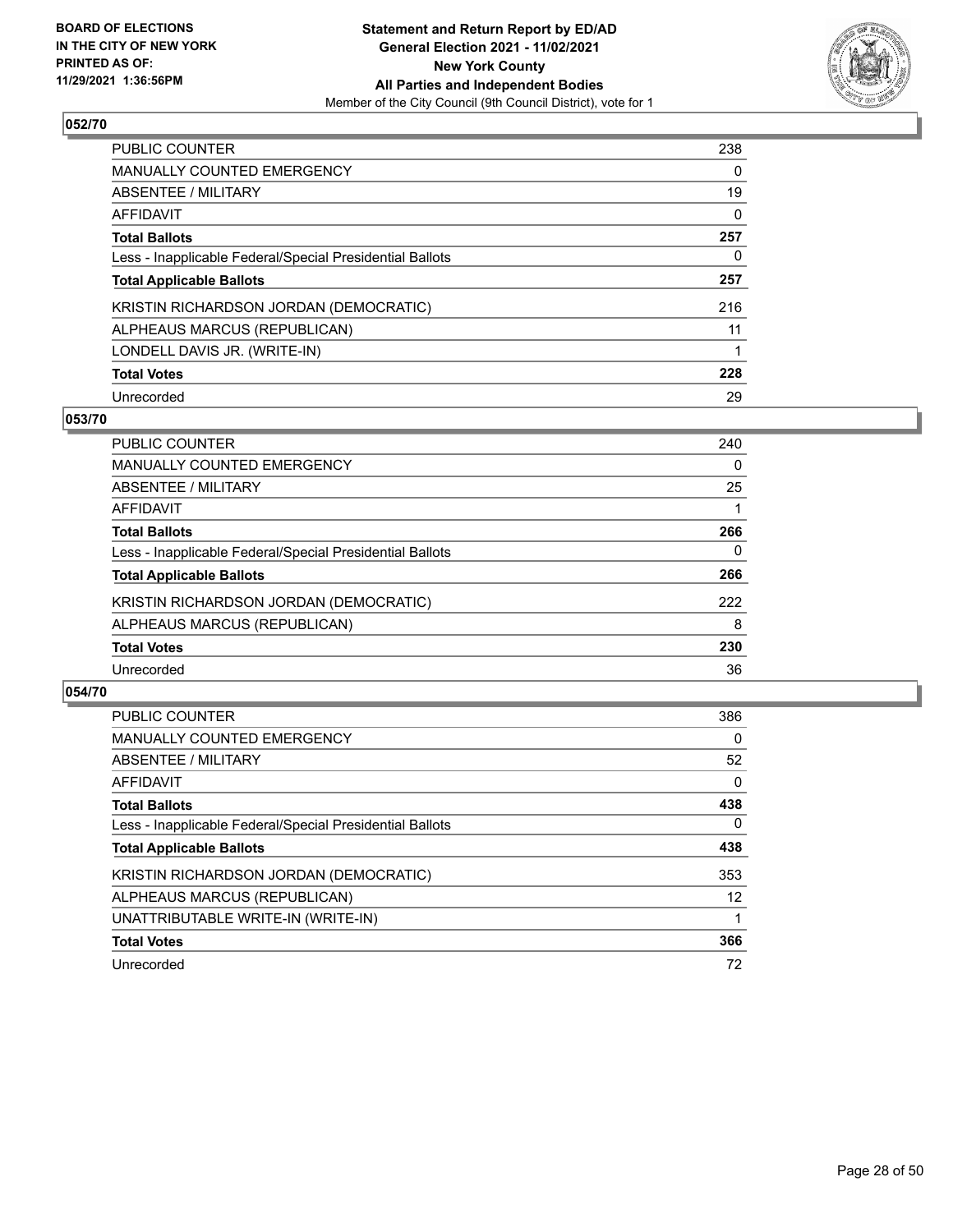

| PUBLIC COUNTER                                           | 243      |
|----------------------------------------------------------|----------|
| <b>MANUALLY COUNTED EMERGENCY</b>                        | $\Omega$ |
| ABSENTEE / MILITARY                                      | 20       |
| AFFIDAVIT                                                |          |
| <b>Total Ballots</b>                                     | 264      |
| Less - Inapplicable Federal/Special Presidential Ballots | 0        |
| <b>Total Applicable Ballots</b>                          | 264      |
| KRISTIN RICHARDSON JORDAN (DEMOCRATIC)                   | 225      |
| ALPHEAUS MARCUS (REPUBLICAN)                             | 10       |
| <b>Total Votes</b>                                       | 235      |
| Unrecorded                                               | 29       |

#### **056/70**

| <b>PUBLIC COUNTER</b>                                    | 164 |
|----------------------------------------------------------|-----|
| <b>MANUALLY COUNTED EMERGENCY</b>                        | 0   |
| ABSENTEE / MILITARY                                      | 21  |
| AFFIDAVIT                                                |     |
| <b>Total Ballots</b>                                     | 186 |
| Less - Inapplicable Federal/Special Presidential Ballots | 0   |
| <b>Total Applicable Ballots</b>                          | 186 |
| KRISTIN RICHARDSON JORDAN (DEMOCRATIC)                   | 151 |
| ALPHEAUS MARCUS (REPUBLICAN)                             | 7   |
| <b>GARY HILL (WRITE-IN)</b>                              |     |
| UNATTRIBUTABLE WRITE-IN (WRITE-IN)                       |     |
| <b>Total Votes</b>                                       | 160 |
| Unrecorded                                               | 26  |

| <b>PUBLIC COUNTER</b>                                    | 156 |
|----------------------------------------------------------|-----|
| <b>MANUALLY COUNTED EMERGENCY</b>                        | 0   |
| ABSENTEE / MILITARY                                      | 13  |
| AFFIDAVIT                                                | 2   |
| <b>Total Ballots</b>                                     | 171 |
| Less - Inapplicable Federal/Special Presidential Ballots | 0   |
| <b>Total Applicable Ballots</b>                          | 171 |
| KRISTIN RICHARDSON JORDAN (DEMOCRATIC)                   | 134 |
| ALPHEAUS MARCUS (REPUBLICAN)                             | 14  |
| <b>Total Votes</b>                                       | 148 |
| Unrecorded                                               | 23  |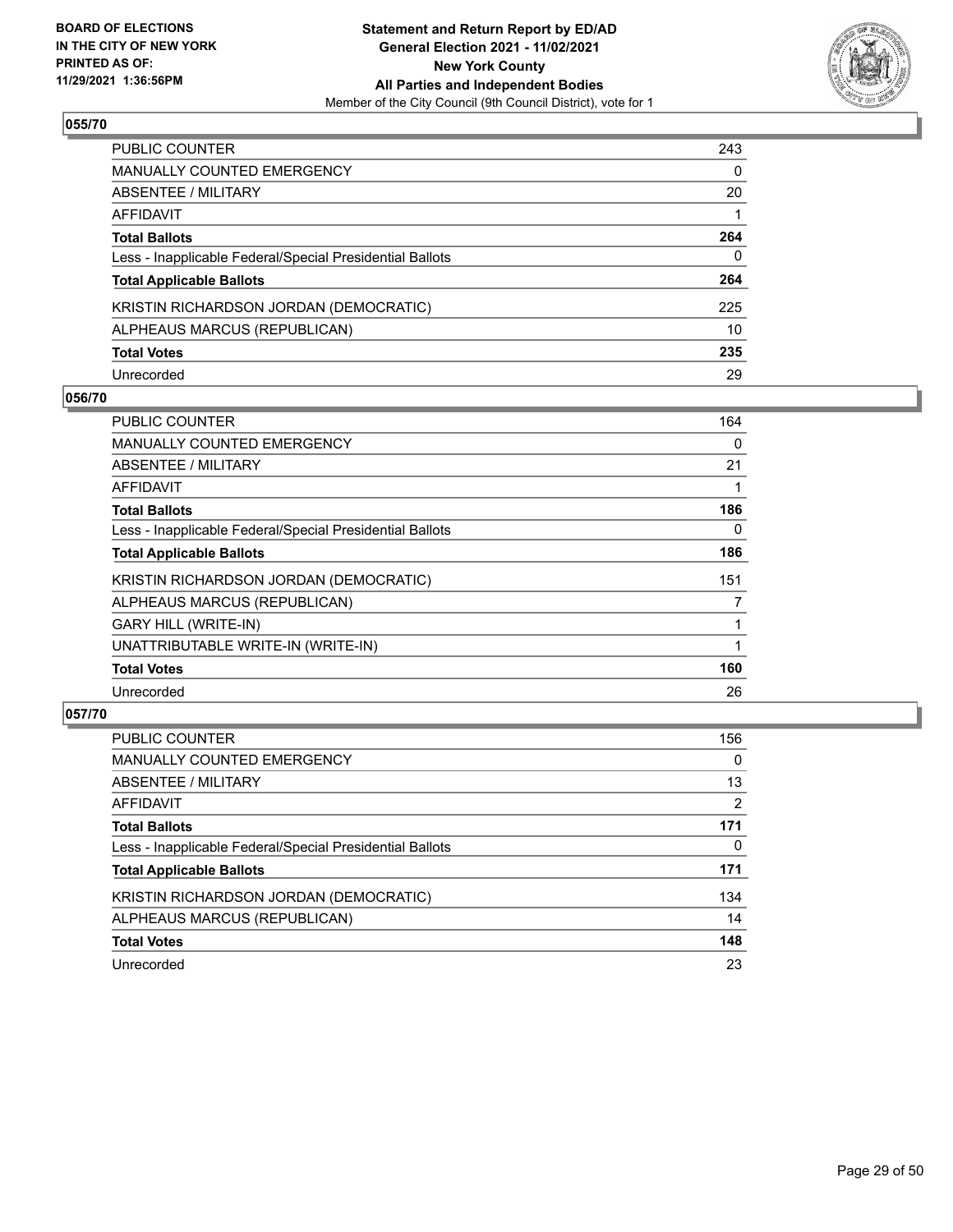

| PUBLIC COUNTER                                           | 193      |
|----------------------------------------------------------|----------|
| <b>MANUALLY COUNTED EMERGENCY</b>                        | $\Omega$ |
| ABSENTEE / MILITARY                                      | 15       |
| AFFIDAVIT                                                |          |
| <b>Total Ballots</b>                                     | 209      |
| Less - Inapplicable Federal/Special Presidential Ballots | 0        |
| <b>Total Applicable Ballots</b>                          | 209      |
| KRISTIN RICHARDSON JORDAN (DEMOCRATIC)                   | 171      |
| ALPHEAUS MARCUS (REPUBLICAN)                             | 6        |
| <b>Total Votes</b>                                       | 177      |
| Unrecorded                                               | 32       |

#### **059/70**

| <b>PUBLIC COUNTER</b>                                    | 141      |
|----------------------------------------------------------|----------|
| MANUALLY COUNTED EMERGENCY                               | 0        |
| ABSENTEE / MILITARY                                      | 11       |
| AFFIDAVIT                                                | $\Omega$ |
| <b>Total Ballots</b>                                     | 152      |
| Less - Inapplicable Federal/Special Presidential Ballots | $\Omega$ |
| <b>Total Applicable Ballots</b>                          | 152      |
| KRISTIN RICHARDSON JORDAN (DEMOCRATIC)                   | 134      |
| ALPHEAUS MARCUS (REPUBLICAN)                             | 4        |
| <b>Total Votes</b>                                       | 138      |
| Unrecorded                                               | 14       |

| <b>PUBLIC COUNTER</b>                                    | 120      |
|----------------------------------------------------------|----------|
| <b>MANUALLY COUNTED EMERGENCY</b>                        | 0        |
| ABSENTEE / MILITARY                                      | 9        |
| AFFIDAVIT                                                | $\Omega$ |
| <b>Total Ballots</b>                                     | 129      |
| Less - Inapplicable Federal/Special Presidential Ballots | 0        |
| <b>Total Applicable Ballots</b>                          | 129      |
| KRISTIN RICHARDSON JORDAN (DEMOCRATIC)                   | 112      |
| ALPHEAUS MARCUS (REPUBLICAN)                             | 4        |
| <b>Total Votes</b>                                       | 116      |
|                                                          |          |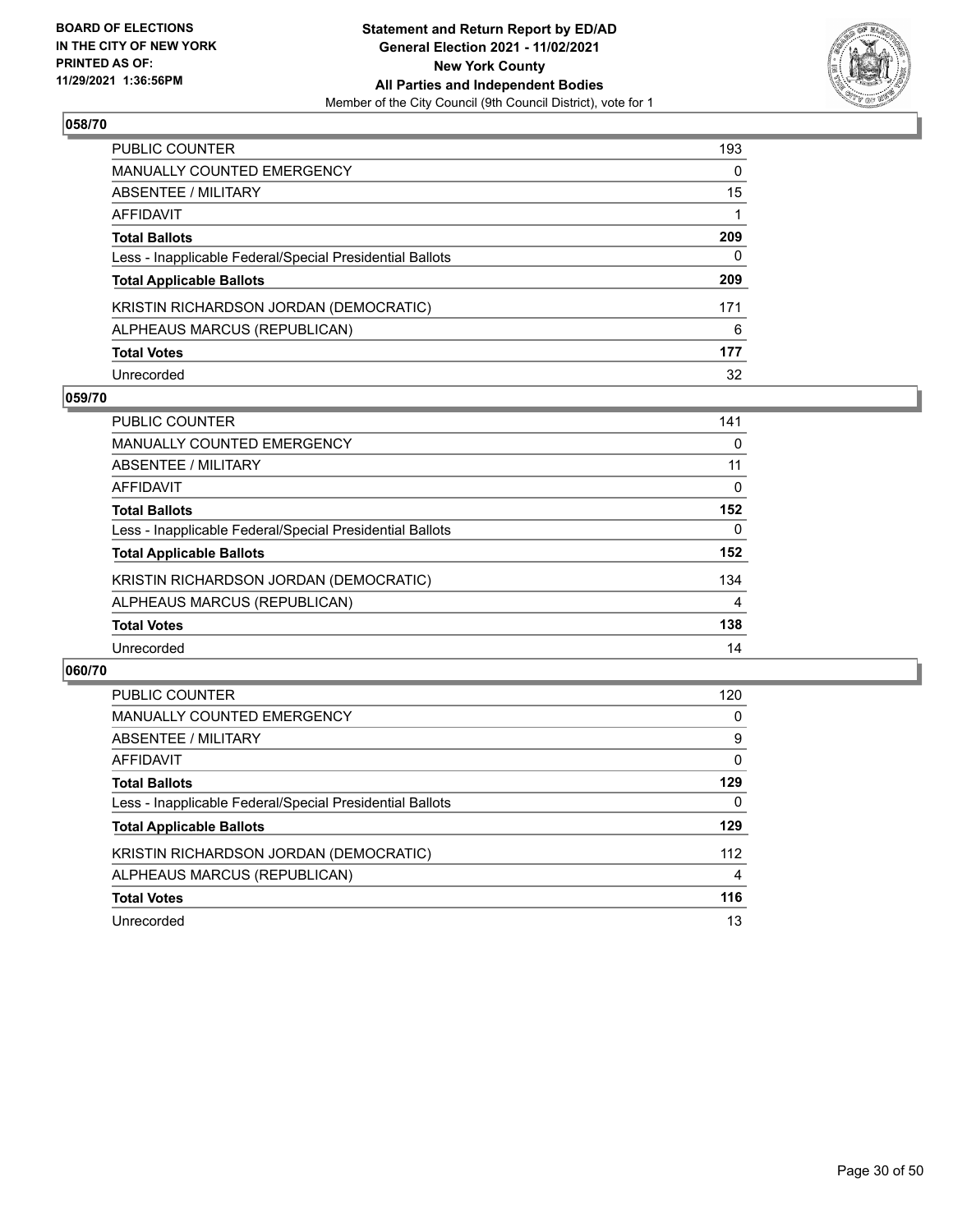

| <b>PUBLIC COUNTER</b>                                    | 148      |
|----------------------------------------------------------|----------|
| <b>MANUALLY COUNTED EMERGENCY</b>                        | $\Omega$ |
| ABSENTEE / MILITARY                                      | 22       |
| AFFIDAVIT                                                | 0        |
| <b>Total Ballots</b>                                     | 170      |
| Less - Inapplicable Federal/Special Presidential Ballots | 0        |
| <b>Total Applicable Ballots</b>                          | 170      |
| KRISTIN RICHARDSON JORDAN (DEMOCRATIC)                   | 117      |
| ALPHEAUS MARCUS (REPUBLICAN)                             | 12       |
| MALIK WRIGHT (WRITE-IN)                                  |          |
| <b>Total Votes</b>                                       | 130      |
| Unrecorded                                               | 40       |

#### **062/70**

| <b>PUBLIC COUNTER</b>                                    | 215      |
|----------------------------------------------------------|----------|
| <b>MANUALLY COUNTED EMERGENCY</b>                        | $\Omega$ |
| ABSENTEE / MILITARY                                      | 24       |
| <b>AFFIDAVIT</b>                                         | 2        |
| <b>Total Ballots</b>                                     | 241      |
| Less - Inapplicable Federal/Special Presidential Ballots | 0        |
| <b>Total Applicable Ballots</b>                          | 241      |
| KRISTIN RICHARDSON JORDAN (DEMOCRATIC)                   | 205      |
| ALPHEAUS MARCUS (REPUBLICAN)                             | 15       |
| UNATTRIBUTABLE WRITE-IN (WRITE-IN)                       |          |
| <b>Total Votes</b>                                       | 221      |
| Unrecorded                                               | 20       |

| <b>PUBLIC COUNTER</b>                                    | 194            |
|----------------------------------------------------------|----------------|
| <b>MANUALLY COUNTED EMERGENCY</b>                        | 0              |
| ABSENTEE / MILITARY                                      | 45             |
| <b>AFFIDAVIT</b>                                         | $\overline{2}$ |
| <b>Total Ballots</b>                                     | 241            |
| Less - Inapplicable Federal/Special Presidential Ballots | 0              |
| <b>Total Applicable Ballots</b>                          | 241            |
| KRISTIN RICHARDSON JORDAN (DEMOCRATIC)                   | 194            |
| ALPHEAUS MARCUS (REPUBLICAN)                             | 7              |
| NICK E. SMITH (WRITE-IN)                                 |                |
| <b>Total Votes</b>                                       | 202            |
| Unrecorded                                               | 39             |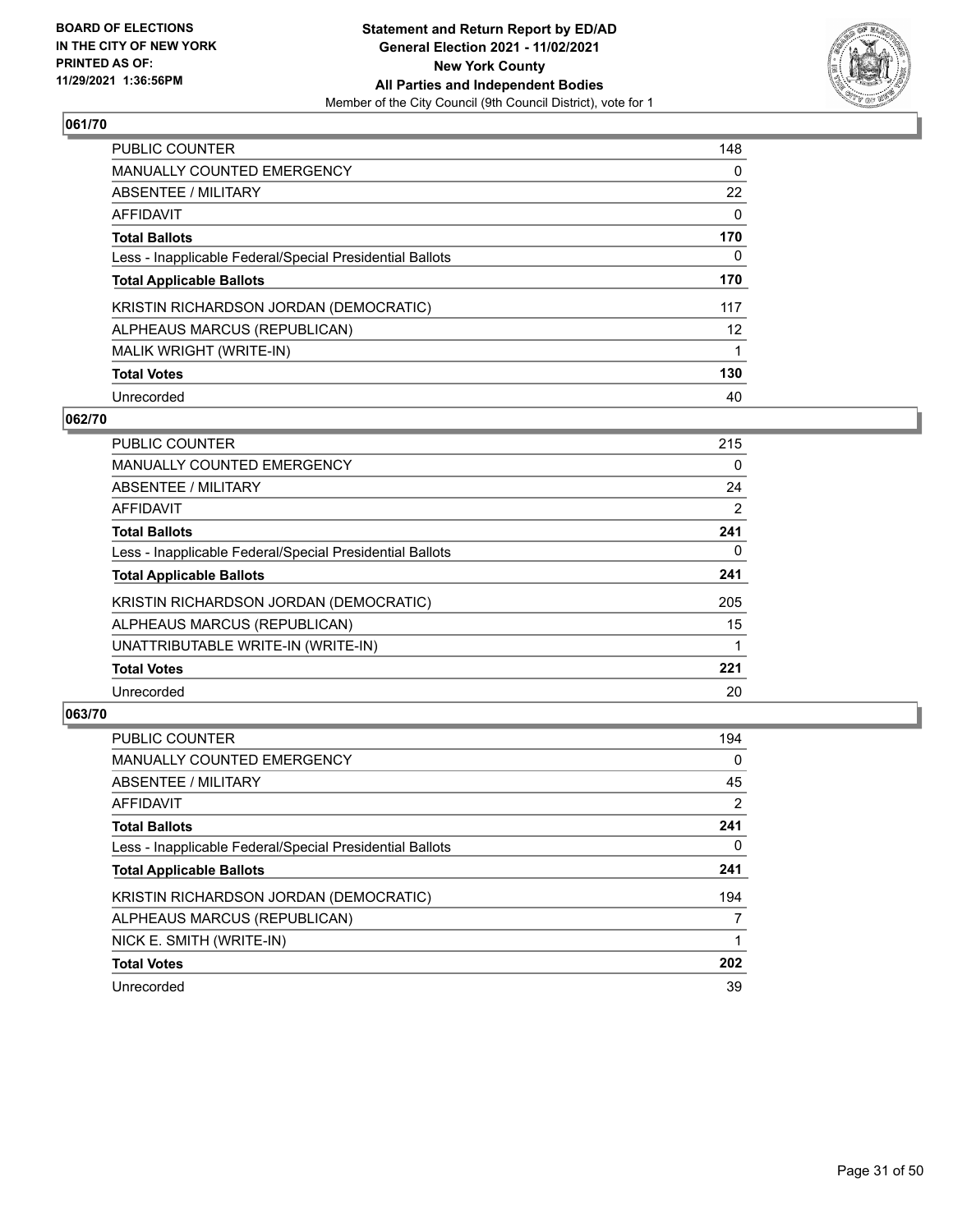

| PUBLIC COUNTER                                           | 229 |
|----------------------------------------------------------|-----|
| MANUALLY COUNTED EMERGENCY                               | 0   |
| <b>ABSENTEE / MILITARY</b>                               | 37  |
| AFFIDAVIT                                                | 3   |
| <b>Total Ballots</b>                                     | 269 |
| Less - Inapplicable Federal/Special Presidential Ballots | 0   |
| <b>Total Applicable Ballots</b>                          | 269 |
| KRISTIN RICHARDSON JORDAN (DEMOCRATIC)                   | 207 |
| ALPHEAUS MARCUS (REPUBLICAN)                             | 25  |
| <b>Total Votes</b>                                       | 232 |
| Unrecorded                                               | 37  |

## **069/70**

| PUBLIC COUNTER                                           | 69       |
|----------------------------------------------------------|----------|
| <b>MANUALLY COUNTED EMERGENCY</b>                        | 0        |
| ABSENTEE / MILITARY                                      | $\Omega$ |
| AFFIDAVIT                                                |          |
| <b>Total Ballots</b>                                     | 70       |
| Less - Inapplicable Federal/Special Presidential Ballots | $\Omega$ |
| <b>Total Applicable Ballots</b>                          | 70       |
| KRISTIN RICHARDSON JORDAN (DEMOCRATIC)                   | 60       |
| ALPHEAUS MARCUS (REPUBLICAN)                             | 4        |
| <b>Total Votes</b>                                       | 64       |
| Unrecorded                                               | 6        |

| <b>PUBLIC COUNTER</b>                                    | 240 |
|----------------------------------------------------------|-----|
| <b>MANUALLY COUNTED EMERGENCY</b>                        | 0   |
| ABSENTEE / MILITARY                                      | 21  |
| AFFIDAVIT                                                | 0   |
| <b>Total Ballots</b>                                     | 261 |
| Less - Inapplicable Federal/Special Presidential Ballots | 0   |
| <b>Total Applicable Ballots</b>                          | 261 |
| KRISTIN RICHARDSON JORDAN (DEMOCRATIC)                   | 217 |
| ALPHEAUS MARCUS (REPUBLICAN)                             | 10  |
| ALTHEA MOORE (WRITE-IN)                                  |     |
| BILL PERKINS (WRITE-IN)                                  | 1   |
| <b>Total Votes</b>                                       | 229 |
| Unrecorded                                               | 32  |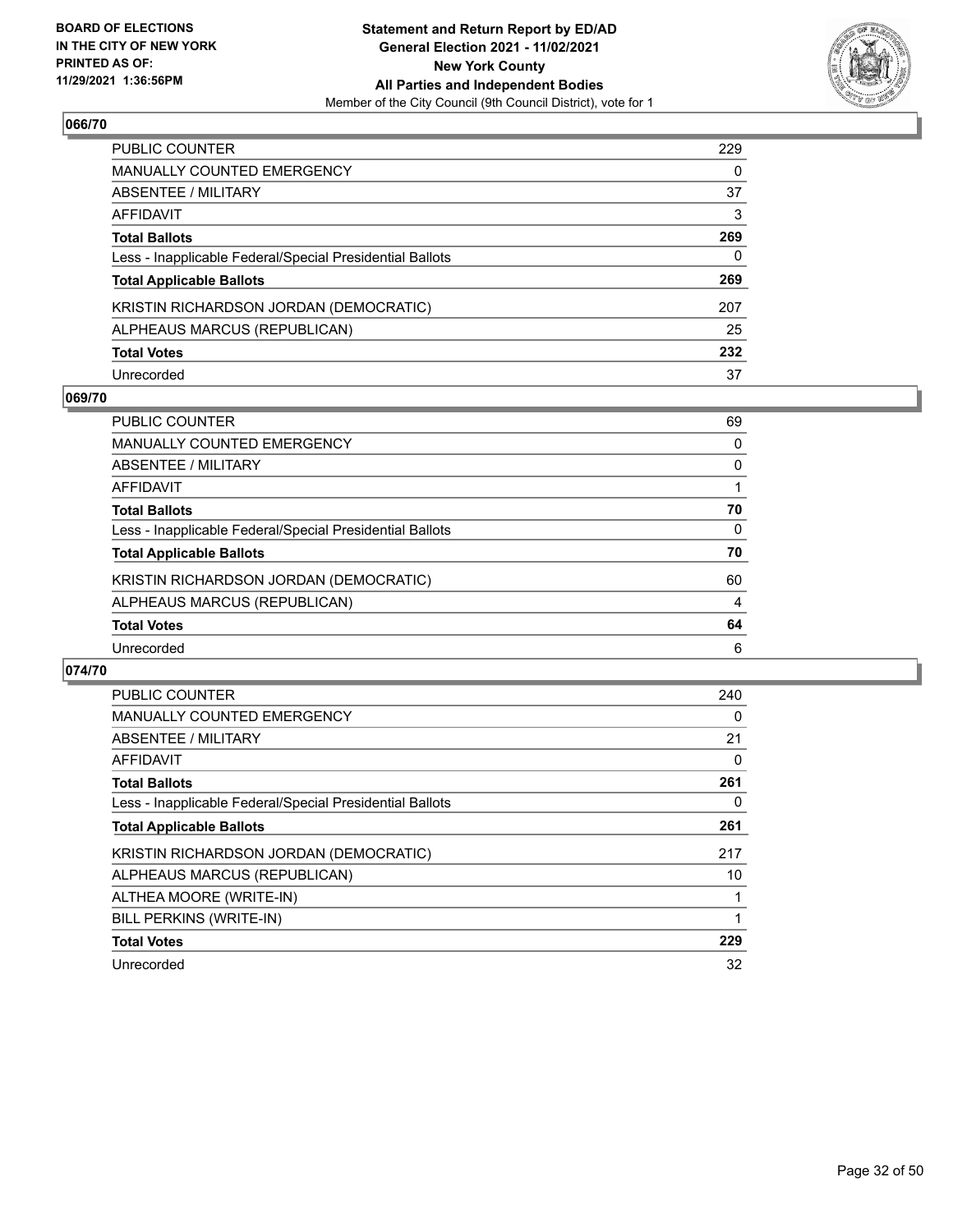

| <b>PUBLIC COUNTER</b>                                    | 181            |
|----------------------------------------------------------|----------------|
| <b>MANUALLY COUNTED EMERGENCY</b>                        | $\Omega$       |
| ABSENTEE / MILITARY                                      | 26             |
| AFFIDAVIT                                                | $\overline{2}$ |
| <b>Total Ballots</b>                                     | 209            |
| Less - Inapplicable Federal/Special Presidential Ballots | 0              |
| <b>Total Applicable Ballots</b>                          | 209            |
| KRISTIN RICHARDSON JORDAN (DEMOCRATIC)                   | 170            |
| ALPHEAUS MARCUS (REPUBLICAN)                             | 5              |
| RON PAUL (WRITE-IN)                                      | 1              |
| <b>Total Votes</b>                                       | 176            |
| Unrecorded                                               | 33             |

#### **090/70**

| PUBLIC COUNTER                                           | 78       |
|----------------------------------------------------------|----------|
| <b>MANUALLY COUNTED EMERGENCY</b>                        | 0        |
| ABSENTEE / MILITARY                                      | 17       |
| AFFIDAVIT                                                |          |
| <b>Total Ballots</b>                                     | 96       |
| Less - Inapplicable Federal/Special Presidential Ballots | $\Omega$ |
| <b>Total Applicable Ballots</b>                          | 96       |
| KRISTIN RICHARDSON JORDAN (DEMOCRATIC)                   | 84       |
| ALPHEAUS MARCUS (REPUBLICAN)                             | $\Omega$ |
| <b>Total Votes</b>                                       | 84       |
| Unrecorded                                               | 12       |

| <b>PUBLIC COUNTER</b>                                    | 95       |
|----------------------------------------------------------|----------|
| <b>MANUALLY COUNTED EMERGENCY</b>                        | $\Omega$ |
| ABSENTEE / MILITARY                                      | 4        |
| AFFIDAVIT                                                | $\Omega$ |
| <b>Total Ballots</b>                                     | 99       |
| Less - Inapplicable Federal/Special Presidential Ballots | $\Omega$ |
| <b>Total Applicable Ballots</b>                          | 99       |
| KRISTIN RICHARDSON JORDAN (DEMOCRATIC)                   | 79       |
| ALPHEAUS MARCUS (REPUBLICAN)                             | 5        |
| <b>Total Votes</b>                                       | 84       |
| Unrecorded                                               | 15       |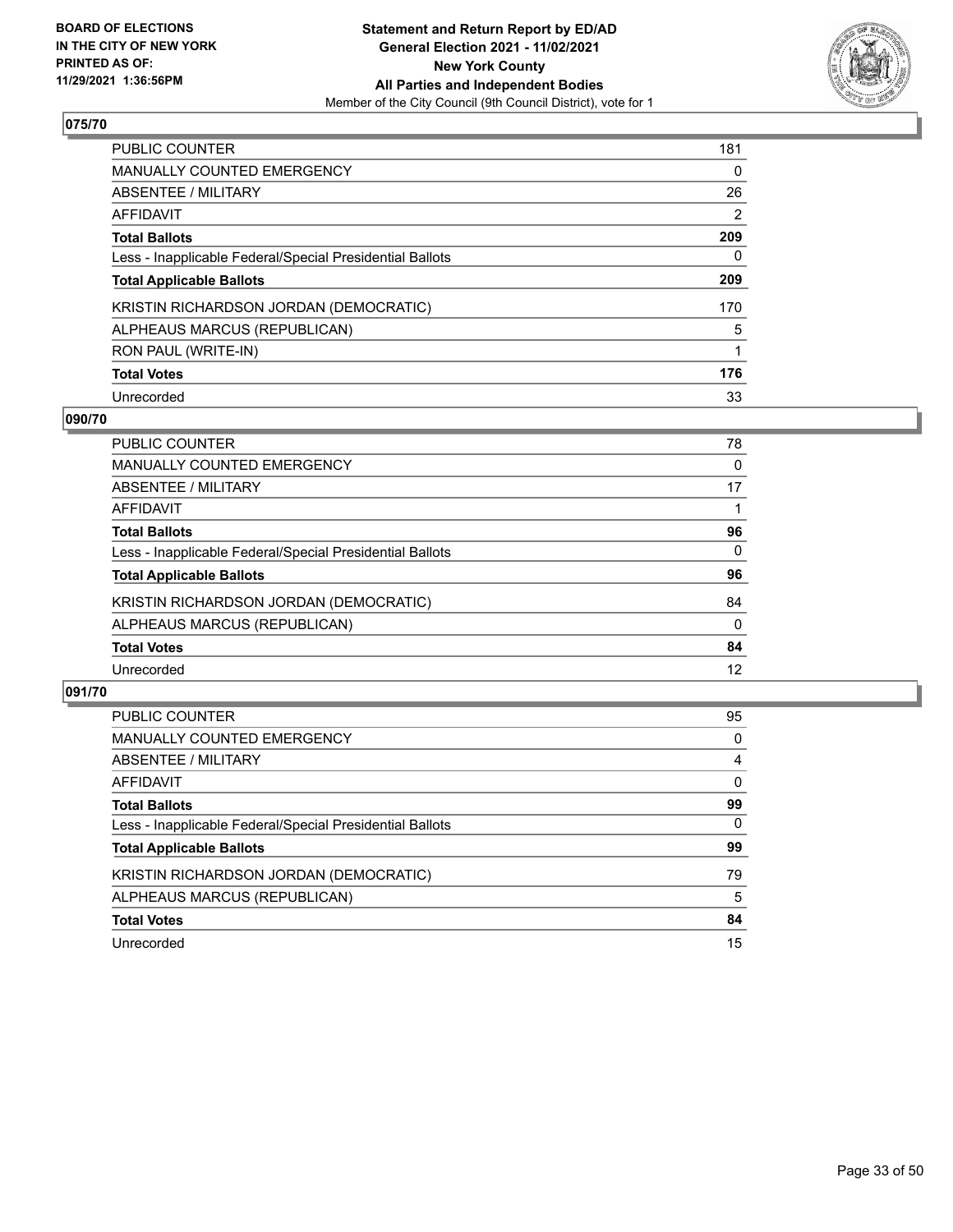

| <b>PUBLIC COUNTER</b>                                    | 222 |
|----------------------------------------------------------|-----|
| <b>MANUALLY COUNTED EMERGENCY</b>                        | 0   |
| ABSENTEE / MILITARY                                      | 15  |
| <b>AFFIDAVIT</b>                                         | 3   |
| <b>Total Ballots</b>                                     | 240 |
| Less - Inapplicable Federal/Special Presidential Ballots | 0   |
| <b>Total Applicable Ballots</b>                          | 240 |
| KRISTIN RICHARDSON JORDAN (DEMOCRATIC)                   | 200 |
| ALPHEAUS MARCUS (REPUBLICAN)                             | 13  |
| BILL PERKINS (WRITE-IN)                                  |     |
| WILLIAM ALLEN (WRITE-IN)                                 |     |
| <b>Total Votes</b>                                       | 215 |
| Unrecorded                                               | 25  |

# **093/70**

| <b>PUBLIC COUNTER</b>                                    | 160 |
|----------------------------------------------------------|-----|
| <b>MANUALLY COUNTED EMERGENCY</b>                        | 0   |
| ABSENTEE / MILITARY                                      | 30  |
| AFFIDAVIT                                                | 1   |
| <b>Total Ballots</b>                                     | 191 |
| Less - Inapplicable Federal/Special Presidential Ballots | 0   |
| <b>Total Applicable Ballots</b>                          | 191 |
| KRISTIN RICHARDSON JORDAN (DEMOCRATIC)                   | 160 |
| ALPHEAUS MARCUS (REPUBLICAN)                             | 6   |
| DAVID SACTONSTALL (WRITE-IN)                             | 1   |
| KALIRIS SALAS-RAMIREZ (WRITE-IN)                         | 1   |
| <b>Total Votes</b>                                       | 168 |
| Unrecorded                                               | 23  |
|                                                          |     |

# **095/70 COMBINED into: 090/70**

| PUBLIC COUNTER                                           | 209      |
|----------------------------------------------------------|----------|
| <b>MANUALLY COUNTED EMERGENCY</b>                        | $\Omega$ |
| ABSENTEE / MILITARY                                      | 20       |
| AFFIDAVIT                                                | 3        |
| <b>Total Ballots</b>                                     | 232      |
| Less - Inapplicable Federal/Special Presidential Ballots | 0        |
| <b>Total Applicable Ballots</b>                          | 232      |
| KRISTIN RICHARDSON JORDAN (DEMOCRATIC)                   | 190      |
| ALPHEAUS MARCUS (REPUBLICAN)                             | 15       |
| <b>Total Votes</b>                                       | 205      |
| Unrecorded                                               | 27       |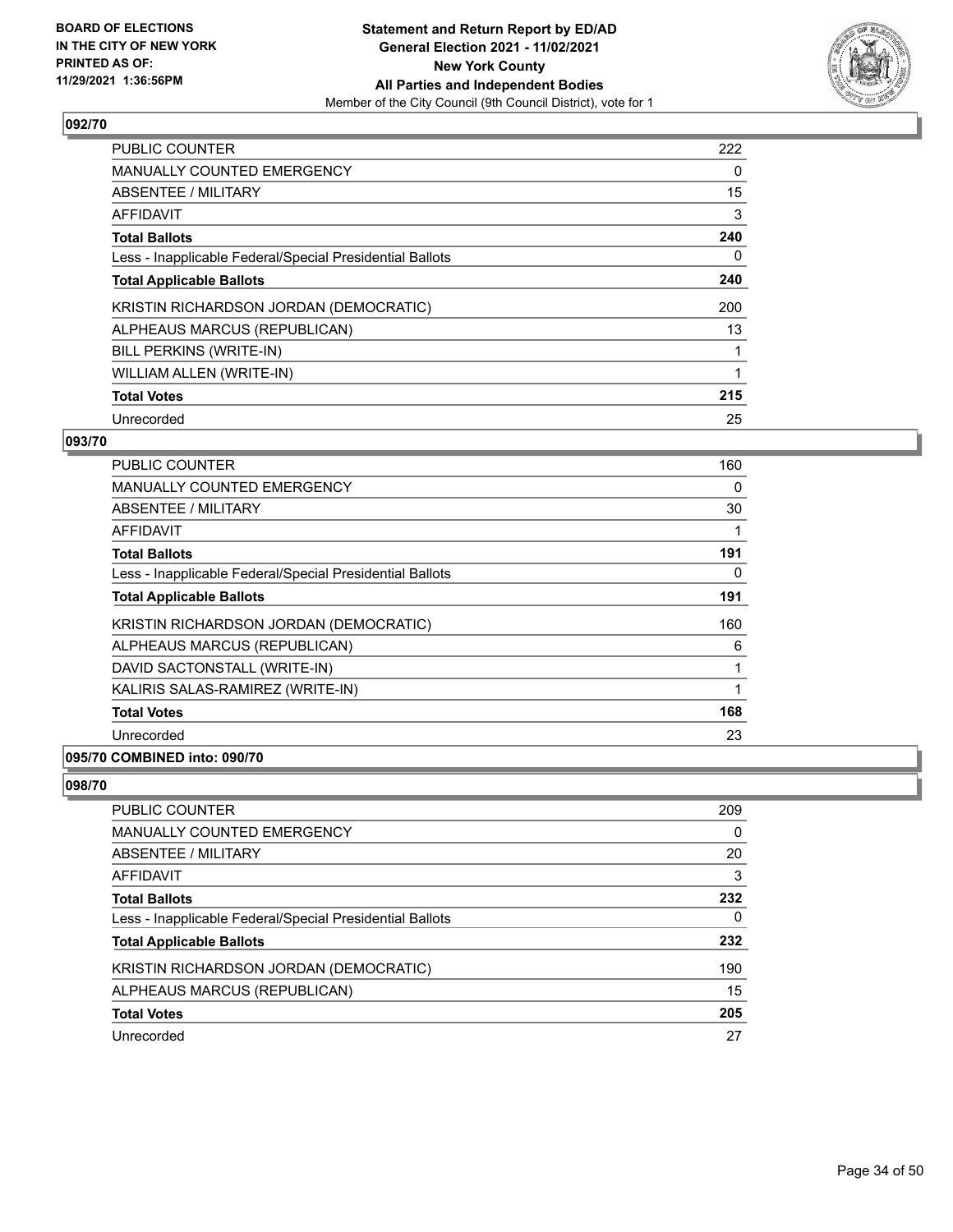

| PUBLIC COUNTER                                           | 174 |
|----------------------------------------------------------|-----|
| <b>MANUALLY COUNTED EMERGENCY</b>                        | 0   |
| <b>ABSENTEE / MILITARY</b>                               | 14  |
| AFFIDAVIT                                                | 3   |
| <b>Total Ballots</b>                                     | 191 |
| Less - Inapplicable Federal/Special Presidential Ballots | 0   |
| <b>Total Applicable Ballots</b>                          | 191 |
| KRISTIN RICHARDSON JORDAN (DEMOCRATIC)                   | 163 |
| ALPHEAUS MARCUS (REPUBLICAN)                             | 3   |
| <b>Total Votes</b>                                       | 166 |
| Unrecorded                                               | 25  |

# **101/70**

| <b>PUBLIC COUNTER</b>                                    | 191      |
|----------------------------------------------------------|----------|
| MANUALLY COUNTED EMERGENCY                               | 0        |
| ABSENTEE / MILITARY                                      | 18       |
| AFFIDAVIT                                                | 3        |
| <b>Total Ballots</b>                                     | 212      |
| Less - Inapplicable Federal/Special Presidential Ballots | $\Omega$ |
| <b>Total Applicable Ballots</b>                          | 212      |
| KRISTIN RICHARDSON JORDAN (DEMOCRATIC)                   | 177      |
| ALPHEAUS MARCUS (REPUBLICAN)                             | 9        |
| <b>Total Votes</b>                                       | 186      |
| Unrecorded                                               | 26       |

| PUBLIC COUNTER                                           | 184      |
|----------------------------------------------------------|----------|
| MANUALLY COUNTED EMERGENCY                               | $\Omega$ |
| <b>ABSENTEE / MILITARY</b>                               |          |
| AFFIDAVIT                                                | 0        |
| <b>Total Ballots</b>                                     | 191      |
| Less - Inapplicable Federal/Special Presidential Ballots | 0        |
| <b>Total Applicable Ballots</b>                          | 191      |
| KRISTIN RICHARDSON JORDAN (DEMOCRATIC)                   | 169      |
| ALPHEAUS MARCUS (REPUBLICAN)                             | 8        |
| <b>Total Votes</b>                                       | 177      |
| Unrecorded                                               | 14       |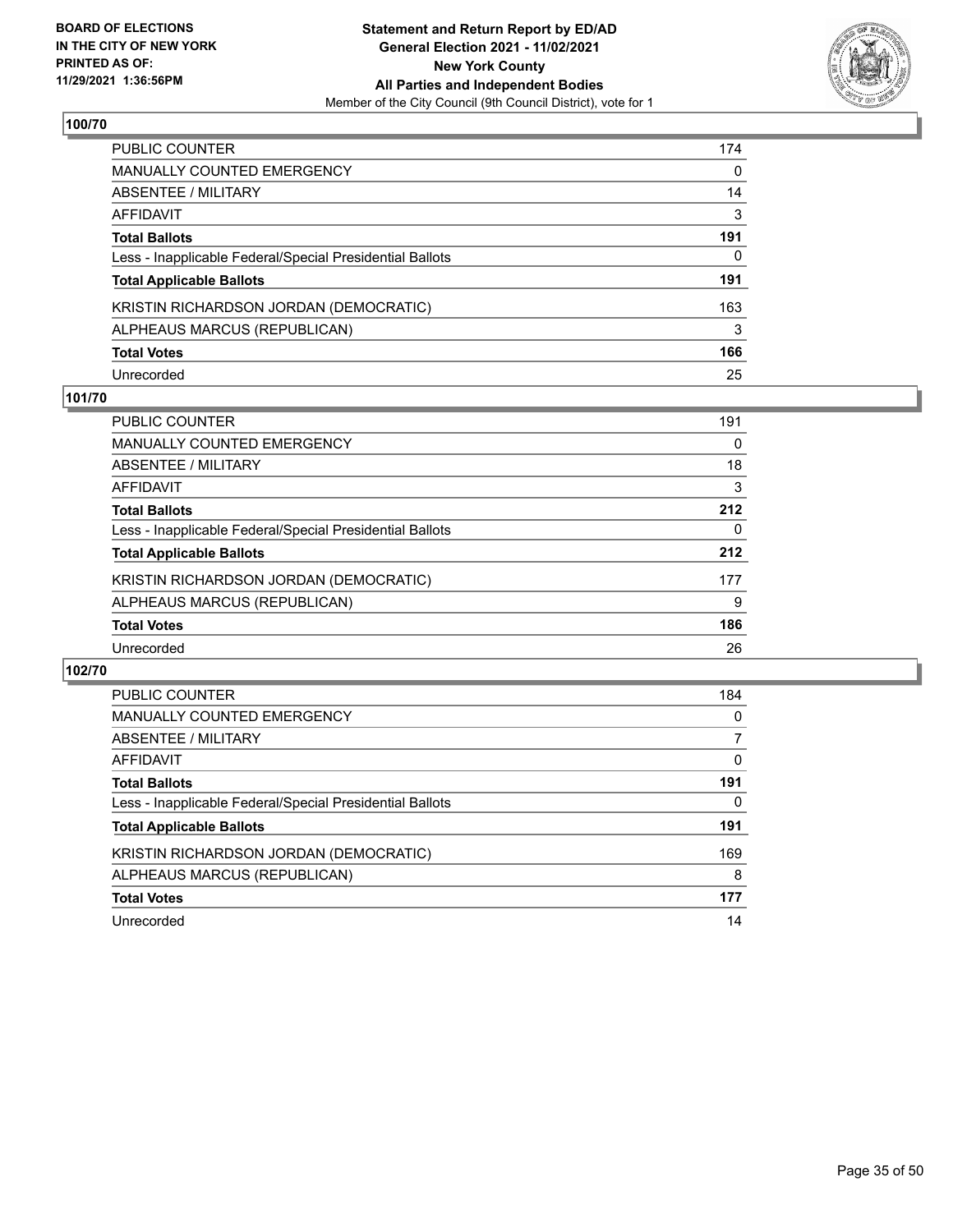

| PUBLIC COUNTER                                           | 204 |
|----------------------------------------------------------|-----|
| <b>MANUALLY COUNTED EMERGENCY</b>                        | 0   |
| ABSENTEE / MILITARY                                      | 29  |
| AFFIDAVIT                                                | 3   |
| <b>Total Ballots</b>                                     | 236 |
| Less - Inapplicable Federal/Special Presidential Ballots | 0   |
| <b>Total Applicable Ballots</b>                          | 236 |
| KRISTIN RICHARDSON JORDAN (DEMOCRATIC)                   | 202 |
| ALPHEAUS MARCUS (REPUBLICAN)                             | 9   |
| <b>Total Votes</b>                                       | 211 |
| Unrecorded                                               | 25  |

#### **105/70**

| <b>PUBLIC COUNTER</b>                                    | 272 |
|----------------------------------------------------------|-----|
| <b>MANUALLY COUNTED EMERGENCY</b>                        | 0   |
| ABSENTEE / MILITARY                                      | 36  |
| AFFIDAVIT                                                |     |
| <b>Total Ballots</b>                                     | 309 |
| Less - Inapplicable Federal/Special Presidential Ballots | 0   |
| <b>Total Applicable Ballots</b>                          | 309 |
| KRISTIN RICHARDSON JORDAN (DEMOCRATIC)                   | 268 |
| ALPHEAUS MARCUS (REPUBLICAN)                             | 13  |
| RUDOLPH AUSTIN (WRITE-IN)                                |     |
| <b>Total Votes</b>                                       | 282 |
| Unrecorded                                               | 27  |

| <b>PUBLIC COUNTER</b>                                    | 198      |
|----------------------------------------------------------|----------|
| MANUALLY COUNTED EMERGENCY                               | 0        |
| ABSENTEE / MILITARY                                      | 11       |
| AFFIDAVIT                                                | $\Omega$ |
| <b>Total Ballots</b>                                     | 209      |
| Less - Inapplicable Federal/Special Presidential Ballots | $\Omega$ |
| <b>Total Applicable Ballots</b>                          | 209      |
| KRISTIN RICHARDSON JORDAN (DEMOCRATIC)                   | 174      |
| ALPHEAUS MARCUS (REPUBLICAN)                             | 11       |
| <b>Total Votes</b>                                       | 185      |
| Unrecorded                                               | 24       |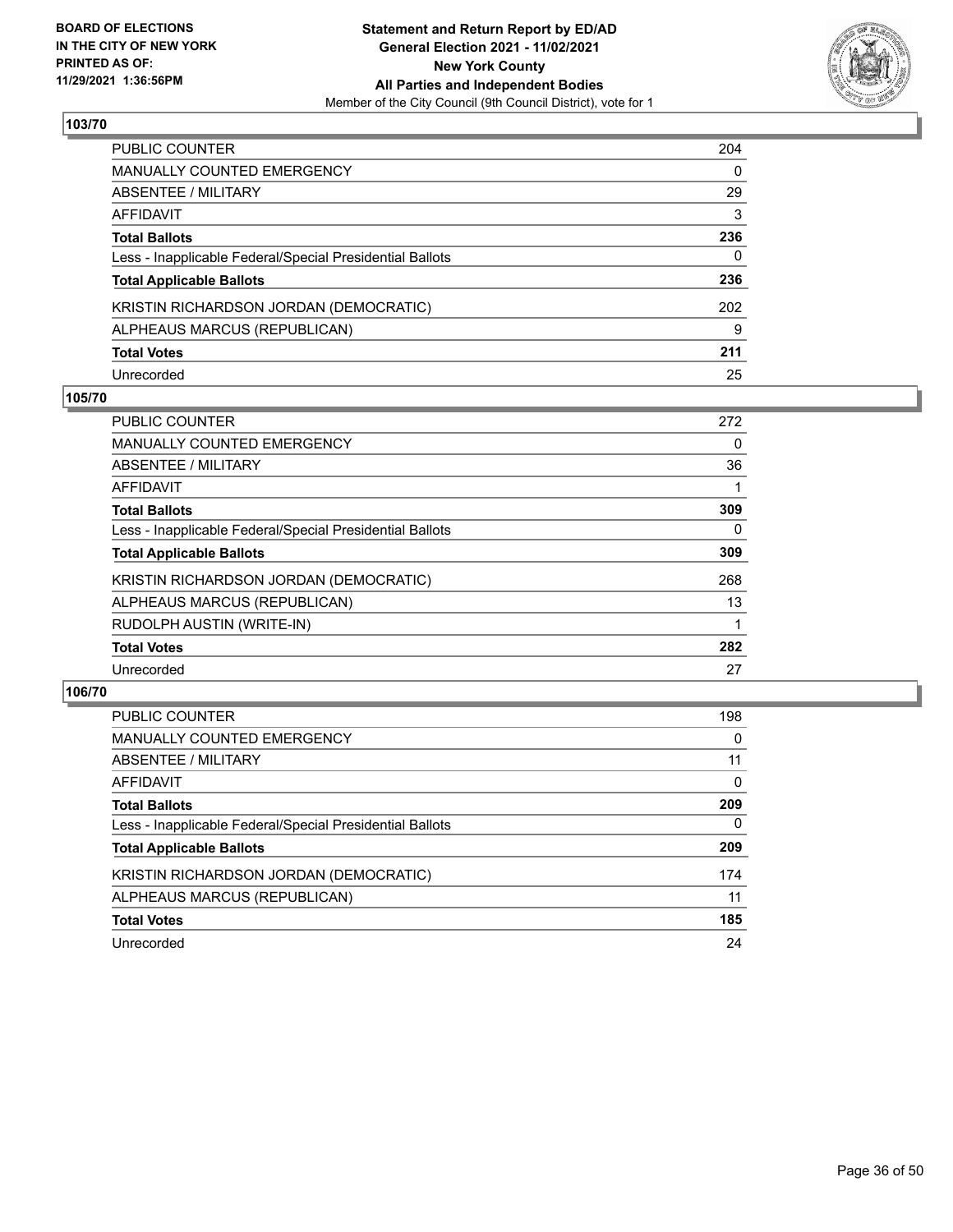

| <b>PUBLIC COUNTER</b>                                    | 142      |
|----------------------------------------------------------|----------|
| MANUALLY COUNTED EMERGENCY                               | $\Omega$ |
| ABSENTEE / MILITARY                                      | 17       |
| AFFIDAVIT                                                |          |
| <b>Total Ballots</b>                                     | 160      |
| Less - Inapplicable Federal/Special Presidential Ballots | 0        |
| <b>Total Applicable Ballots</b>                          | 160      |
| KRISTIN RICHARDSON JORDAN (DEMOCRATIC)                   | 137      |
| ALPHEAUS MARCUS (REPUBLICAN)                             | 12       |
| TERESA CHAISIRI (WRITE-IN)                               | 1        |
| <b>Total Votes</b>                                       | 150      |
| Unrecorded                                               | 10       |

#### **108/70**

| <b>PUBLIC COUNTER</b>                                    | 252      |
|----------------------------------------------------------|----------|
| MANUALLY COUNTED EMERGENCY                               | $\Omega$ |
| ABSENTEE / MILITARY                                      | 24       |
| AFFIDAVIT                                                |          |
| <b>Total Ballots</b>                                     | 277      |
| Less - Inapplicable Federal/Special Presidential Ballots | 0        |
| <b>Total Applicable Ballots</b>                          | 277      |
| KRISTIN RICHARDSON JORDAN (DEMOCRATIC)                   | 230      |
| ALPHEAUS MARCUS (REPUBLICAN)                             | 18       |
| <b>Total Votes</b>                                       | 248      |
| Unrecorded                                               | 29       |

| <b>PUBLIC COUNTER</b>                                    | 183      |
|----------------------------------------------------------|----------|
| MANUALLY COUNTED EMERGENCY                               | $\Omega$ |
| ABSENTEE / MILITARY                                      | 26       |
| AFFIDAVIT                                                | $\Omega$ |
| <b>Total Ballots</b>                                     | 209      |
| Less - Inapplicable Federal/Special Presidential Ballots | $\Omega$ |
| <b>Total Applicable Ballots</b>                          | 209      |
| KRISTIN RICHARDSON JORDAN (DEMOCRATIC)                   | 168      |
| ALPHEAUS MARCUS (REPUBLICAN)                             | 17       |
| <b>Total Votes</b>                                       | 185      |
| Unrecorded                                               | 24       |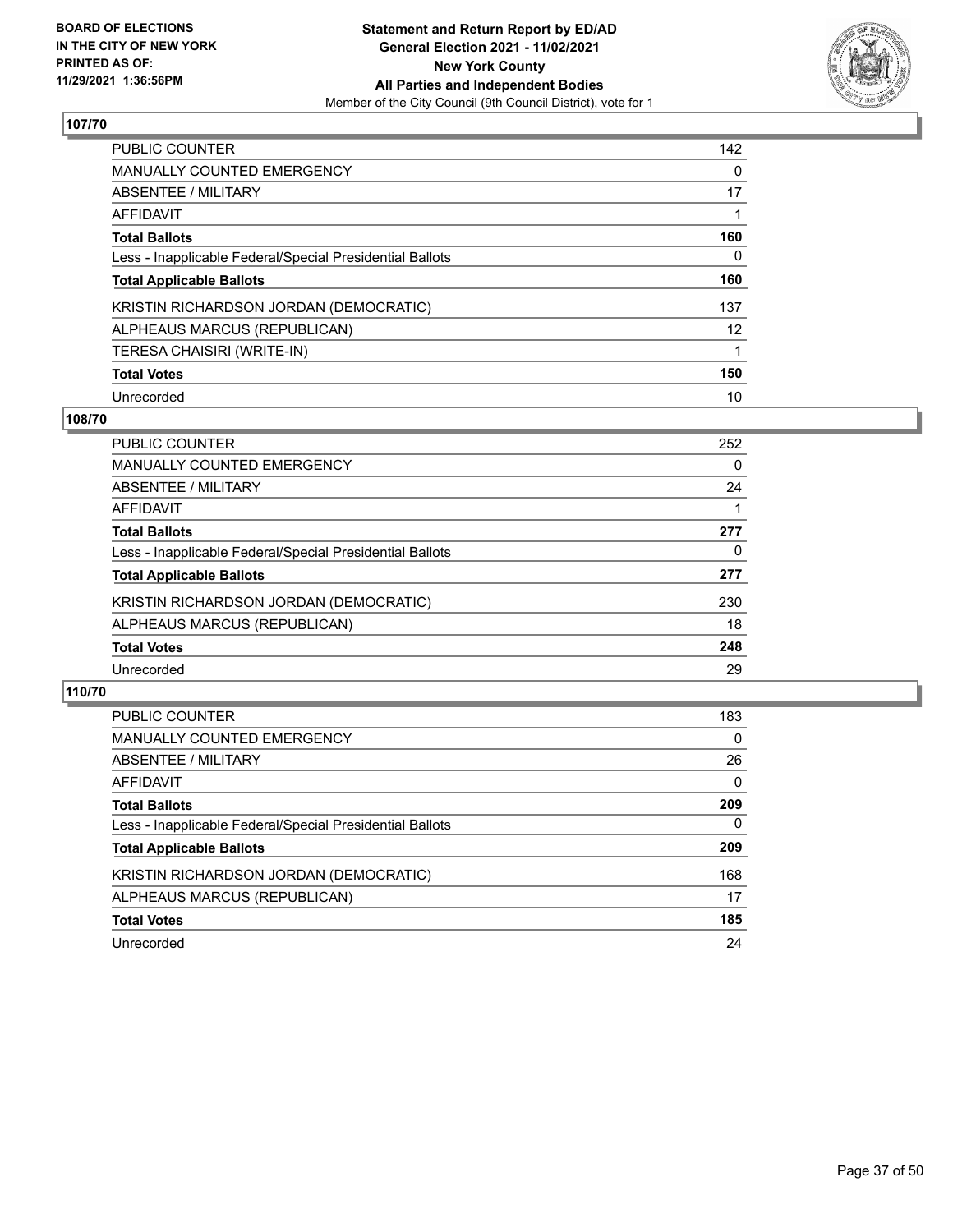

| PUBLIC COUNTER                                           | 109            |
|----------------------------------------------------------|----------------|
| <b>MANUALLY COUNTED EMERGENCY</b>                        | 0              |
| ABSENTEE / MILITARY                                      | 0              |
| AFFIDAVIT                                                | $\Omega$       |
| <b>Total Ballots</b>                                     | 109            |
| Less - Inapplicable Federal/Special Presidential Ballots | 0              |
| <b>Total Applicable Ballots</b>                          | 109            |
| KRISTIN RICHARDSON JORDAN (DEMOCRATIC)                   | 101            |
| ALPHEAUS MARCUS (REPUBLICAN)                             | 6              |
| <b>Total Votes</b>                                       | 107            |
| Unrecorded                                               | $\overline{2}$ |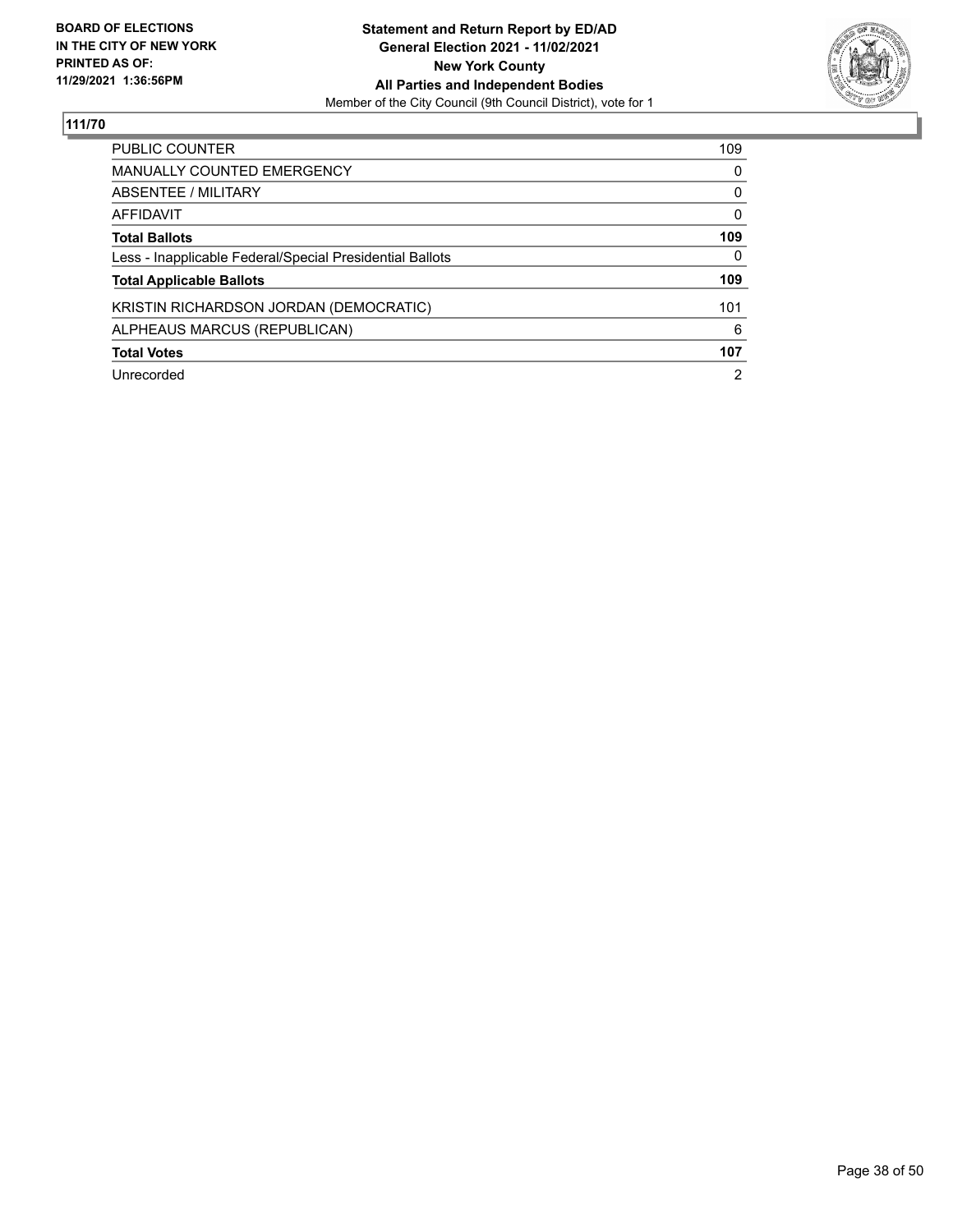

| PUBLIC COUNTER                                           | 188      |
|----------------------------------------------------------|----------|
| <b>MANUALLY COUNTED EMERGENCY</b>                        | $\Omega$ |
| ABSENTEE / MILITARY                                      | 28       |
| AFFIDAVIT                                                | 2        |
| <b>Total Ballots</b>                                     | 218      |
| Less - Inapplicable Federal/Special Presidential Ballots | 0        |
| <b>Total Applicable Ballots</b>                          | 218      |
| KRISTIN RICHARDSON JORDAN (DEMOCRATIC)                   | 177      |
| ALPHEAUS MARCUS (REPUBLICAN)                             | 9        |
| <b>Total Votes</b>                                       | 186      |
| Unrecorded                                               | 32       |

## **009/71**

| <b>PUBLIC COUNTER</b>                                    | 227 |
|----------------------------------------------------------|-----|
| MANUALLY COUNTED EMERGENCY                               | 0   |
| ABSENTEE / MILITARY                                      | 37  |
| AFFIDAVIT                                                | 4   |
| <b>Total Ballots</b>                                     | 268 |
| Less - Inapplicable Federal/Special Presidential Ballots | 0   |
| <b>Total Applicable Ballots</b>                          | 268 |
| KRISTIN RICHARDSON JORDAN (DEMOCRATIC)                   | 226 |
| ALPHEAUS MARCUS (REPUBLICAN)                             | 11  |
| <b>Total Votes</b>                                       | 237 |
| Unrecorded                                               | 31  |

| PUBLIC COUNTER                                           | 175 |
|----------------------------------------------------------|-----|
| <b>MANUALLY COUNTED EMERGENCY</b>                        | 0   |
| ABSENTEE / MILITARY                                      |     |
| AFFIDAVIT                                                |     |
| <b>Total Ballots</b>                                     | 183 |
| Less - Inapplicable Federal/Special Presidential Ballots | 0   |
| <b>Total Applicable Ballots</b>                          | 183 |
| KRISTIN RICHARDSON JORDAN (DEMOCRATIC)                   | 167 |
| ALPHEAUS MARCUS (REPUBLICAN)                             | 8   |
| <b>Total Votes</b>                                       | 175 |
| Unrecorded                                               | 8   |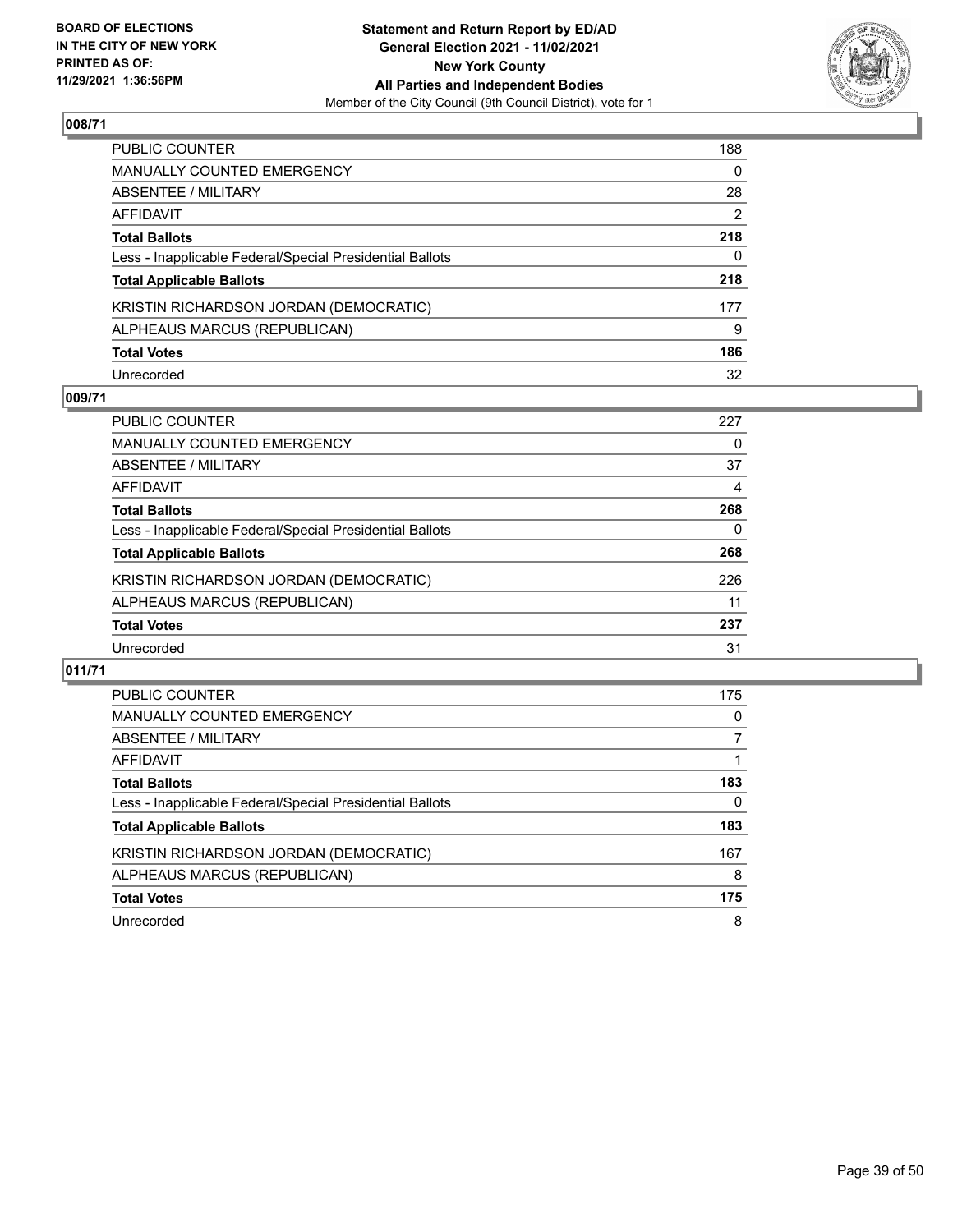

| PUBLIC COUNTER                                           | 209 |
|----------------------------------------------------------|-----|
| <b>MANUALLY COUNTED EMERGENCY</b>                        | 0   |
| ABSENTEE / MILITARY                                      | 37  |
| AFFIDAVIT                                                |     |
| <b>Total Ballots</b>                                     | 247 |
| Less - Inapplicable Federal/Special Presidential Ballots | 0   |
| <b>Total Applicable Ballots</b>                          | 247 |
| KRISTIN RICHARDSON JORDAN (DEMOCRATIC)                   | 204 |
| ALPHEAUS MARCUS (REPUBLICAN)                             | 14  |
| UNATTRIBUTABLE WRITE-IN (WRITE-IN)                       | 1   |
| <b>Total Votes</b>                                       | 219 |
| Unrecorded                                               | 28  |

# **013/71**

| <b>PUBLIC COUNTER</b>                                    | 131      |
|----------------------------------------------------------|----------|
| <b>MANUALLY COUNTED EMERGENCY</b>                        | 0        |
| ABSENTEE / MILITARY                                      | 17       |
| AFFIDAVIT                                                | $\Omega$ |
| <b>Total Ballots</b>                                     | 148      |
| Less - Inapplicable Federal/Special Presidential Ballots | $\Omega$ |
| <b>Total Applicable Ballots</b>                          | 148      |
| KRISTIN RICHARDSON JORDAN (DEMOCRATIC)                   | 131      |
| ALPHEAUS MARCUS (REPUBLICAN)                             | 3        |
| <b>Total Votes</b>                                       | 134      |
| Unrecorded                                               | 14       |

| <b>PUBLIC COUNTER</b>                                    | 189          |
|----------------------------------------------------------|--------------|
| <b>MANUALLY COUNTED EMERGENCY</b>                        | $\Omega$     |
| ABSENTEE / MILITARY                                      | 26           |
| AFFIDAVIT                                                | $\Omega$     |
| <b>Total Ballots</b>                                     | 215          |
| Less - Inapplicable Federal/Special Presidential Ballots | $\mathbf{0}$ |
| <b>Total Applicable Ballots</b>                          | 215          |
| KRISTIN RICHARDSON JORDAN (DEMOCRATIC)                   | 185          |
| ALPHEAUS MARCUS (REPUBLICAN)                             | 4            |
| <b>Total Votes</b>                                       | 189          |
| Unrecorded                                               | 26           |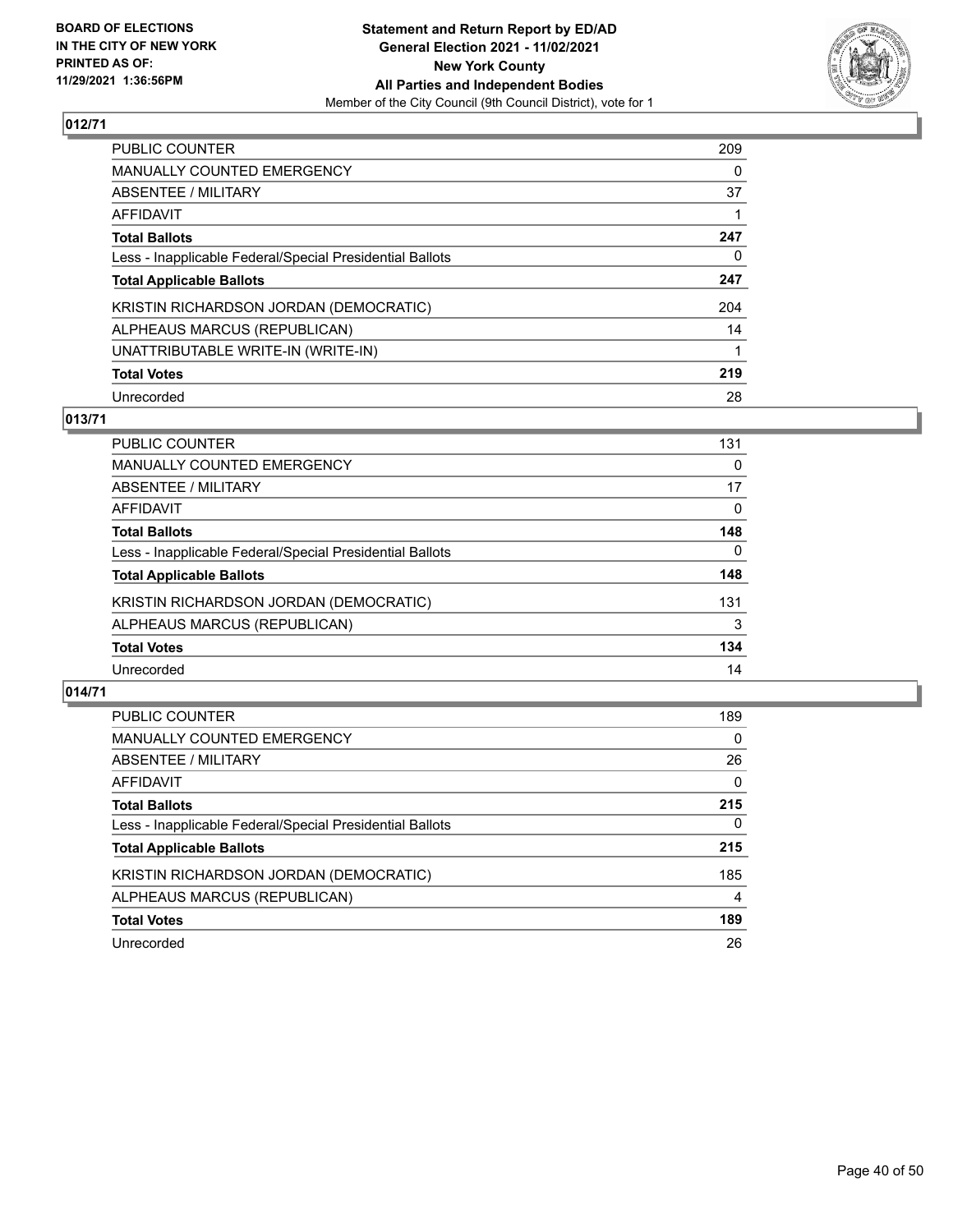

| PUBLIC COUNTER                                           | 120 |
|----------------------------------------------------------|-----|
| <b>MANUALLY COUNTED EMERGENCY</b>                        | 0   |
| ABSENTEE / MILITARY                                      | 6   |
| AFFIDAVIT                                                |     |
| <b>Total Ballots</b>                                     | 127 |
| Less - Inapplicable Federal/Special Presidential Ballots | 0   |
| <b>Total Applicable Ballots</b>                          | 127 |
| KRISTIN RICHARDSON JORDAN (DEMOCRATIC)                   | 108 |
| ALPHEAUS MARCUS (REPUBLICAN)                             |     |
| CHARLES BARRON (WRITE-IN)                                |     |
| <b>Total Votes</b>                                       | 110 |
| Unrecorded                                               | 17  |

# **016/71**

| <b>PUBLIC COUNTER</b>                                    | 141      |
|----------------------------------------------------------|----------|
| MANUALLY COUNTED EMERGENCY                               | $\Omega$ |
| ABSENTEE / MILITARY                                      | 18       |
| AFFIDAVIT                                                | 0        |
| <b>Total Ballots</b>                                     | 159      |
| Less - Inapplicable Federal/Special Presidential Ballots | 0        |
| <b>Total Applicable Ballots</b>                          | 159      |
| KRISTIN RICHARDSON JORDAN (DEMOCRATIC)                   | 134      |
| ALPHEAUS MARCUS (REPUBLICAN)                             | 3        |
| <b>Total Votes</b>                                       | 137      |
| Unrecorded                                               | 22       |

| <b>PUBLIC COUNTER</b>                                    | 149 |
|----------------------------------------------------------|-----|
| MANUALLY COUNTED EMERGENCY                               | 0   |
| ABSENTEE / MILITARY                                      | 11  |
| AFFIDAVIT                                                |     |
| <b>Total Ballots</b>                                     | 161 |
| Less - Inapplicable Federal/Special Presidential Ballots | 0   |
| <b>Total Applicable Ballots</b>                          | 161 |
| KRISTIN RICHARDSON JORDAN (DEMOCRATIC)                   | 124 |
| ALPHEAUS MARCUS (REPUBLICAN)                             | 7   |
| GOERGETTE MORGAN-THOMAS (WRITE-IN)                       |     |
| WILLIAM ALLEN (WRITE-IN)                                 |     |
| WILLIAM SMITH (WRITE-IN)                                 |     |
| <b>Total Votes</b>                                       | 134 |
| Unrecorded                                               | 27  |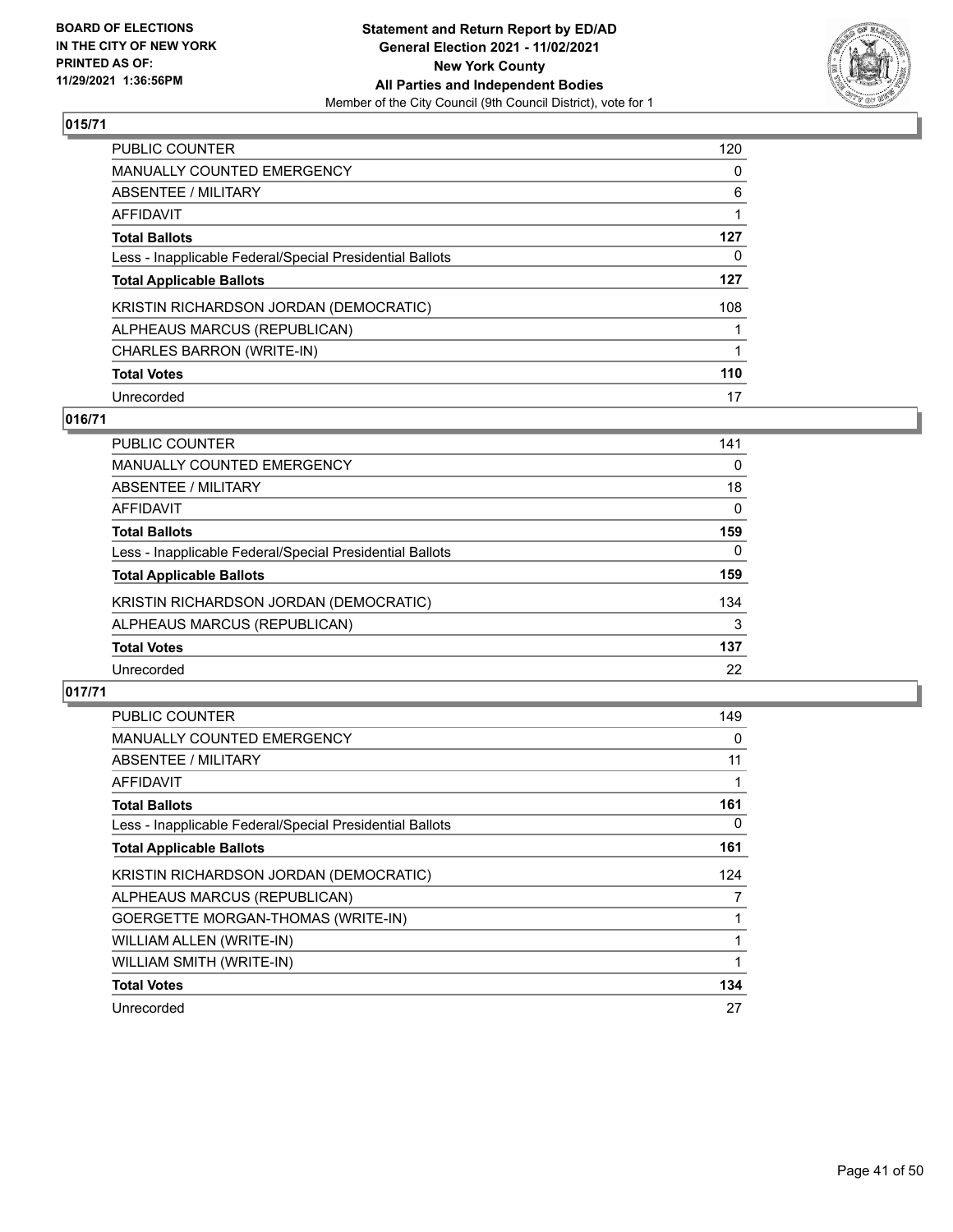

| PUBLIC COUNTER                                           | 338      |
|----------------------------------------------------------|----------|
| MANUALLY COUNTED EMERGENCY                               | $\Omega$ |
| ABSENTEE / MILITARY                                      | 63       |
| AFFIDAVIT                                                |          |
| Total Ballots                                            | 402      |
| Less - Inapplicable Federal/Special Presidential Ballots | $\Omega$ |
| <b>Total Applicable Ballots</b>                          | 402      |
| KRISTIN RICHARDSON JORDAN (DEMOCRATIC)                   | 341      |
| ALPHEAUS MARCUS (REPUBLICAN)                             | 7        |
| <b>Total Votes</b>                                       | 348      |
| Unrecorded                                               | 54       |

## **019/71**

| <b>PUBLIC COUNTER</b>                                    | 436      |
|----------------------------------------------------------|----------|
| MANUALLY COUNTED EMERGENCY                               | 0        |
| ABSENTEE / MILITARY                                      | 32       |
| AFFIDAVIT                                                | $\Omega$ |
| <b>Total Ballots</b>                                     | 468      |
| Less - Inapplicable Federal/Special Presidential Ballots | $\Omega$ |
| <b>Total Applicable Ballots</b>                          | 468      |
| KRISTIN RICHARDSON JORDAN (DEMOCRATIC)                   | 398      |
| ALPHEAUS MARCUS (REPUBLICAN)                             | 17       |
| <b>Total Votes</b>                                       | 415      |
| Unrecorded                                               | 53       |

| PUBLIC COUNTER                                           | 403      |
|----------------------------------------------------------|----------|
| <b>MANUALLY COUNTED EMERGENCY</b>                        | $\Omega$ |
| ABSENTEE / MILITARY                                      | 32       |
| <b>AFFIDAVIT</b>                                         |          |
| <b>Total Ballots</b>                                     | 436      |
| Less - Inapplicable Federal/Special Presidential Ballots | 0        |
| <b>Total Applicable Ballots</b>                          | 436      |
| KRISTIN RICHARDSON JORDAN (DEMOCRATIC)                   | 374      |
| ALPHEAUS MARCUS (REPUBLICAN)                             | 9        |
| <b>Total Votes</b>                                       | 383      |
| Unrecorded                                               | 53       |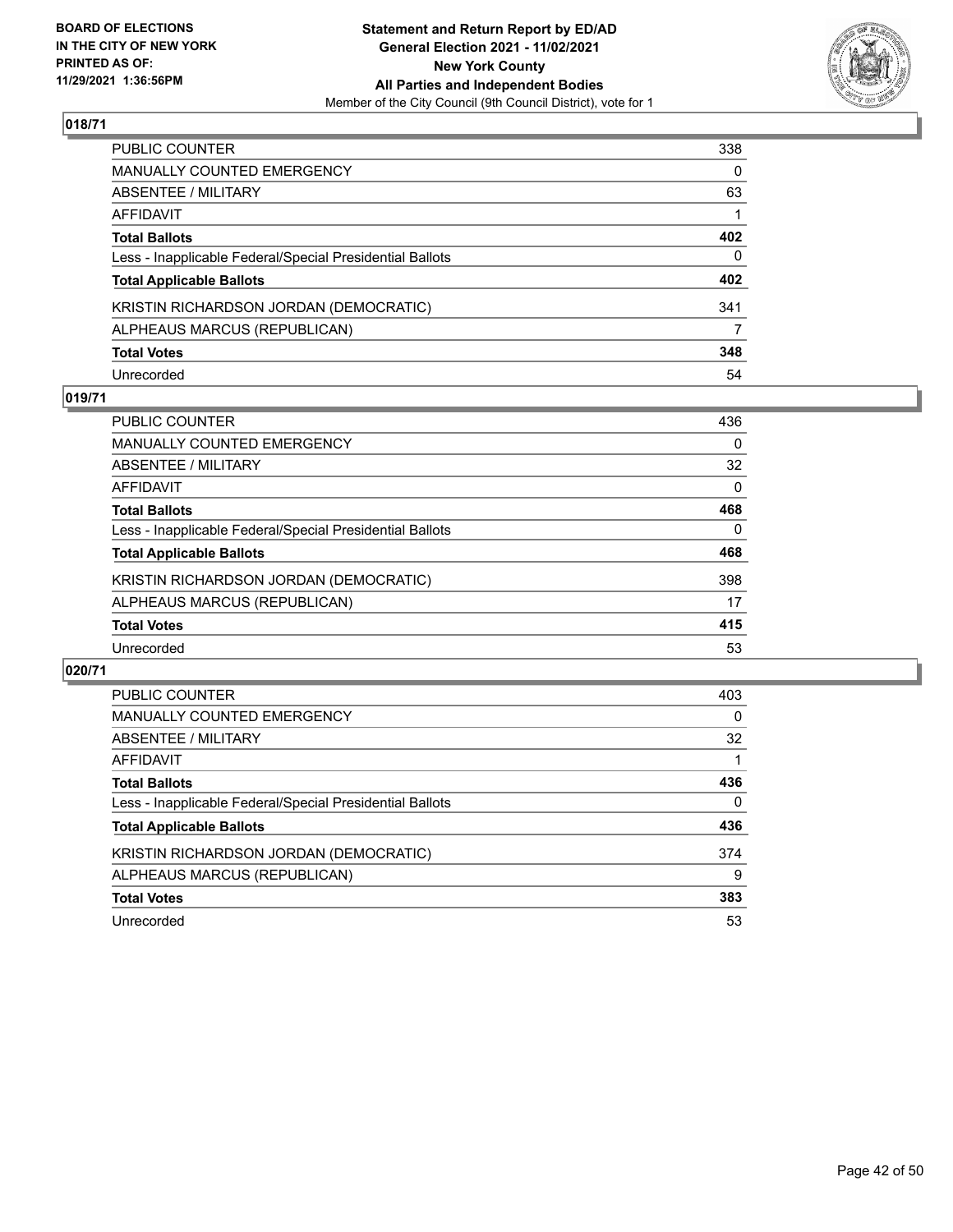

| <b>PUBLIC COUNTER</b>                                    | 155      |
|----------------------------------------------------------|----------|
| MANUALLY COUNTED EMERGENCY                               | 0        |
| ABSENTEE / MILITARY                                      | 23       |
| <b>AFFIDAVIT</b>                                         | 2        |
| <b>Total Ballots</b>                                     | 180      |
| Less - Inapplicable Federal/Special Presidential Ballots | $\Omega$ |
| <b>Total Applicable Ballots</b>                          | 180      |
| KRISTIN RICHARDSON JORDAN (DEMOCRATIC)                   | 144      |
| ALPHEAUS MARCUS (REPUBLICAN)                             | 7        |
| CORDELL CLEARE (WRITE-IN)                                |          |
| <b>Total Votes</b>                                       | 152      |
| Unrecorded                                               | 28       |

#### **022/71**

| <b>PUBLIC COUNTER</b>                                    | 202 |
|----------------------------------------------------------|-----|
| <b>MANUALLY COUNTED EMERGENCY</b>                        | 0   |
| ABSENTEE / MILITARY                                      | 8   |
| <b>AFFIDAVIT</b>                                         |     |
| <b>Total Ballots</b>                                     | 211 |
| Less - Inapplicable Federal/Special Presidential Ballots | 0   |
| <b>Total Applicable Ballots</b>                          | 211 |
| KRISTIN RICHARDSON JORDAN (DEMOCRATIC)                   | 173 |
| ALPHEAUS MARCUS (REPUBLICAN)                             | 10  |
| CORDELL CLEARE (WRITE-IN)                                |     |
| <b>Total Votes</b>                                       | 184 |
| Unrecorded                                               | 27  |

| <b>PUBLIC COUNTER</b>                                    | 196 |
|----------------------------------------------------------|-----|
| MANUALLY COUNTED EMERGENCY                               | 0   |
| ABSENTEE / MILITARY                                      | 3   |
| AFFIDAVIT                                                | 3   |
| <b>Total Ballots</b>                                     | 202 |
| Less - Inapplicable Federal/Special Presidential Ballots | 0   |
| <b>Total Applicable Ballots</b>                          | 202 |
| KRISTIN RICHARDSON JORDAN (DEMOCRATIC)                   | 171 |
| ALPHEAUS MARCUS (REPUBLICAN)                             | 9   |
| UNATTRIBUTABLE WRITE-IN (WRITE-IN)                       |     |
| <b>Total Votes</b>                                       | 181 |
| Unrecorded                                               | 21  |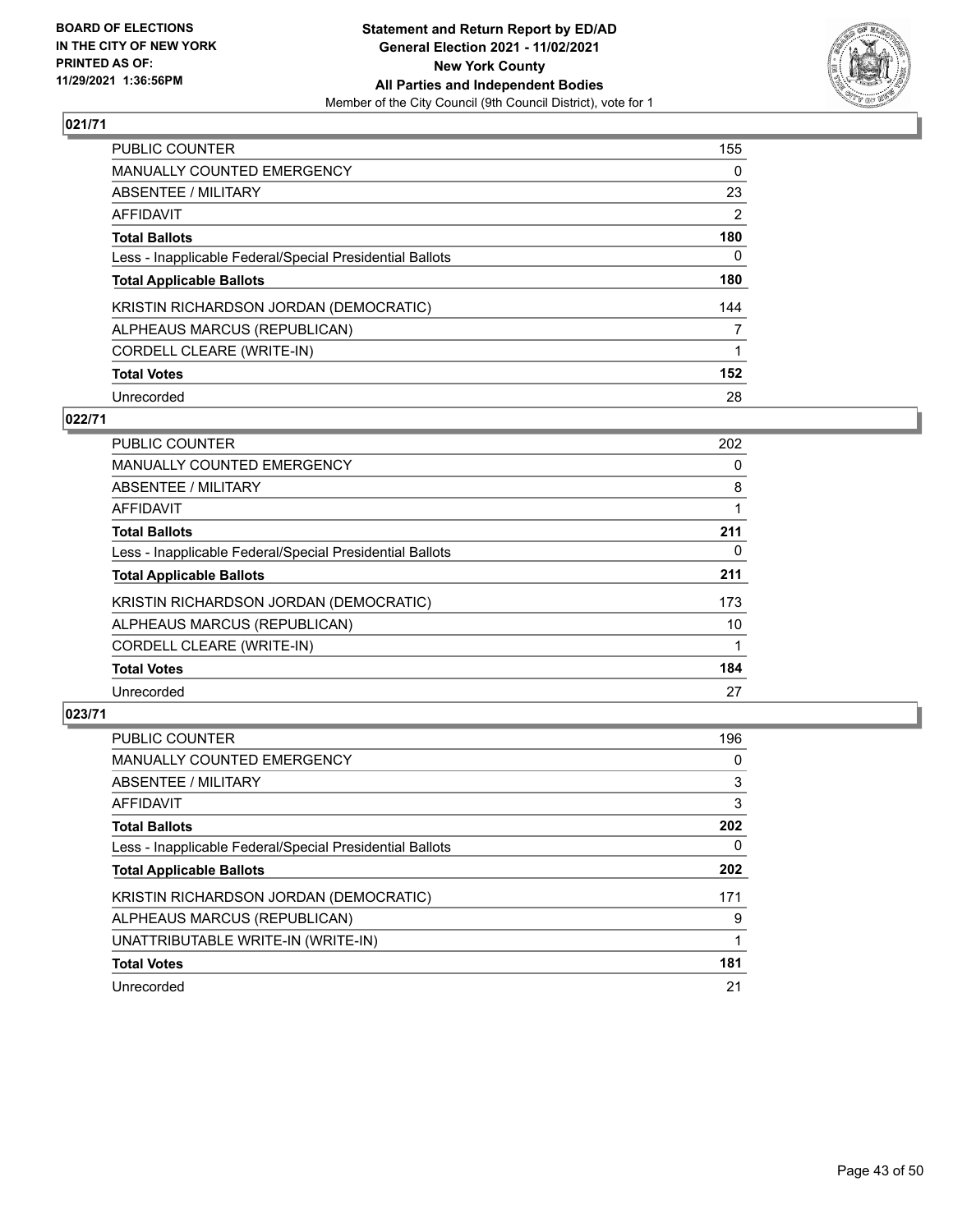

| PUBLIC COUNTER                                           | 168      |
|----------------------------------------------------------|----------|
| MANUALLY COUNTED EMERGENCY                               | $\Omega$ |
| ABSENTEE / MILITARY                                      | 21       |
| AFFIDAVIT                                                |          |
| <b>Total Ballots</b>                                     | 190      |
| Less - Inapplicable Federal/Special Presidential Ballots | 0        |
| <b>Total Applicable Ballots</b>                          | 190      |
| KRISTIN RICHARDSON JORDAN (DEMOCRATIC)                   | 158      |
| ALPHEAUS MARCUS (REPUBLICAN)                             | 9        |
| <b>Total Votes</b>                                       | 167      |
| Unrecorded                                               | 23       |

## **025/71**

| <b>PUBLIC COUNTER</b>                                    | 163      |
|----------------------------------------------------------|----------|
| MANUALLY COUNTED EMERGENCY                               | 0        |
| ABSENTEE / MILITARY                                      | 16       |
| AFFIDAVIT                                                | 2        |
| <b>Total Ballots</b>                                     | 181      |
| Less - Inapplicable Federal/Special Presidential Ballots | $\Omega$ |
| <b>Total Applicable Ballots</b>                          | 181      |
| KRISTIN RICHARDSON JORDAN (DEMOCRATIC)                   | 148      |
| ALPHEAUS MARCUS (REPUBLICAN)                             | 11       |
| <b>Total Votes</b>                                       | 159      |
| Unrecorded                                               | 22       |

| <b>PUBLIC COUNTER</b>                                    | 174      |
|----------------------------------------------------------|----------|
| <b>MANUALLY COUNTED EMERGENCY</b>                        | 0        |
| ABSENTEE / MILITARY                                      | 20       |
| AFFIDAVIT                                                |          |
| <b>Total Ballots</b>                                     | 195      |
| Less - Inapplicable Federal/Special Presidential Ballots | $\Omega$ |
| <b>Total Applicable Ballots</b>                          | 195      |
| KRISTIN RICHARDSON JORDAN (DEMOCRATIC)                   | 164      |
| ALPHEAUS MARCUS (REPUBLICAN)                             | 10       |
| ATHENA MOORE (WRITE-IN)                                  |          |
| BILL PERKINS (WRITE-IN)                                  |          |
| <b>Total Votes</b>                                       | 176      |
| Unrecorded                                               | 19       |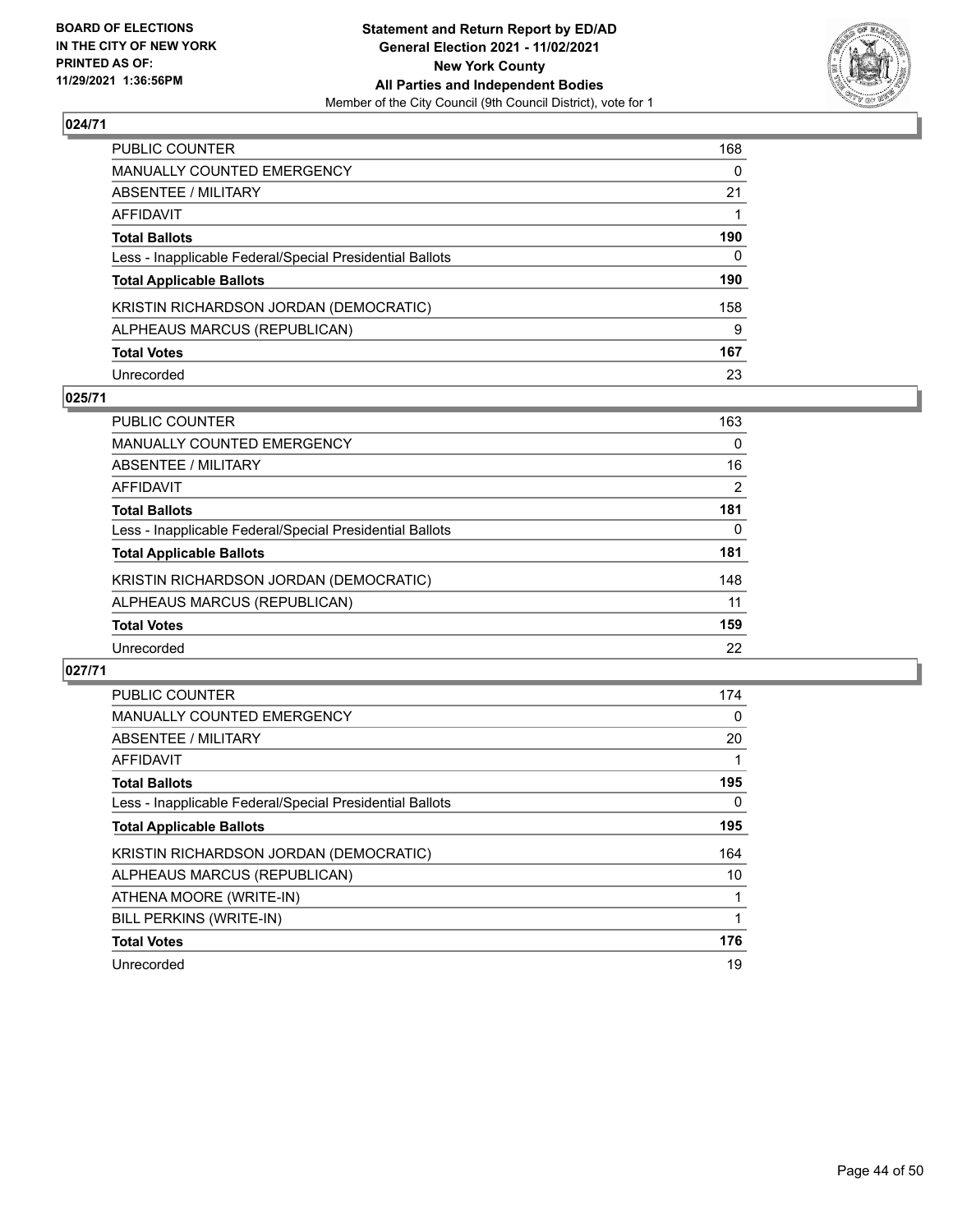

| PUBLIC COUNTER                                           | 182               |
|----------------------------------------------------------|-------------------|
| MANUALLY COUNTED EMERGENCY                               | 0                 |
| ABSENTEE / MILITARY                                      | 14                |
| AFFIDAVIT                                                | 2                 |
| <b>Total Ballots</b>                                     | 198               |
| Less - Inapplicable Federal/Special Presidential Ballots | 0                 |
| <b>Total Applicable Ballots</b>                          | 198               |
| KRISTIN RICHARDSON JORDAN (DEMOCRATIC)                   | 163               |
| ALPHEAUS MARCUS (REPUBLICAN)                             | $12 \overline{ }$ |
| <b>Total Votes</b>                                       | 175               |
| Unrecorded                                               | 23                |

# **087/71**

| <b>PUBLIC COUNTER</b>                                    | 179      |
|----------------------------------------------------------|----------|
| <b>MANUALLY COUNTED EMERGENCY</b>                        | 0        |
| ABSENTEE / MILITARY                                      | 26       |
| AFFIDAVIT                                                | $\Omega$ |
| <b>Total Ballots</b>                                     | 205      |
| Less - Inapplicable Federal/Special Presidential Ballots | 0        |
| <b>Total Applicable Ballots</b>                          | 205      |
| KRISTIN RICHARDSON JORDAN (DEMOCRATIC)                   | 154      |
| ALPHEAUS MARCUS (REPUBLICAN)                             | 14       |
| TONI MARROW (WRITE-IN)                                   |          |
| <b>Total Votes</b>                                       | 169      |
| Unrecorded                                               | 36       |

| PUBLIC COUNTER                                           | 107      |
|----------------------------------------------------------|----------|
| MANUALLY COUNTED EMERGENCY                               | 0        |
| ABSENTEE / MILITARY                                      | 7        |
| AFFIDAVIT                                                | $\Omega$ |
| <b>Total Ballots</b>                                     | 114      |
| Less - Inapplicable Federal/Special Presidential Ballots | 0        |
| <b>Total Applicable Ballots</b>                          | 114      |
| KRISTIN RICHARDSON JORDAN (DEMOCRATIC)                   | 92       |
| ALPHEAUS MARCUS (REPUBLICAN)                             | 6        |
| <b>Total Votes</b>                                       | 98       |
| Unrecorded                                               | 16       |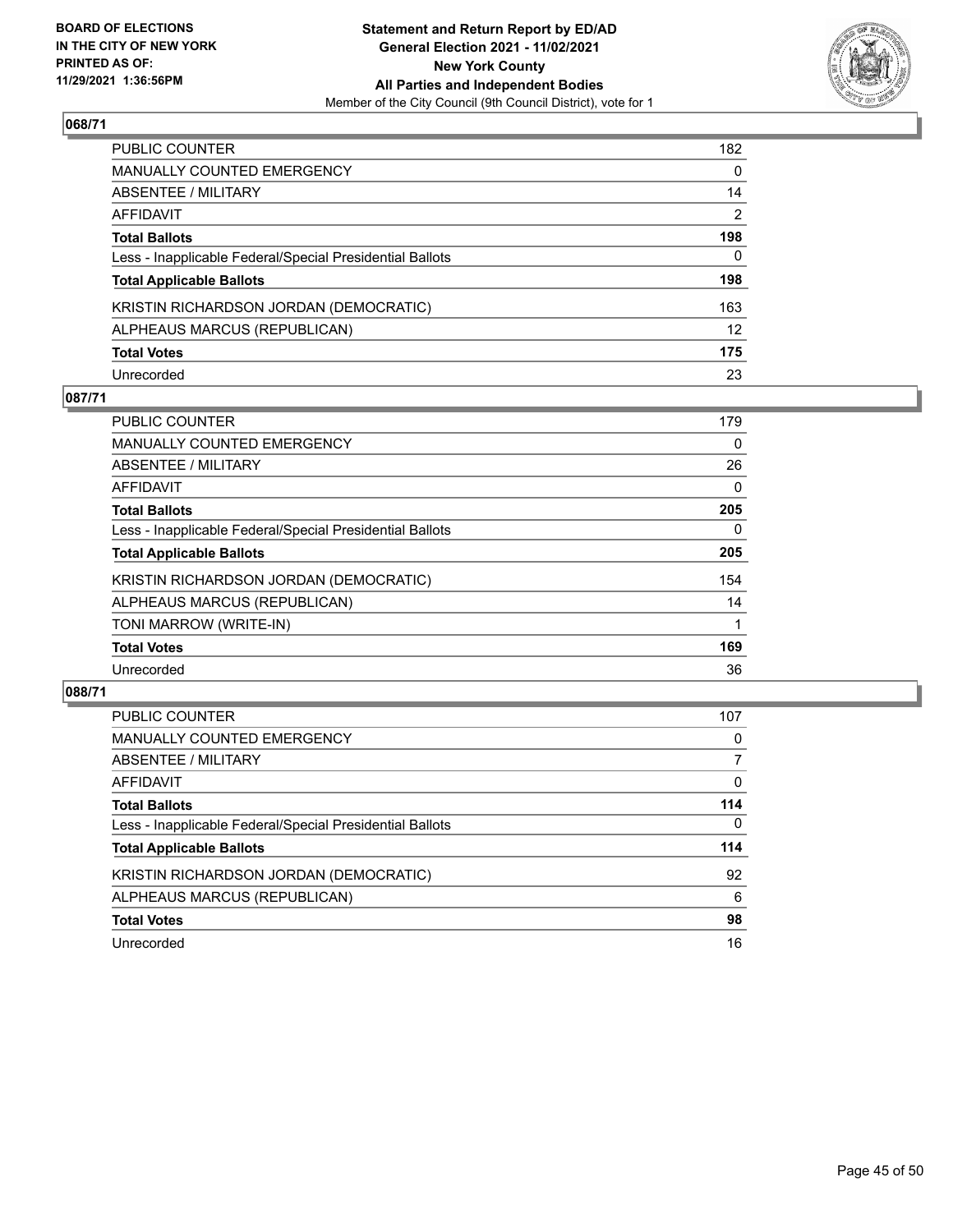

| PUBLIC COUNTER                                           | 168      |
|----------------------------------------------------------|----------|
| <b>MANUALLY COUNTED EMERGENCY</b>                        | $\Omega$ |
| ABSENTEE / MILITARY                                      | 15       |
| AFFIDAVIT                                                |          |
| <b>Total Ballots</b>                                     | 184      |
| Less - Inapplicable Federal/Special Presidential Ballots | 0        |
| <b>Total Applicable Ballots</b>                          | 184      |
| KRISTIN RICHARDSON JORDAN (DEMOCRATIC)                   | 147      |
| ALPHEAUS MARCUS (REPUBLICAN)                             | 8        |
| <b>Total Votes</b>                                       | 155      |
| Unrecorded                                               | 29       |

#### **090/71**

| PUBLIC COUNTER                                           | 168      |
|----------------------------------------------------------|----------|
| MANUALLY COUNTED EMERGENCY                               | 0        |
| ABSENTEE / MILITARY                                      | 11       |
| AFFIDAVIT                                                | 0        |
| <b>Total Ballots</b>                                     | 179      |
| Less - Inapplicable Federal/Special Presidential Ballots | $\Omega$ |
| <b>Total Applicable Ballots</b>                          | 179      |
| KRISTIN RICHARDSON JORDAN (DEMOCRATIC)                   | 136      |
| ALPHEAUS MARCUS (REPUBLICAN)                             | 5        |
| <b>Total Votes</b>                                       | 141      |
| Unrecorded                                               | 38       |

| PUBLIC COUNTER                                           | 104      |
|----------------------------------------------------------|----------|
| <b>MANUALLY COUNTED EMERGENCY</b>                        | $\Omega$ |
| ABSENTEE / MILITARY                                      | 12       |
| <b>AFFIDAVIT</b>                                         | $\Omega$ |
| <b>Total Ballots</b>                                     | 116      |
| Less - Inapplicable Federal/Special Presidential Ballots | 0        |
| <b>Total Applicable Ballots</b>                          | 116      |
| KRISTIN RICHARDSON JORDAN (DEMOCRATIC)                   | 88       |
| ALPHEAUS MARCUS (REPUBLICAN)                             | 3        |
| <b>Total Votes</b>                                       | 91       |
| Unrecorded                                               | 25       |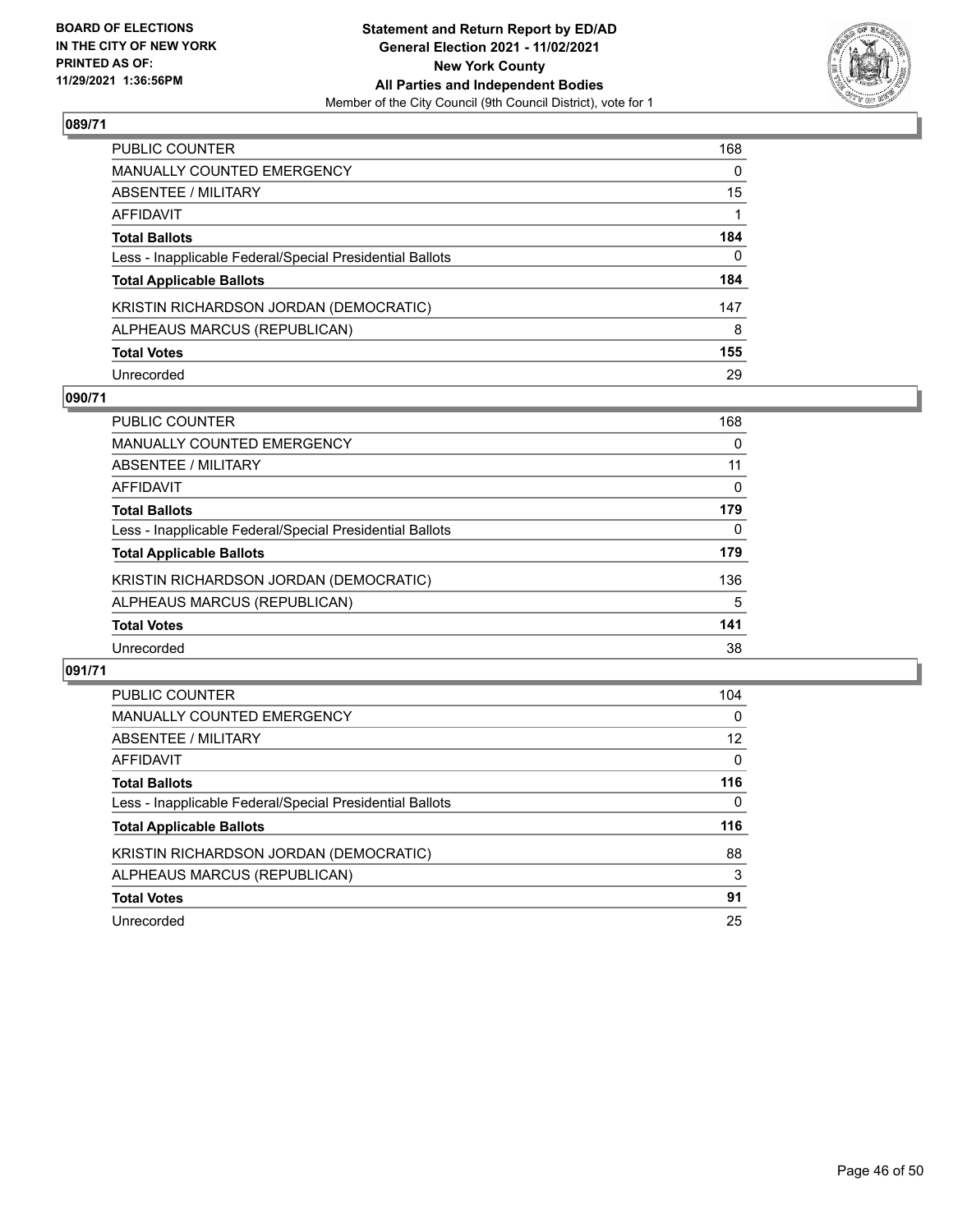

| <b>Total Votes</b>                                       | 0            |
|----------------------------------------------------------|--------------|
| ALPHEAUS MARCUS (REPUBLICAN)                             | $\Omega$     |
| KRISTIN RICHARDSON JORDAN (DEMOCRATIC)                   | $\Omega$     |
| <b>Total Applicable Ballots</b>                          | $\mathbf{0}$ |
| Less - Inapplicable Federal/Special Presidential Ballots | 0            |
| <b>Total Ballots</b>                                     | 0            |
| AFFIDAVIT                                                | $\Omega$     |
| ABSENTEE / MILITARY                                      | 0            |
| MANUALLY COUNTED EMERGENCY                               | 0            |
| PUBLIC COUNTER                                           | $\Omega$     |

#### **102/71**

| <b>PUBLIC COUNTER</b>                                    | 153 |
|----------------------------------------------------------|-----|
| <b>MANUALLY COUNTED EMERGENCY</b>                        | 0   |
| ABSENTEE / MILITARY                                      |     |
| AFFIDAVIT                                                | 2   |
| <b>Total Ballots</b>                                     | 162 |
| Less - Inapplicable Federal/Special Presidential Ballots | 0   |
| <b>Total Applicable Ballots</b>                          | 162 |
| KRISTIN RICHARDSON JORDAN (DEMOCRATIC)                   | 143 |
| ALPHEAUS MARCUS (REPUBLICAN)                             | 10  |
| <b>Total Votes</b>                                       | 153 |
| Unrecorded                                               | 9   |
|                                                          |     |

| PUBLIC COUNTER                                           | 128      |
|----------------------------------------------------------|----------|
| <b>MANUALLY COUNTED EMERGENCY</b>                        | $\Omega$ |
| ABSENTEE / MILITARY                                      | 12       |
| AFFIDAVIT                                                | 2        |
| <b>Total Ballots</b>                                     | 142      |
| Less - Inapplicable Federal/Special Presidential Ballots | 0        |
| <b>Total Applicable Ballots</b>                          | 142      |
| KRISTIN RICHARDSON JORDAN (DEMOCRATIC)                   | 116      |
| ALPHEAUS MARCUS (REPUBLICAN)                             | 5        |
| UNATTRIBUTABLE WRITE-IN (WRITE-IN)                       |          |
| <b>Total Votes</b>                                       | 122      |
| Unrecorded                                               | 20       |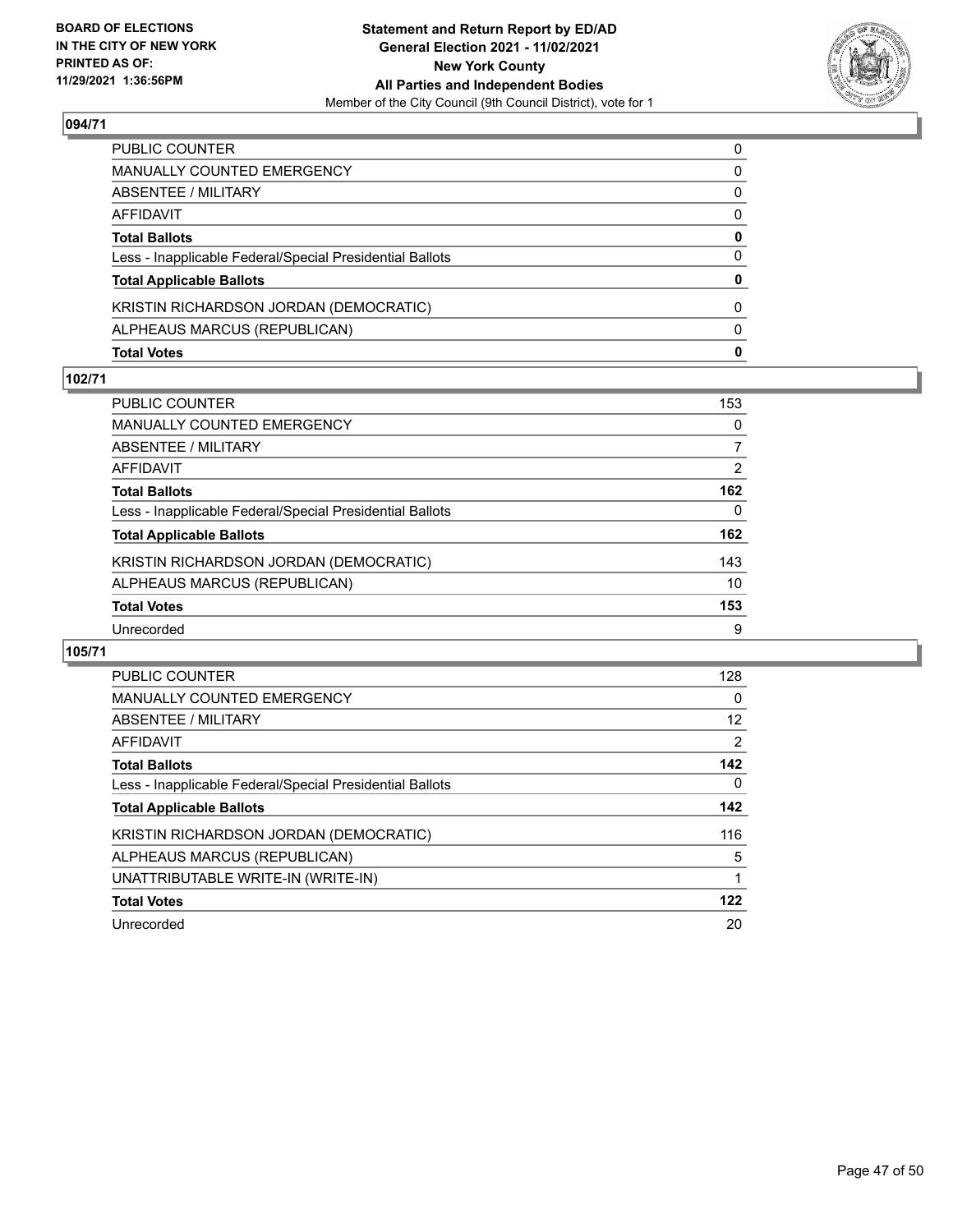

| PUBLIC COUNTER                                           | 97       |
|----------------------------------------------------------|----------|
| <b>MANUALLY COUNTED EMERGENCY</b>                        | 0        |
| ABSENTEE / MILITARY                                      |          |
| AFFIDAVIT                                                | 0        |
| <b>Total Ballots</b>                                     | 104      |
| Less - Inapplicable Federal/Special Presidential Ballots | $\Omega$ |
| <b>Total Applicable Ballots</b>                          | 104      |
| KRISTIN RICHARDSON JORDAN (DEMOCRATIC)                   | 87       |
| ALPHEAUS MARCUS (REPUBLICAN)                             |          |
| SHADAWN SMITH (WRITE-IN)                                 |          |
| <b>Total Votes</b>                                       | 95       |
|                                                          |          |

#### **107/71**

| PUBLIC COUNTER                                           | 229      |
|----------------------------------------------------------|----------|
| <b>MANUALLY COUNTED EMERGENCY</b>                        | $\Omega$ |
| ABSENTEE / MILITARY                                      | 12       |
| AFFIDAVIT                                                | $\Omega$ |
| <b>Total Ballots</b>                                     | 241      |
| Less - Inapplicable Federal/Special Presidential Ballots | $\Omega$ |
| <b>Total Applicable Ballots</b>                          | 241      |
| KRISTIN RICHARDSON JORDAN (DEMOCRATIC)                   | 214      |
| ALPHEAUS MARCUS (REPUBLICAN)                             | 10       |
| <b>Total Votes</b>                                       | 224      |
| Unrecorded                                               | 17       |

| PUBLIC COUNTER                                           | 121          |
|----------------------------------------------------------|--------------|
| <b>MANUALLY COUNTED EMERGENCY</b>                        | $\Omega$     |
| ABSENTEE / MILITARY                                      | 15           |
| AFFIDAVIT                                                | $\Omega$     |
| <b>Total Ballots</b>                                     | 136          |
| Less - Inapplicable Federal/Special Presidential Ballots | $\mathbf{0}$ |
| <b>Total Applicable Ballots</b>                          | 136          |
| KRISTIN RICHARDSON JORDAN (DEMOCRATIC)                   | 114          |
| ALPHEAUS MARCUS (REPUBLICAN)                             | 5            |
| <b>Total Votes</b>                                       | 119          |
| Unrecorded                                               | 17           |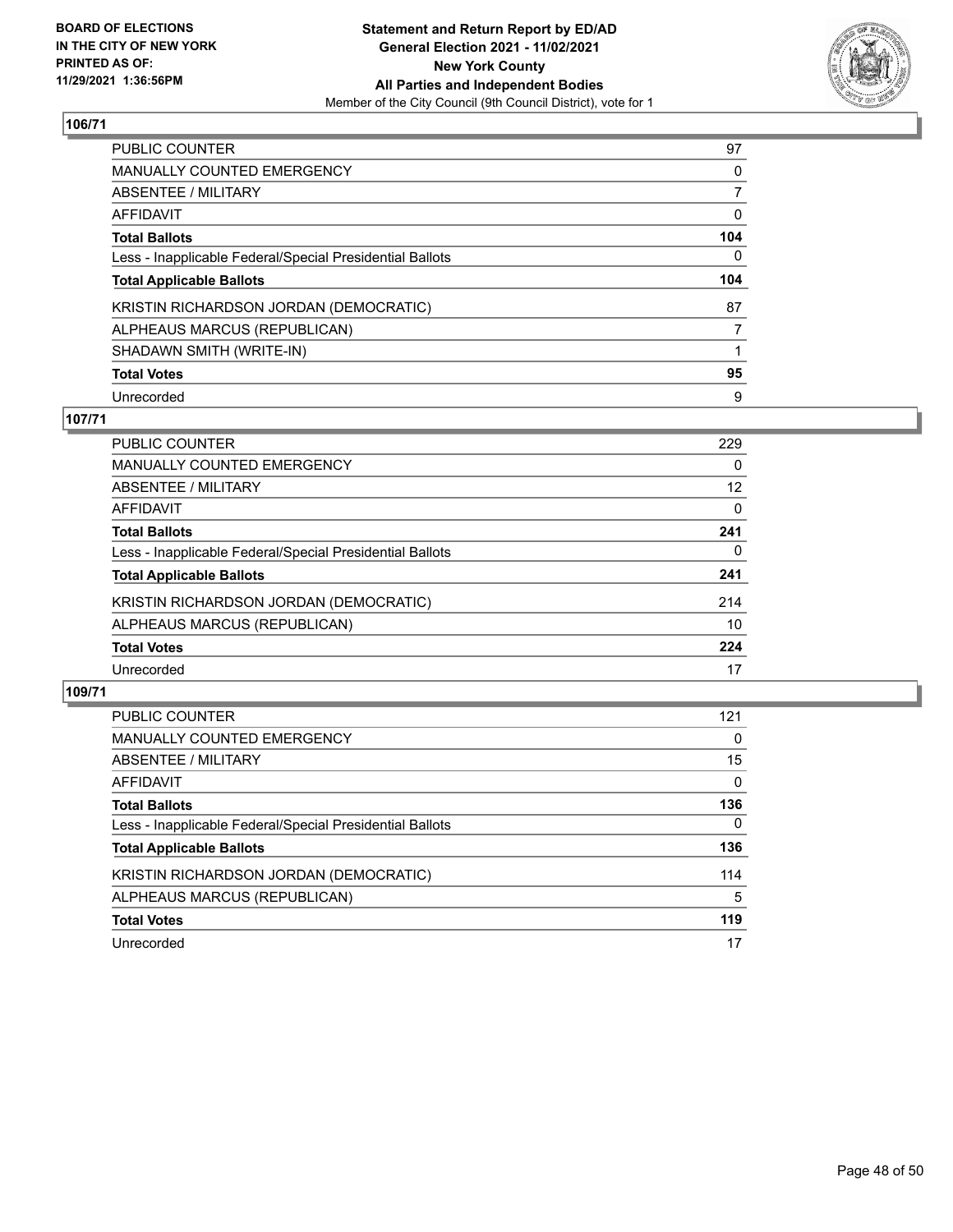

**080/72 COMBINED into: 106/71**

**082/72 COMBINED into: 106/71**

**083/72 COMBINED into: 106/71**

**085/72 COMBINED into: 106/71**